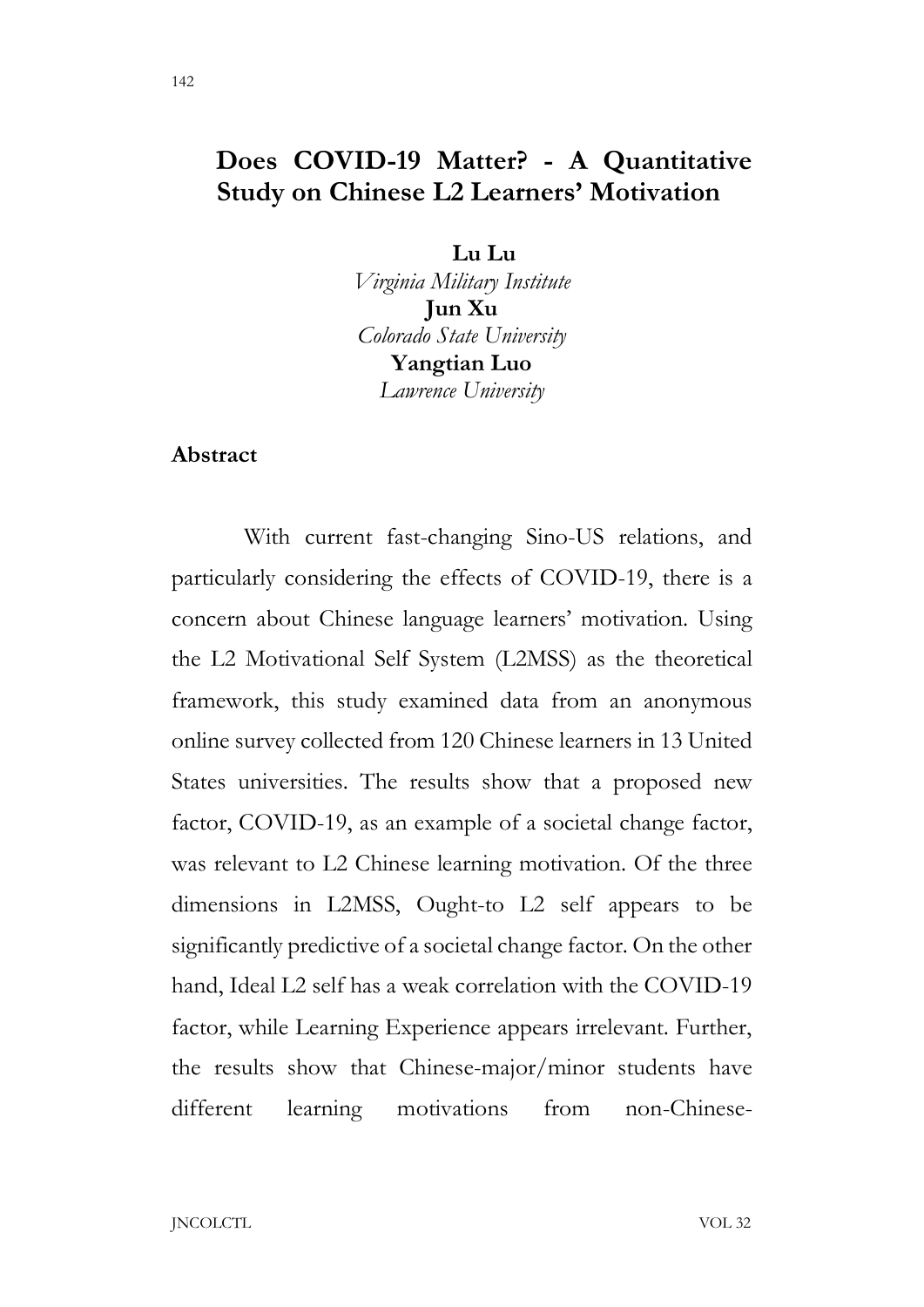major/minor students during the ongoing COVD-19 pandemic. Also, participants share similar motivations regardless of years of learning Chinese.

Keywords: Motivation; Chinese as a Foreign Language; L2 Motivational Self System; COVID-19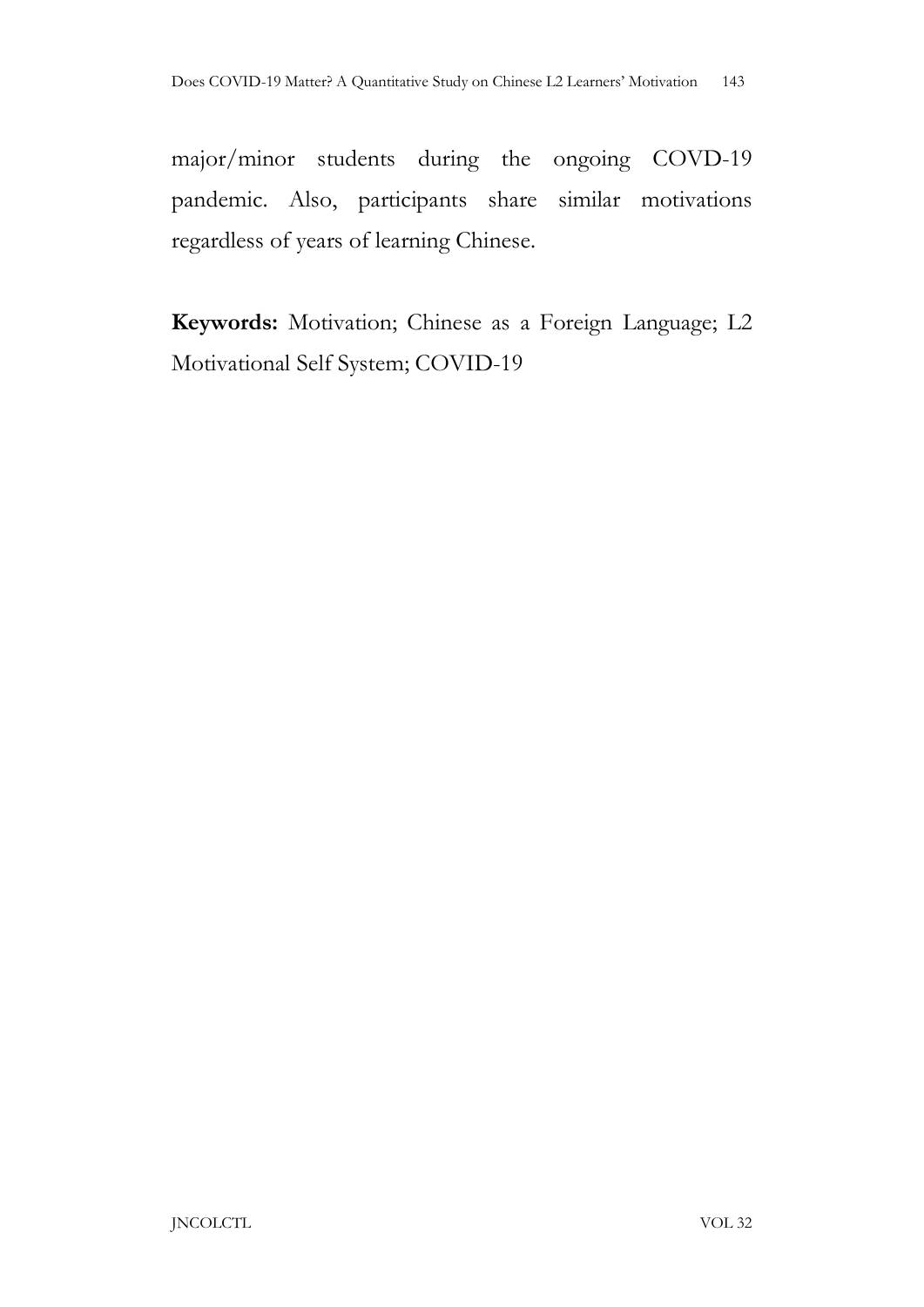#### Introduction

 Currently, Sino-US relations have become complicated. Notably, the American people have held an even less favorable opinion of China since the COVID-19 pandemic (Jones, 2020). This fast-changing sociopolitical context of the United States has caused concern, particularly among CFL (Chinese as a Foreign Language) educators, about whether and to what degree the ongoing pandemic has impacted student motivation to learn Chinese. Therefore, investigating CFL learner motivation to address such concerns within this challenging context appears necessary.

 Motivation, one of the critical factors impacting language learning, has been explored in many L2 theoretical frameworks. Language learning motivation research has recently shifted towards a socio-dynamic model, represented by the L2 Motivational Self System (L2MSS) (Dörnyei, 2005, 2009). Many researchers have adopted this model to examine language learning motivation between different cultural and ethnic groups in various contexts (e.g., Campbell & Storch, 2011; Csizér & Kormos, 2009; Kim, 2009; Ryan, 2009; Taguchi, Magid, & Papi, 2009; Wen & Piao, 2020; Yashima, 2009). Furthermore, language learning is no longer considered a simply cognitive psycholinguistic but also a sociocultural and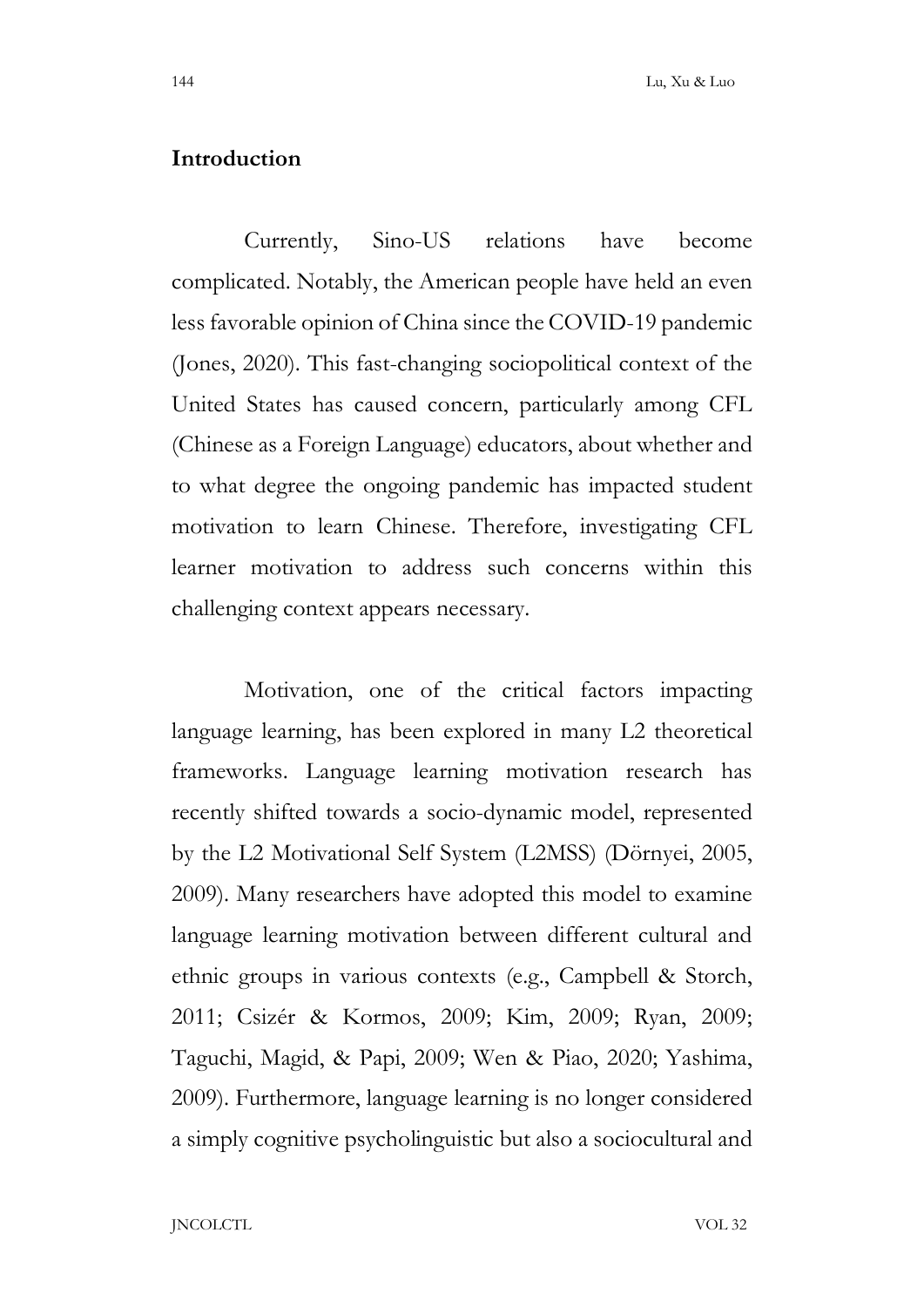sociohistorical situated process. Language learning motivation is always associated with individual learners' inner mental world while also being shaped by surrounding sociopolitical, economic, and language-ideological issues (Thompson, 2017a; Ushioda, 2009). However, as Ushioda (2009, 2020) points out, while the larger sociopolitical and ideological structures where learners are situated play a vital role in shaping individual learners' motivation, fewer L2 motivation studies have addressed this issue.

 While L2 motivation studies have primarily focused on EFL/ESL learners, languages other than English in the United States have received limited attention (Thompson, 2017b). For example, motivation research using L2MSS on Chinese is scant (Wen & Piao, 2020). Therefore, using L2MSS as the theoretical framework, this study sought to understand current student motivation to learn Chinese in US universities and investigated the possible impact on student motivation posed by the COVID-19 pandemic in the context of complicated Sino-US relations.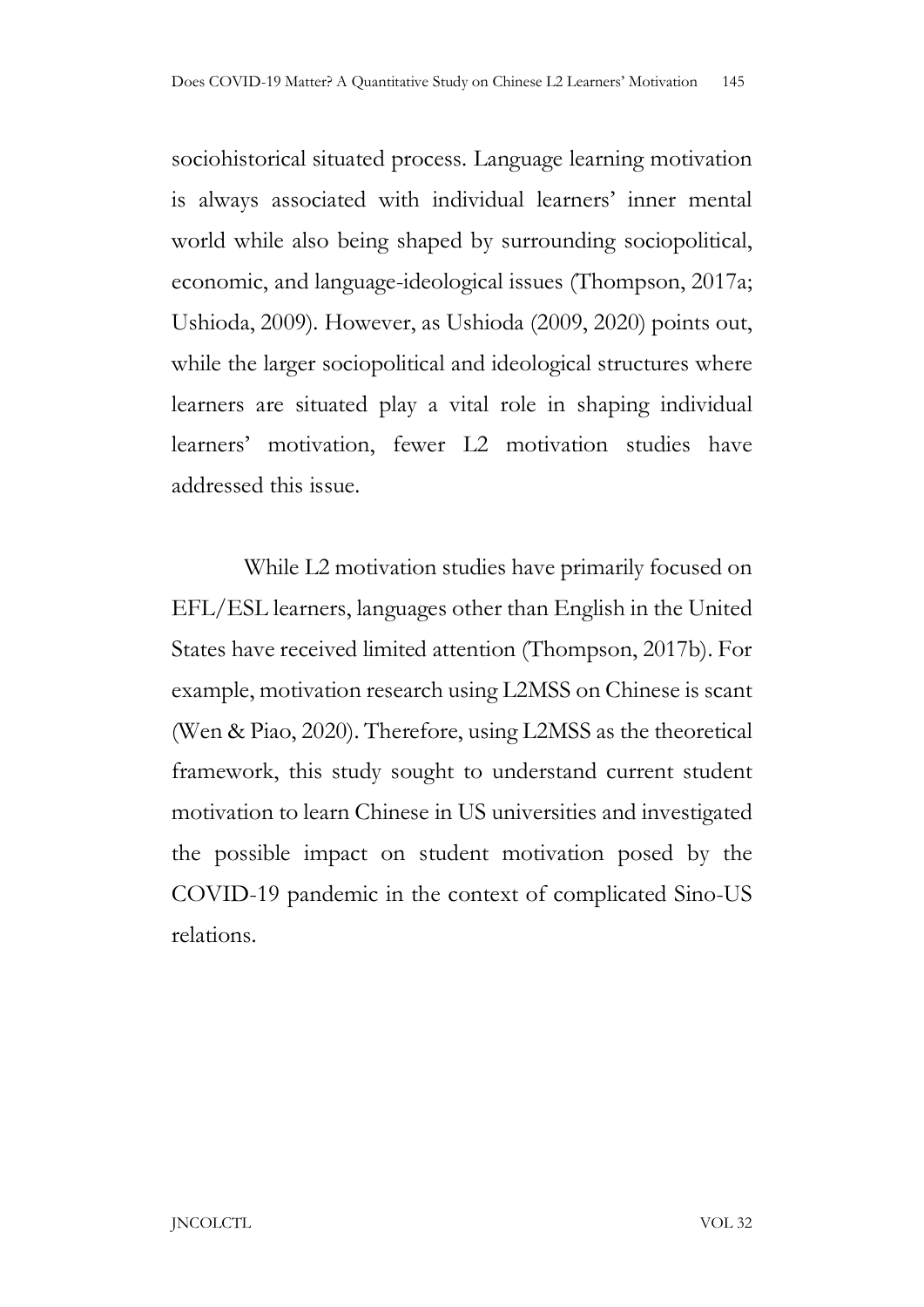#### Literature Review

#### The L2 Motivational Self System (L2MSS)

Influenced by Markus and Nurius' (1986) possible selves theory and Higgins's (1987) self-discrepancy theory, Dörnyei's (2009) L2MSS proposes that language learning motivation primarily consists of three components: the Ideal L2 self, the Ought-to L2 self, and the L2 Learning Experience. Dörnyei (2009) defined the Ideal L2 self as "the L2-specific facet of one's 'ideal self': if the person we would like to become speaks an L2, the 'ideal L2 self' is a powerful motivator to learn the L2" (p. 29). The Ought-to L2 self concerns "the attributes that one believes one ought to possess to meet expectations and to avoid possible negative outcomes'" (p. 29). Finally, the L2 Learning Experience concerns situated, 'executive' motives related to the immediate learning environment and experience (e.g., the impact of the teacher, the curriculum, the peer group, the experience of success)" (p. 29). Under this theoretical framework, motivation can be understood as one's inner desire to reduce the discrepancy between one's actual self and the projected behavioral standards of the ideal/ought-to selves.

A proliferation of studies (e.g., Csizér & Kormos, 2009; Papi, 2010; Ryan, 2009; Taguchi, Magid, & Papi, 2009; Ushioda, 2009; Xie, 2014) have explored L2MSS in a variety of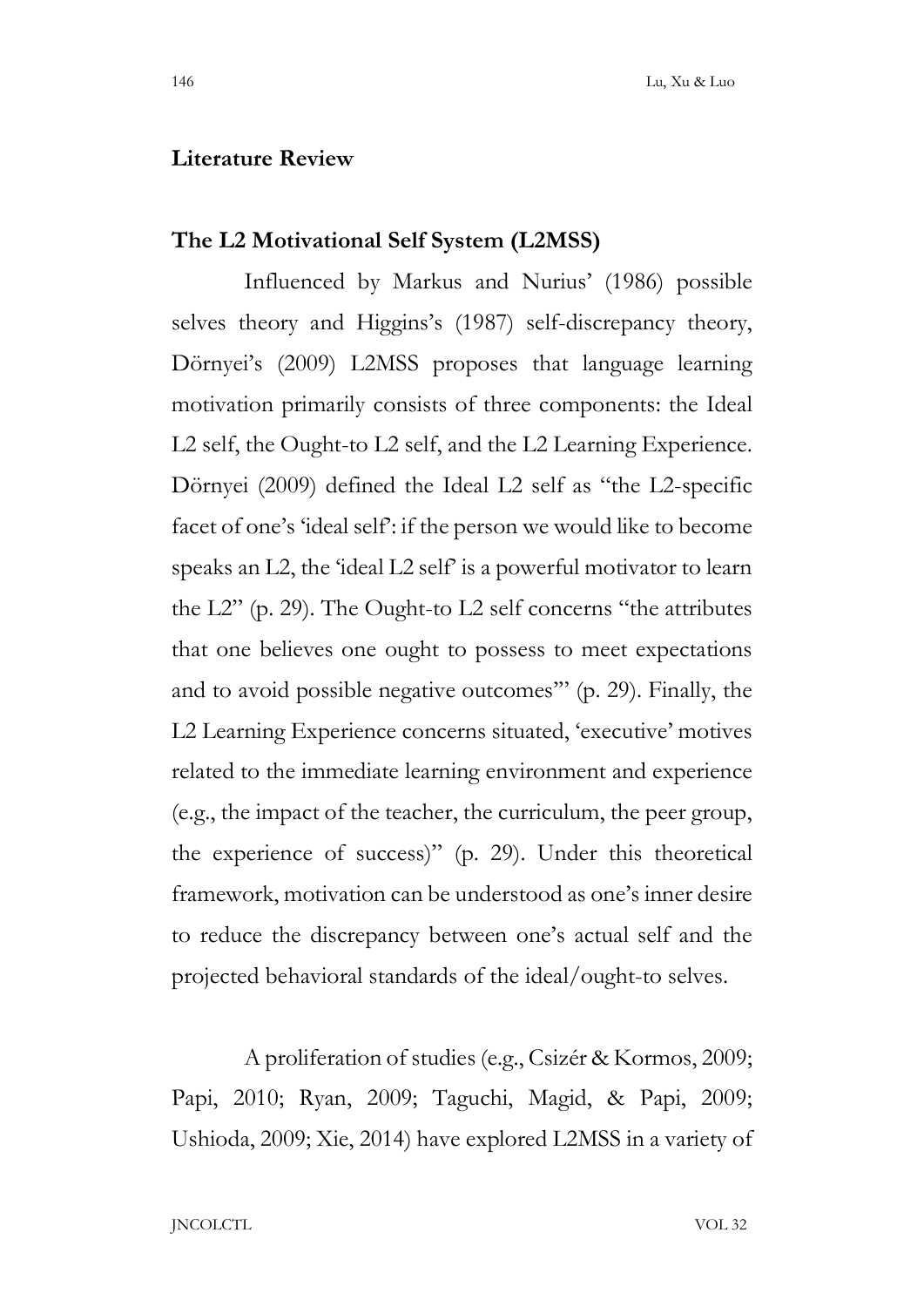contexts. For example, Taguchi et al. (2009) validated L2MSS across three Asian contexts: Japan, China, and Iran. The results confirmed the notion of integrativeness as part of the Ideal L2 self in L2MSS. In addition, previous studies demonstrated that the Ideal L2 self and the Ought-to L2 self, conceptualized as future-self guides, are reliable predictors of motivated learning behavior. Moreover, these studies also identified that L2MSS, besides the three core components, involves international posture (Yashima, 2009), attitude to learning L2 and the L2 community (Taguchi, Magid, & Papi, 2009). Collectively, these factors produce motivational power for language learning.

 In addition to the L2 Learning Experience, which is considered an immediate learning environment (Dörnyei & Ryan, 2015), Ushioda's (2009, 2020) Person-in-Context Relational View of Motivation highlights the agency of individual learners with cultural and historical contexts where learners are embedded. For example, based on a large-scale longitudinal survey of language learning attitude and motivation in the sociopolitical transformation of postcommunist Hungary, Dörnyei and his colleagues (Dörnyei & Csizér, 2002; Dörnyei et al., 2006) found a declining interest in learning German and other languages coupled with increased motivation in learning English. As a result, English has become the default choice of L2 learning due to the "Englishisation"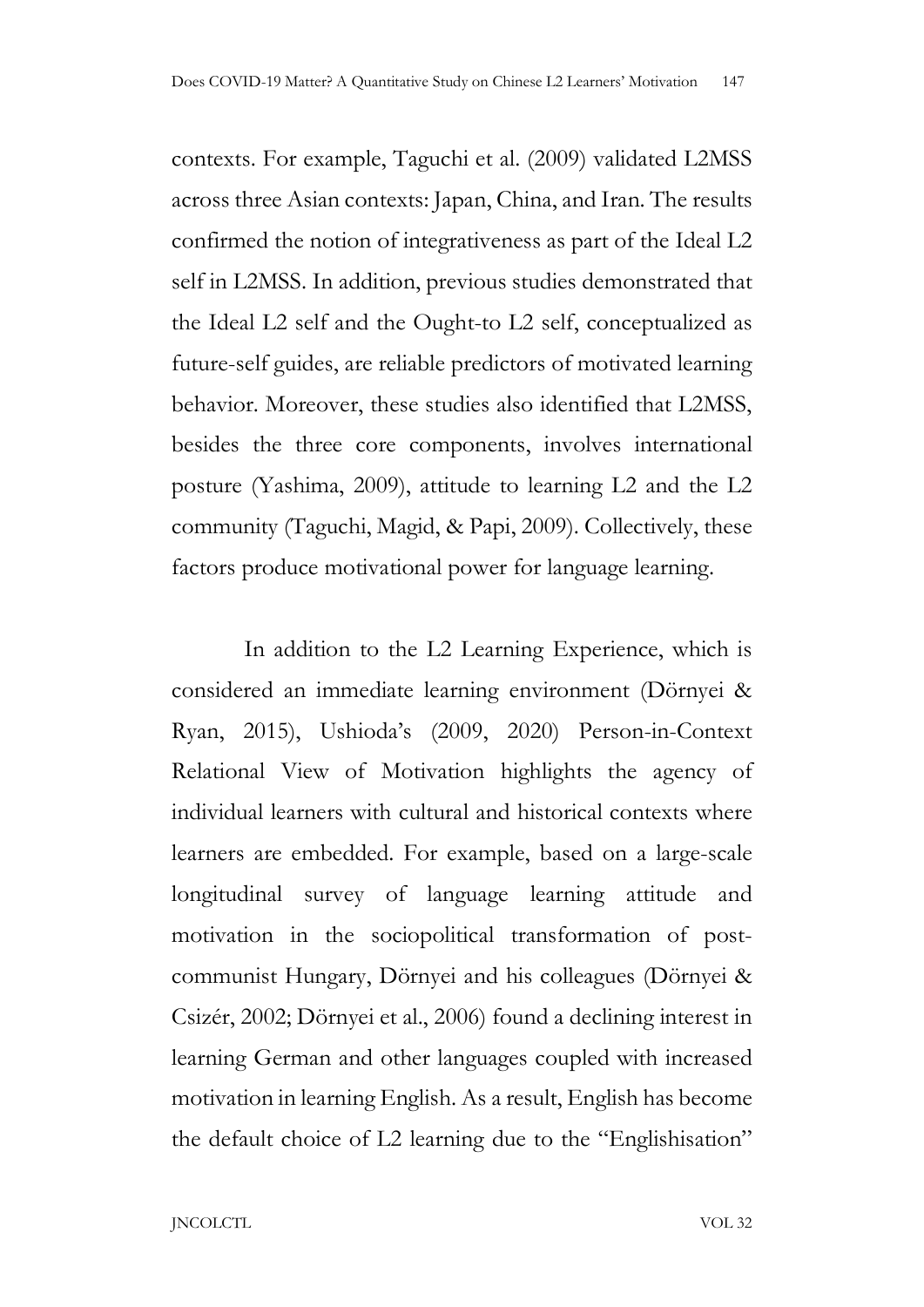process (Dörnyei & Csizér, 2002). Thompson (2017a) also reports the case of an Arabic learner, Rachel, whose motivations were reshaped by the larger societal context. Rachel started to learn Arabic because she enjoyed the challenge of learning a non-European language. However, her attitude and motivation changed because of 9-11 when Arabic suddenly became a "smart" and marketable skill. As a result, she felt more motivated and did not "want to give up Arabic." These studies illustrate a possible impact on language learning motivation of a society's attitudinal change about particular languages.

 Situated in a larger societal context with the fastchanging Sino-US relationship and general American people's attitudes towards China, the COVID-19 pandemic might play a role in reshaping the motivation of CFL learners in the US. Therefore, the present study explores the relationship between the COVID-19 pandemic and Chinese language learner motivation in the US.

#### Chinese language learning motivation

 Because L2 motivation studies have primarily focused on EFL/ESL learning, less-commonly taught languages such as Chinese received less attention in the US (Thompson,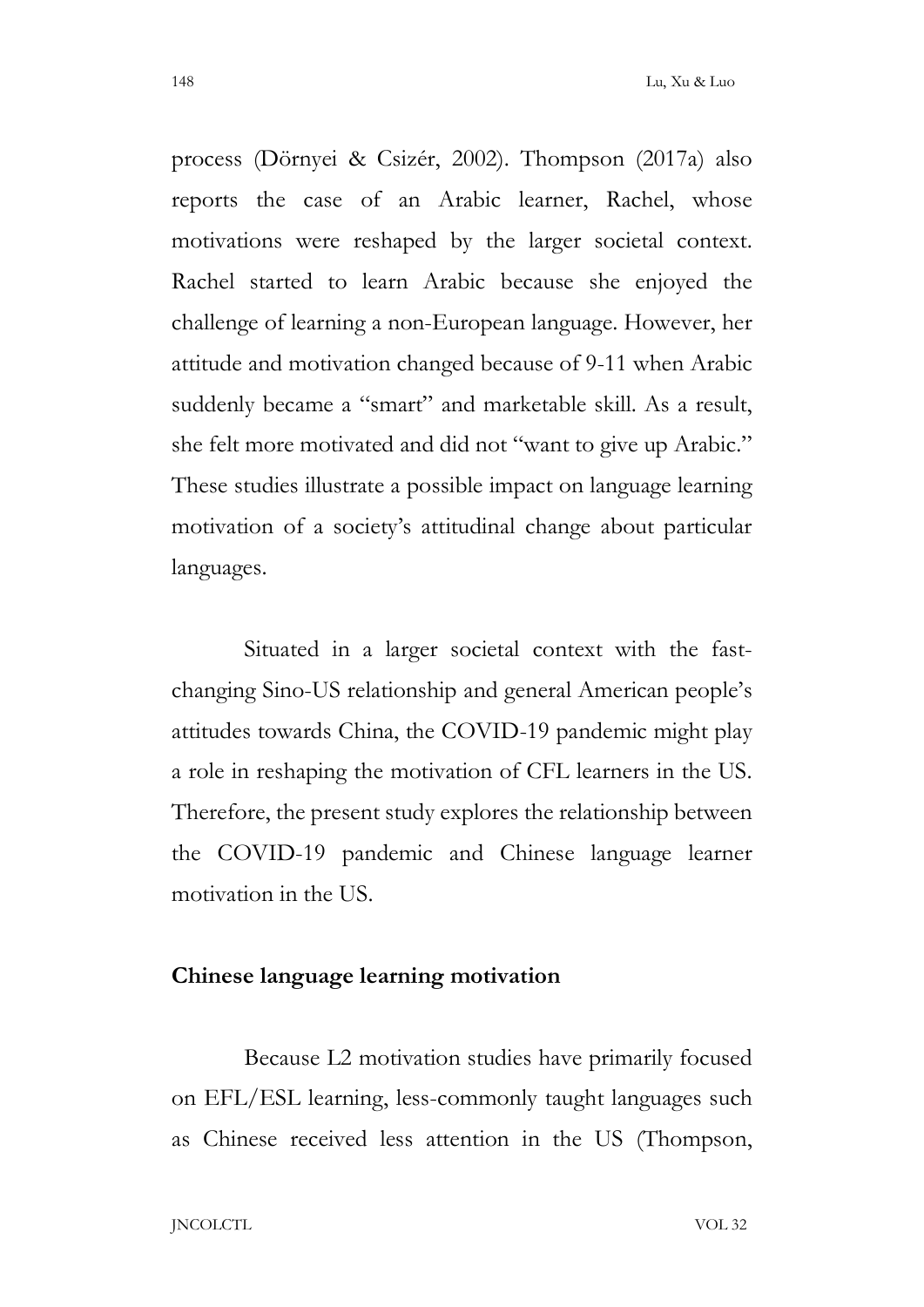2017b). Moreover, few studies have applied L2MSS to the L2 Chinese context (Wen & Piao, 2020). Nevertheless, a few studies have confirmed that L2MSS can be applied to research on the motivation for learning Chinese. For example, Liu (2014) argues that L2MSS is an effective means toward understanding language learners' motivation across different contexts, including Chinese as a foreign language. Xie (2014) also supports the L2MSS framework's effectiveness when examining the motivations of heritage and non-heritage Chinese learners.

 In addition to the three components of L2MSS, Ideal L2 self, Ought-to L2 self, and L2 Language Learning Experience, previous studies also identified several other factors shaping CFL learner motivation and investigated the interrelationship between the factors. For example, Lin (2018) included six factors: Ideal L2 self, Ought-to L2 self, Language Learning Experience, family influence, instrumentality (China and Mandarin), and intended effort. The study concluded that the Ideal L2 self has a strong positive relationship with the L2 Learning Experience, intended effort, and instrumentality (China and Mandarin). Furthermore, the Ought-to L2 self has a strong positive relationship with family influence but little or no relationship to the intended effort. Finally, the L2 learning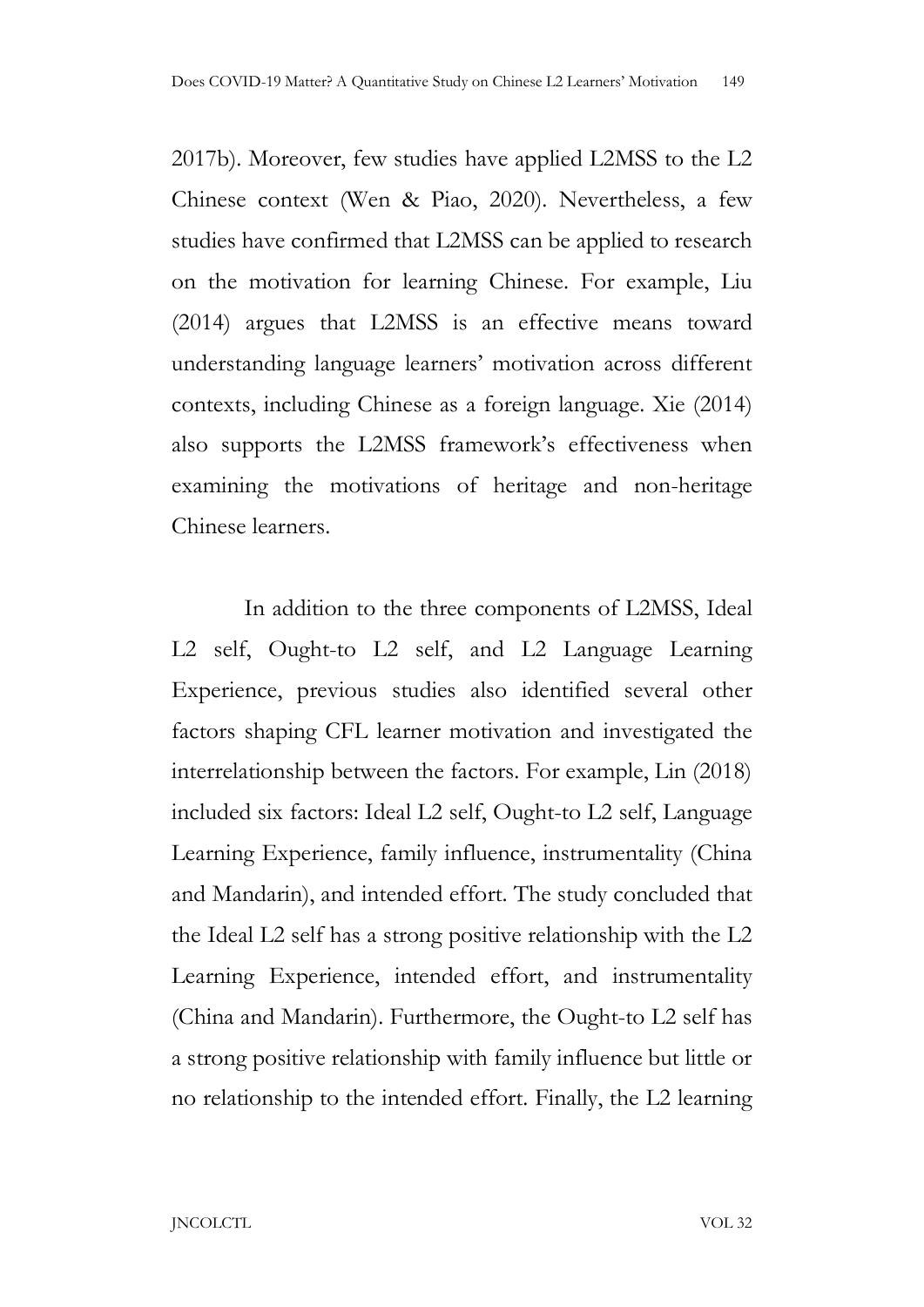experience has a strong positive relationship with intended effort.

 Several studies in L2 Chinese motivation also investigated the similarities and differences between students with different years of study. Wen (2013) found that Chinese language learners at different proficiency levels have different motivations. For example, students in elementary- and intermediate-level classes are more motivated by instrumentality, while self-confidence is the most vital motivational factor for advanced-level students. She argues that learner motivation changes from more extrinsic motivation, such as instrumental, to more intrinsic motivation, such as self-confidence, as proficiency levels improve. Liu (2014), however, found that Chinese language learners at different levels share similar motivations. Furthermore, no motivational factors were associated with a specific group.

 Academic status seems to be another variable related to language learning motivation. Ryan (2009) investigated three EFL academic status groups in Japan (secondary school students, non-English-major university students, and Englishmajor university students) and explored the differences between Ideal L2 self, integrativeness, and intended learning efforts across those groups. The findings supported the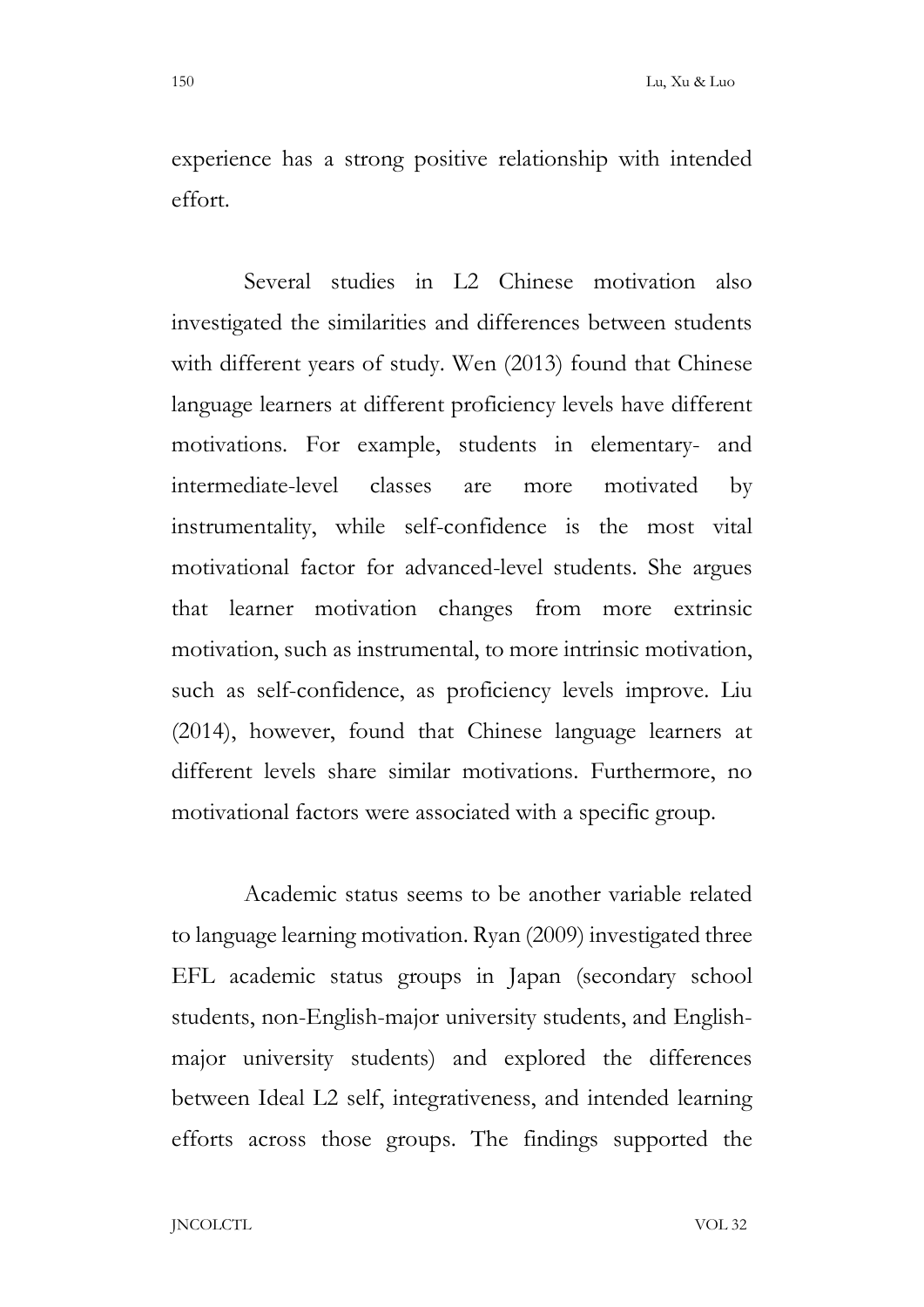assumption that English-major university students are likely to be more motivated than the other groups. The English-major group had consistently higher scores regarding their Ideal L2 self, integrativeness, and intended learning efforts. In addition, significant differences were identified between the Englishmajor group and the other two groups. Along these lines, we can assume that students majoring or minoring in Chinese might be more motivated than other students. However, to our knowledge, whether and how Chinese major/minor students are different from other students regarding their motivation to learn Chinese has not been explored.

 To sum it up, L2 Chinese motivation research has confirmed the validity of L2MSS in the L2 Chinese context and identified several motivational factors in addition to the three components of L2MSS. Campbell and Storch (2011) argue that the fast-changing status of China requires further motivation studies about learning Chinese as a second/foreign language. However, CFL learner motivations during the era of the COVID-19 pandemic are unclear. Though Thompson (2017a) suggests that learner motivations can be impacted by societal change, whether this COVID-19 pandemic has influenced CFL learner motivations needs exploration. Further, conflicting findings regarding the relationship between motivation and years of learning Chinese exist in the literature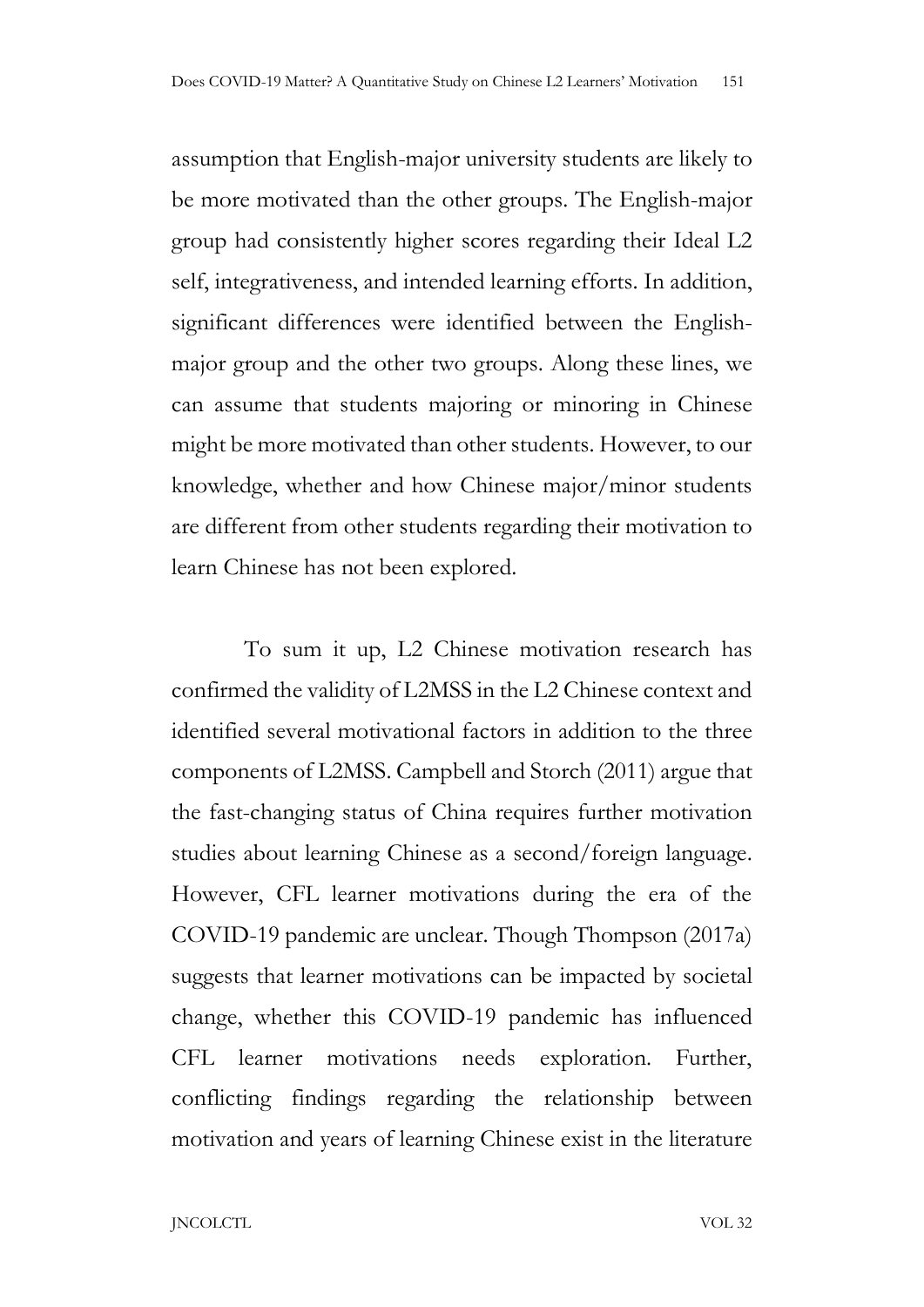(Liu, 2014; Wen, 2013). Finally, the impact of pursuing a major/minor in Chinese on learners' motivations is not clear.

 Thus, to address these gaps in the literature, the present study adopted the framework of the L2MSS and a quantitative approach to explore CFL learner motivations at universities in the United States. The following research questions guided the present study:

- 1) In the current societal context, what factors influence CFL learners' motivations to study Chinese? Can COVID-19, as a societal factor, impact CFL learners' motivations?
- 2) How do the motivational factors interact with each other?
- 3) Are there differences in motivation…
	- a. Between Chinese major/minor students and non-Chinese major/minor students?
	- b. Between students with different years of learning Chinese?

#### Data and Methodology

#### Participants

 Data were collected through an anonymous online questionnaire using Qualtrics. Invitations for participation

JNCOLCTL VOL 32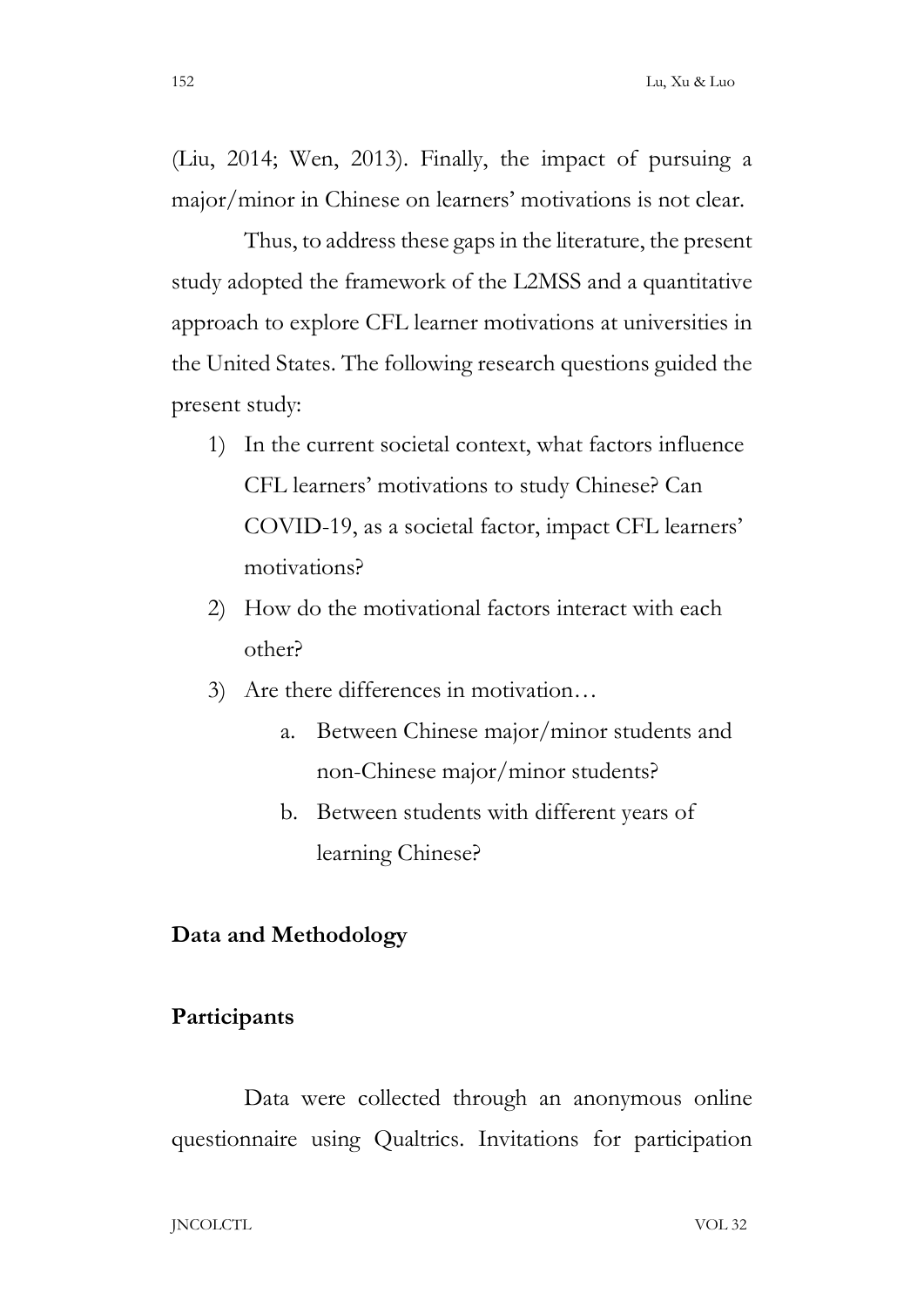were sent out to CFL learners in eight public and five private universities in the United States. A total of 129 students responded. After screening, 120 students completed all the questions; the nine incomplete questionnaires were deleted. See Table 1 for the participants' information.

| Demographic variables                          | Number<br>of<br>respondents | of<br>Percentage<br>respondents |
|------------------------------------------------|-----------------------------|---------------------------------|
| Chinese Major/Minor                            |                             |                                 |
| Chinese Major                                  | 21                          | 17.5                            |
| Chinese Minor                                  | 46                          | 38.3                            |
| Non-Chinese Major/Minor                        | 53                          | 44.2                            |
| Heritage Learner                               |                             |                                 |
| Heritage Chinese Learner (Self-report)         | 38                          | 31.7                            |
| Non-heritage Chinese Learner (Self-<br>report) | 82                          | 68.3                            |
| Years of learning Chinese                      |                             |                                 |
| Less than six months                           | 20                          | 16.7                            |
| Six months to one year                         | 9                           | 7.5                             |
| 1-2 years                                      | 12                          | 10                              |
| 2-3 years                                      | 18                          | 15                              |
| 3-5 years                                      | 33                          | 27.5                            |
| More than five years                           | 28                          | 23.5                            |
| <b>Institution Type</b>                        |                             |                                 |
| Private University                             | 34                          | 28.4                            |
| Public University                              | 86                          | 71.6                            |

Table 1. Demographic Information of Participants (n=120)

### **Instruments**

 The questionnaire consisted of two sections: The first section consisted of five demographic questions: Chinese language learning backgrounds, including institution type,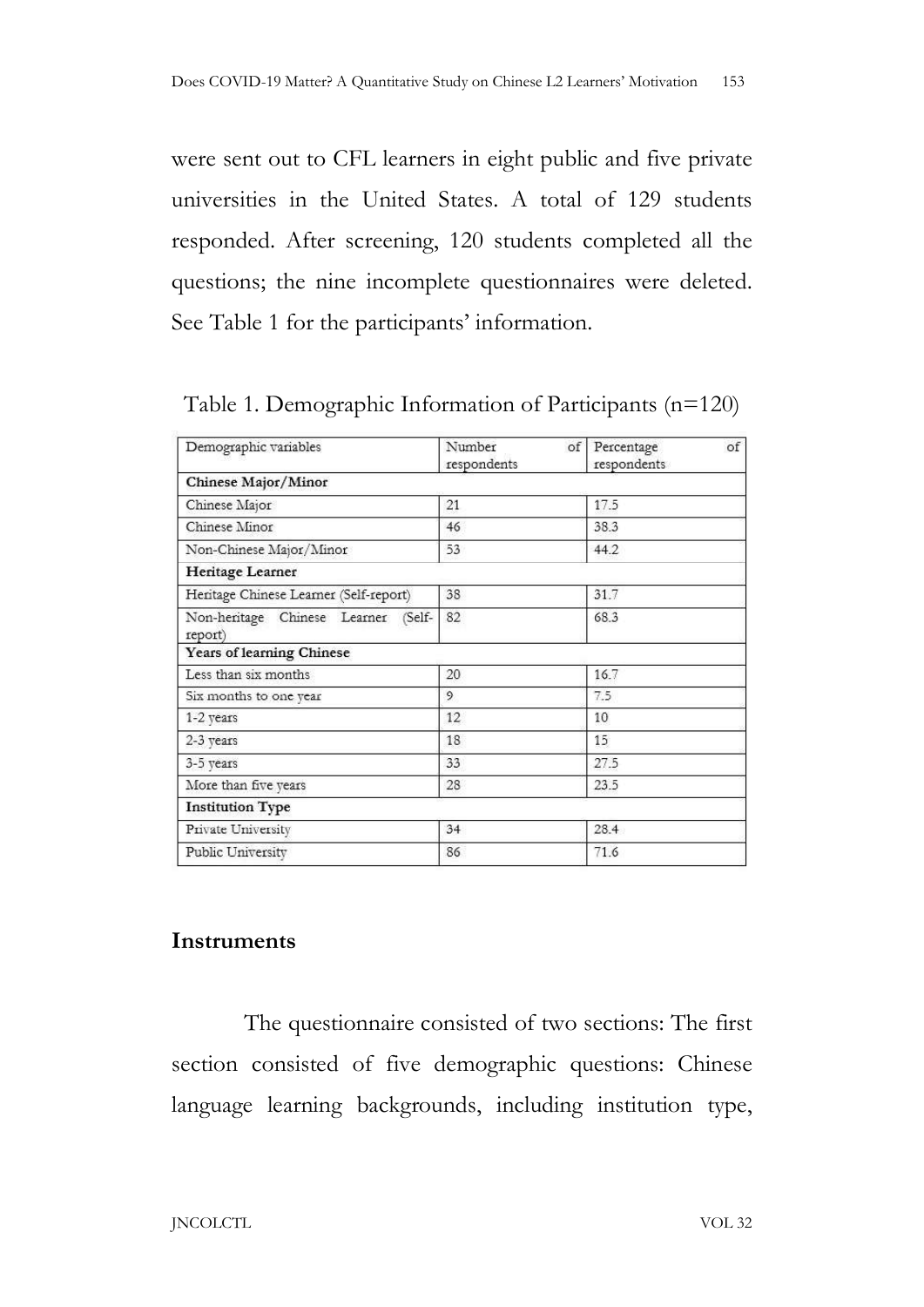years of learning Chinese, major/minor, and heritage background.

 The second section consisted of 39 randomly arranged items measuring motivations. Based on the theoretical framework of L2MSS (Dörnyei, 2005, 2009), the first 25 questions were adopted and modified from the published motivational scales of language learning (Lin, 2018; Liu, 2014; Taguchi, Magid, & Papi, 2009). Only questions explicitly related to the present study were selected. In addition, since the present study investigated whether and to what degree the COVID-19 pandemic affects CFL learner motivations, 14 COVID-related questions were created because of the lack of existing studies on this topic.

 All questions in the second section utilized a six-point Likert scale, ranging from 1=strongly disagree to 6=strongly agree. The second part of the survey asks questions along seven dimensions, including the Ideal L2 Self (ILS), Ought-to L2 Self (OLS), Learning Experience (LE), Instru- mentality-Promotion (INSPRO), Intended Effort (IE), Attitude Toward Language Community (ATLC), and COVID-19 (See Table 2).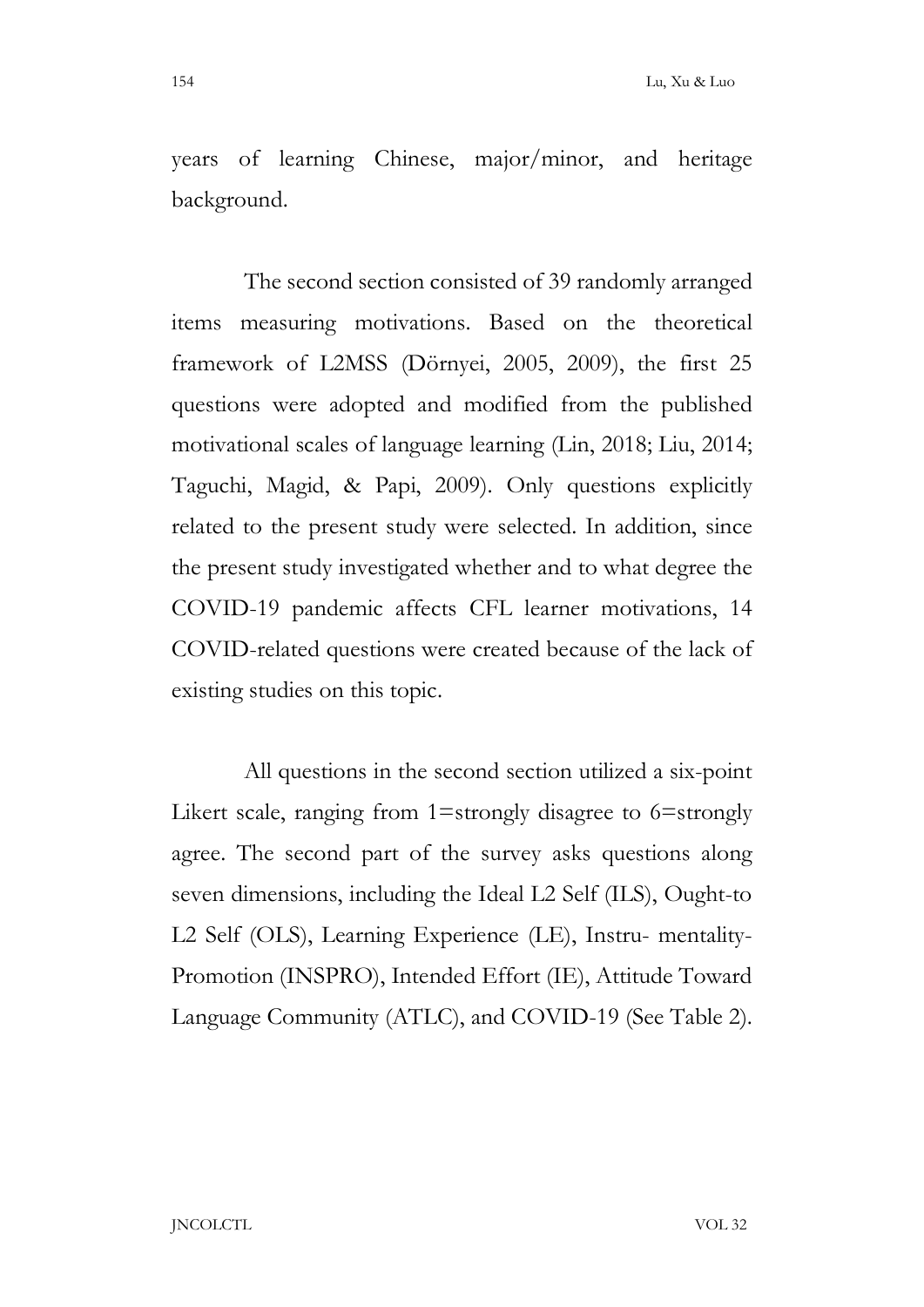|    | Name of the Factor                           | Purpose                                                                                                                                                                         | Item                           |  |  |
|----|----------------------------------------------|---------------------------------------------------------------------------------------------------------------------------------------------------------------------------------|--------------------------------|--|--|
|    | 1. Ideal L2 Self (ILS)                       | Investigate the imagined personally desired self of<br>participants as future L2 users                                                                                          | Q5, Q6, Q7, Q8,<br>Q17         |  |  |
| 2. | Ought-to L2 Self (OLS)                       | Measure "the attributes that one believes one<br>ought to possess (i.e., duties, obligation,<br>responsibility) to avoid possible negative<br>outcomes (Dörnyei, 2009, p. 29)." | Q10, Q11, Q12,<br>Q13          |  |  |
|    | 3. Learning Experience (LE)                  | Measure participant perceptions of the actual<br>language learning process and environment                                                                                      | Q1, Q2, Q3, Q4                 |  |  |
| 4. | Instrumentality-Promotion<br>(INSPRO)        | Measure participant-specific practical aspirations<br>for using the Chinese language and hopes for<br>future career development                                                 | Q8, Q11, Q14,<br>Q15, Q16, Q23 |  |  |
|    | 5. Intended Effort (IE)                      | Used as the criterion measure to determine<br>participant perceptions of the effort put into<br>Chinese learning                                                                | Q18, Q19, Q20                  |  |  |
| 6. | Attitude Toward Language<br>Community (ATLC) | Investigate learner attitudes toward the Chinese<br>language community                                                                                                          | Q9, Q21, Q22,<br>Q24           |  |  |
|    | 7. COVID-19                                  | Investigate if COVID-19 as a societal change<br>factor affects learning motivation                                                                                              | Q26 to Q39                     |  |  |

#### Table 2. The Questionnaire Category

#### Data collection and analysis

 The online questionnaire was administered from late October to late November 2020. Invitation emails were sent to Chinese language instructors at 13 United States universities, and instructors distributed the emails to their students. Participation in the study was voluntary and anonymous. An online consent form and the right to withdraw participation were presented at the beginning of the questionnaire. The data obtained from the questionnaire was examined with SPSS 27.

 Three major tests were used to analyze the data: 1) principal component analysis (PCA) was conducted to identify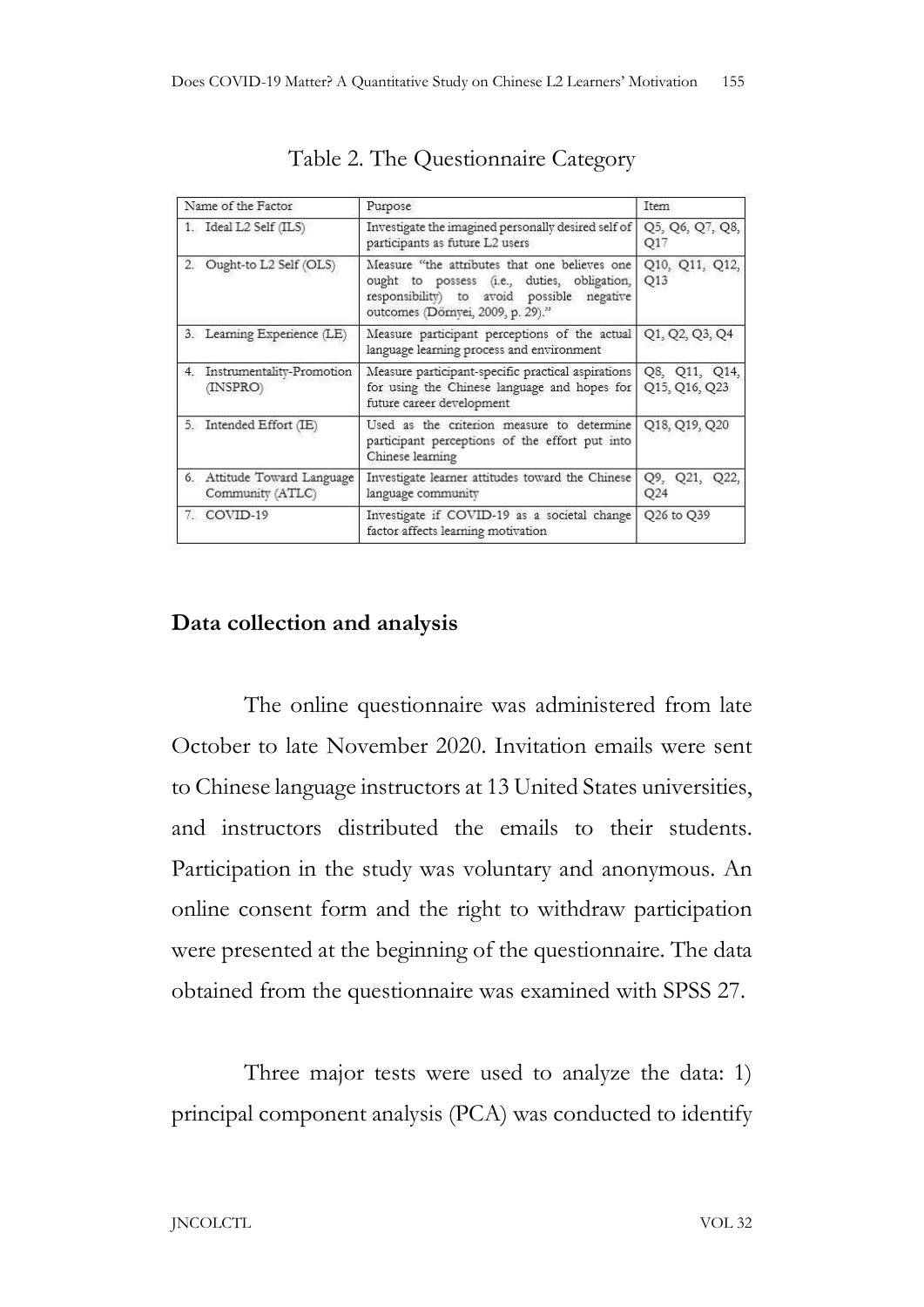the new constructs, and the coefficient of internal consistency (Cronbach  $\alpha$ ) of all factors was computed to test the reliability; 2) correlation analysis (Pearson) and multiple regression analysis were conducted to identify the relationship within factors and to reveal the predictive effects; 3) a one-way multivariate analysis of variance (MANOVA) test was administered to test the group difference between Chinese major/minor and non-Chinese major/minor as well as learners with different years of learning Chinese.

#### Results

#### RQ1: COVID-19 as a societal change factor

 Initially, the factorability of the 39 items was examined. The Kaiser-Meyer-Olkin (KMO) measure of sampling adequacy was .84, above the commonly recommended value .6. The Bartlett's test of sphericity was significant,  $\chi^2(465)$ = 2419.33,  $p<$  .001. The communalities were all above .3, confirming that each item shares some common variance with other items. Given these overall indicators, factor analysis was suitable for all 39 items.

 Principal component analysis (PCA) with varimax rotation was conducted to assess how the 39 items clustered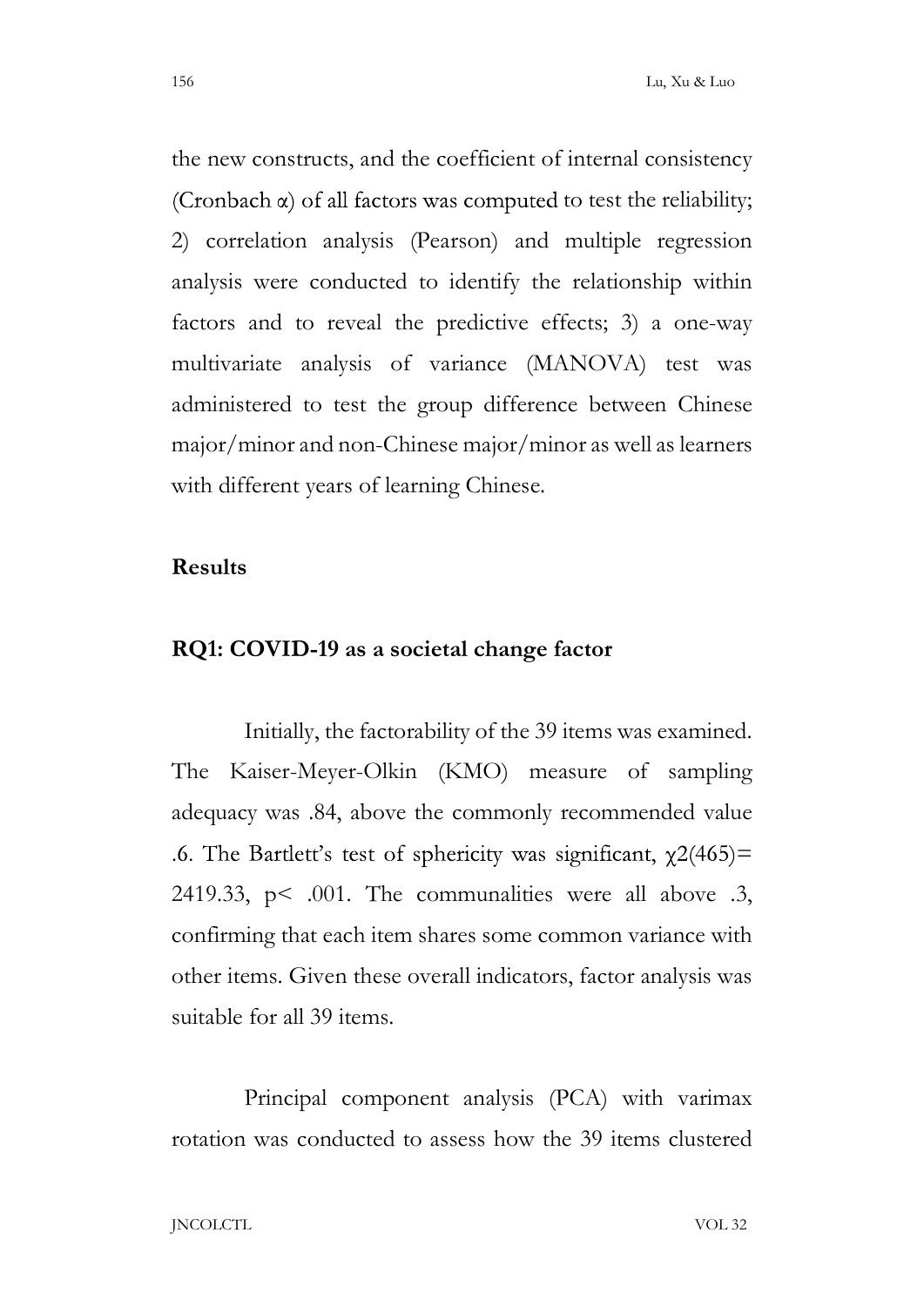because RQ1 was to identify and compute the underlying factors between the newly-designed 14 questions. A total of eight items (Q1, Q5, Q14, Q17, Q22, Q25, Q35, and Q39) were eliminated because they were either found to have more than one significant loading or failed to meet the minimum criteria of having a primary factor loading of .4 or above. Table 3 displays the rotated factor loading matrix, with loading less than .4 omitted to improve clarity.

 Results suggest that there are seven factors in the questionnaire as expected. Seven factors were rotated based on the over 1 criterion and the screen plot. After rotation, the first three factors accounted for 33.5% (COVID-19), 11.9% (INSPRO), and 7.4% (LE) of the variance, respectively. The fourth (ATLC), fifth (ILS), sixth (IE), and seventh (OLS) factors had eigenvalues just over one, which explained the variance's 5.6%, 4.7%, 4.2%, and 3.3%. COVID-19, as a new design factor, is substantially related to the other measures.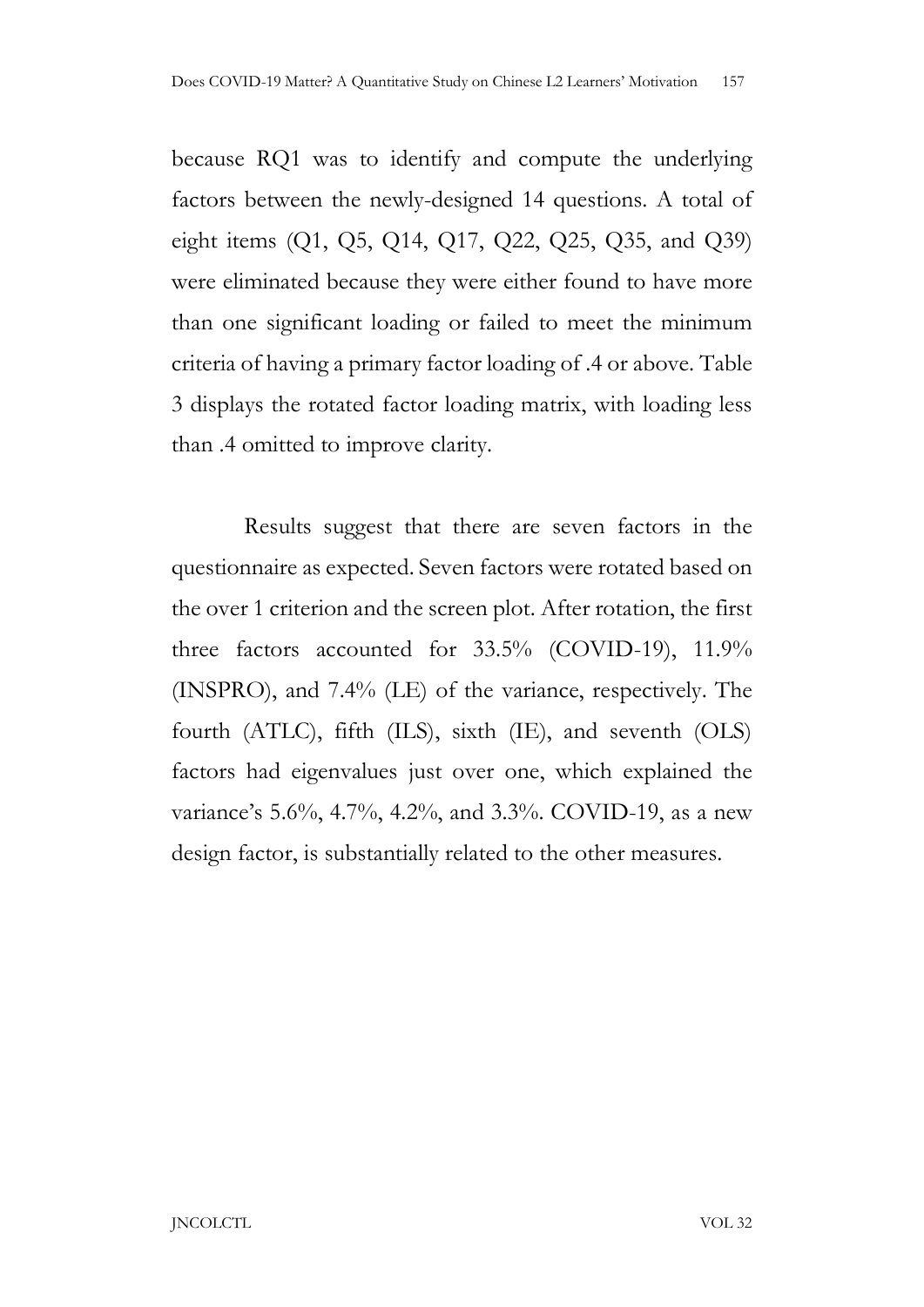| Table 3. Rotated Factor Loadings and Communalities for 31 |  |  |
|-----------------------------------------------------------|--|--|
|                                                           |  |  |

|                             |         |                |                |                | Factor loading  |   |                 |      |
|-----------------------------|---------|----------------|----------------|----------------|-----------------|---|-----------------|------|
| Factor 1: COVID-19          | 1       | $\overline{c}$ | $\mathfrak{Z}$ | $\overline{4}$ | $5\phantom{.0}$ | 6 | $7\phantom{.0}$ | Com  |
|                             |         |                |                |                |                 |   |                 | muna |
|                             |         |                |                |                |                 |   |                 | lity |
| Q29. Since the start of the | $.88\,$ |                |                |                |                 |   |                 | .81  |
| COVID-19 crisis, I have     |         |                |                |                |                 |   |                 |      |
| become more interested in   |         |                |                |                |                 |   |                 |      |
| being a competent speaker   |         |                |                |                |                 |   |                 |      |
| Q32. Since the start of the | $.88\,$ |                |                |                |                 |   |                 | .79  |
| COVID-19 crisis, I feel     |         |                |                |                |                 |   |                 |      |
| more likely to continue     |         |                |                |                |                 |   |                 |      |
| learning Chinese            |         |                |                |                |                 |   |                 |      |
| Q31. Since the start of the | .82     |                |                |                |                 |   |                 | .79  |
| COVID-19 crisis, I feel it  |         |                |                |                |                 |   |                 |      |
| more necessary to learn     |         |                |                |                |                 |   |                 |      |
| Chinese in modern life      |         |                |                |                |                 |   |                 |      |
| Q26. Since the start of the | .82     |                |                |                |                 |   |                 | .76  |
| COVID-19 crisis, I feel     |         |                |                |                |                 |   |                 |      |
| encouraged for<br>more      |         |                |                |                |                 |   |                 |      |
| Chinese language study      |         |                |                |                |                 |   |                 |      |
| Q34. Since the start of the | .81     |                |                |                |                 |   |                 | .72  |
| COVID-19 crisis, I would    |         |                |                |                |                 |   |                 |      |
| like to spend more time     |         |                |                |                |                 |   |                 |      |
| learning Chinese            |         |                |                |                |                 |   |                 |      |
| Q27. Since the start of the | .78     |                |                |                |                 |   |                 | .69  |
| COVID-19 crisis, I feel     |         |                |                |                |                 |   |                 |      |
| more attached to the        |         |                |                |                |                 |   |                 |      |
| Chinese<br>learning         |         |                |                |                |                 |   |                 |      |
| community                   |         |                |                |                |                 |   |                 |      |
| Q28. Since the start of the | .77     |                |                |                |                 |   |                 | .72  |
| COVID-19 crisis, I have     |         |                |                |                |                 |   |                 |      |
| become more interested in   |         |                |                |                |                 |   |                 |      |
| living abroad and using     |         |                |                |                |                 |   |                 |      |
| Mandarin effectively for    |         |                |                |                |                 |   |                 |      |
| communicating with the      |         |                |                |                |                 |   |                 |      |

# items (N=120)

locals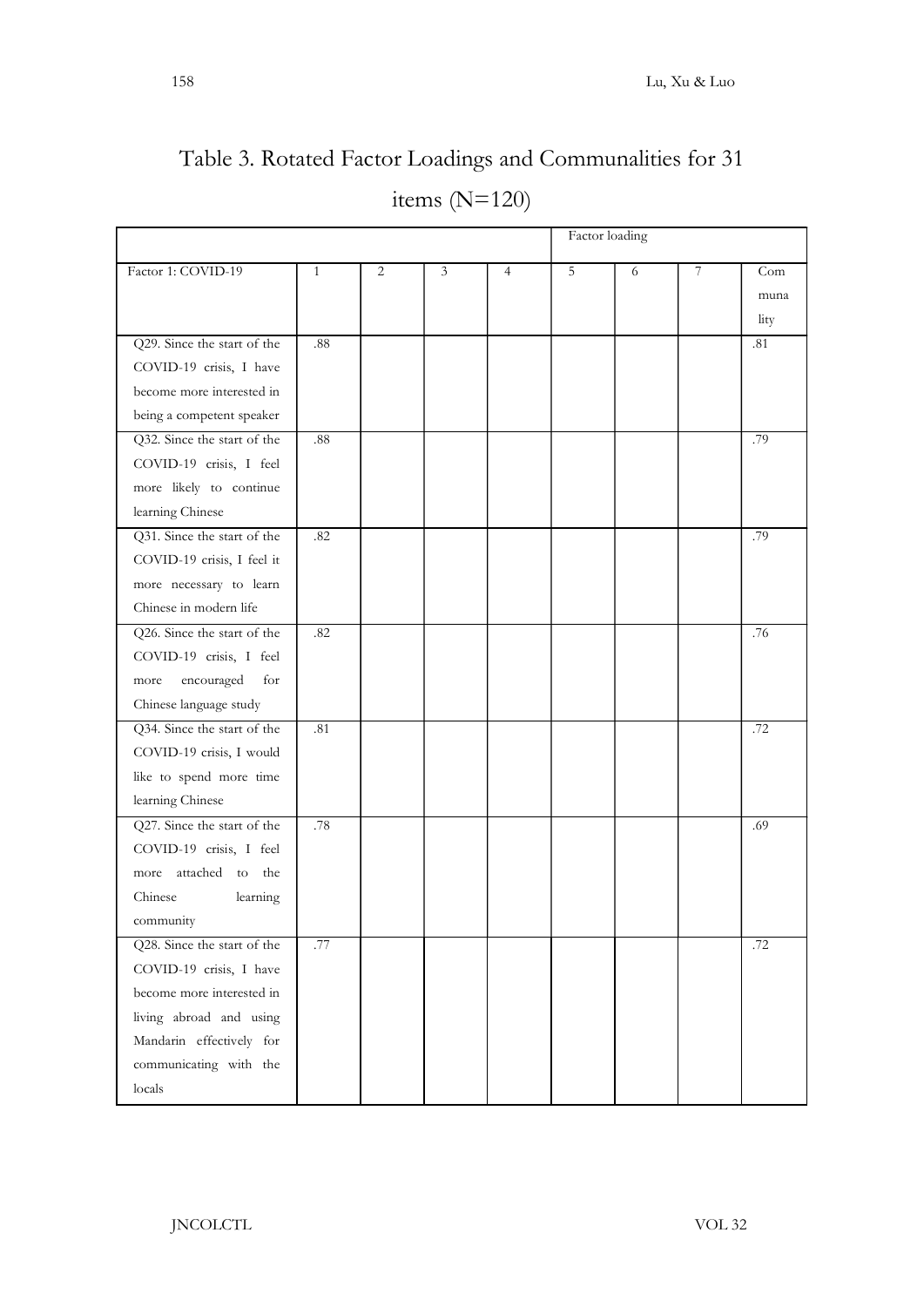| Q33. Since the start of the                  | .74 |     |  |  | .63 |
|----------------------------------------------|-----|-----|--|--|-----|
| COVID-19 crisis, I have                      |     |     |  |  |     |
| wanted to major/minor in                     |     |     |  |  |     |
| Chinese                                      |     |     |  |  |     |
| Q38. Since the start of the                  | .73 |     |  |  | .70 |
| COVID-19 crisis, I have                      |     |     |  |  |     |
| been more interested in                      |     |     |  |  |     |
| studying abroad in China                     |     |     |  |  |     |
| Q37. Since the start of the                  | .73 |     |  |  | .75 |
| COVID-19 crisis, I have                      |     |     |  |  |     |
| been more confident that                     |     |     |  |  |     |
| speaking Chinese will help                   |     |     |  |  |     |
| future<br>my<br>career                       |     |     |  |  |     |
| opportunities                                |     |     |  |  |     |
| Q36. Since the start of the                  | .72 |     |  |  | .72 |
| COVID-19 crisis, I have                      |     |     |  |  |     |
| become more interested in                    |     |     |  |  |     |
| Chinese people                               |     |     |  |  |     |
| Q30. Since the start of the                  | .67 |     |  |  | .68 |
| COVID-19<br>crisis,<br>my                    |     |     |  |  |     |
| parents/<br>friends/peers                    |     |     |  |  |     |
| have wanted me to learn                      |     |     |  |  |     |
| the Chinese language                         |     |     |  |  |     |
| Factor 2: Instrumentality-Promotion (INSPRO) |     |     |  |  |     |
| $Q15. \quad I$<br>learning<br>am             |     | .82 |  |  | .81 |
| Chinese because speaking                     |     |     |  |  |     |
| Chinese will help my                         |     |     |  |  |     |
| future career opportunities                  |     |     |  |  |     |
| Q16. I am learning                           |     | .79 |  |  | .79 |
| Chinese because having                       |     |     |  |  |     |
| Chinese is a stepping stone                  |     |     |  |  |     |
| to more life opportunities                   |     |     |  |  |     |
| Q11. Although English is                     |     | .76 |  |  | .68 |
| the international language,                  |     |     |  |  |     |
| speaking Chinese is going                    |     |     |  |  |     |
| increasingly<br>be<br>to                     |     |     |  |  |     |
| necessary for modern life                    |     |     |  |  |     |
| Q23. Learning Mandarin is                    |     | .64 |  |  | .75 |
| important to me because                      |     |     |  |  |     |
| China has an important                       |     |     |  |  |     |
| role in the world                            |     |     |  |  |     |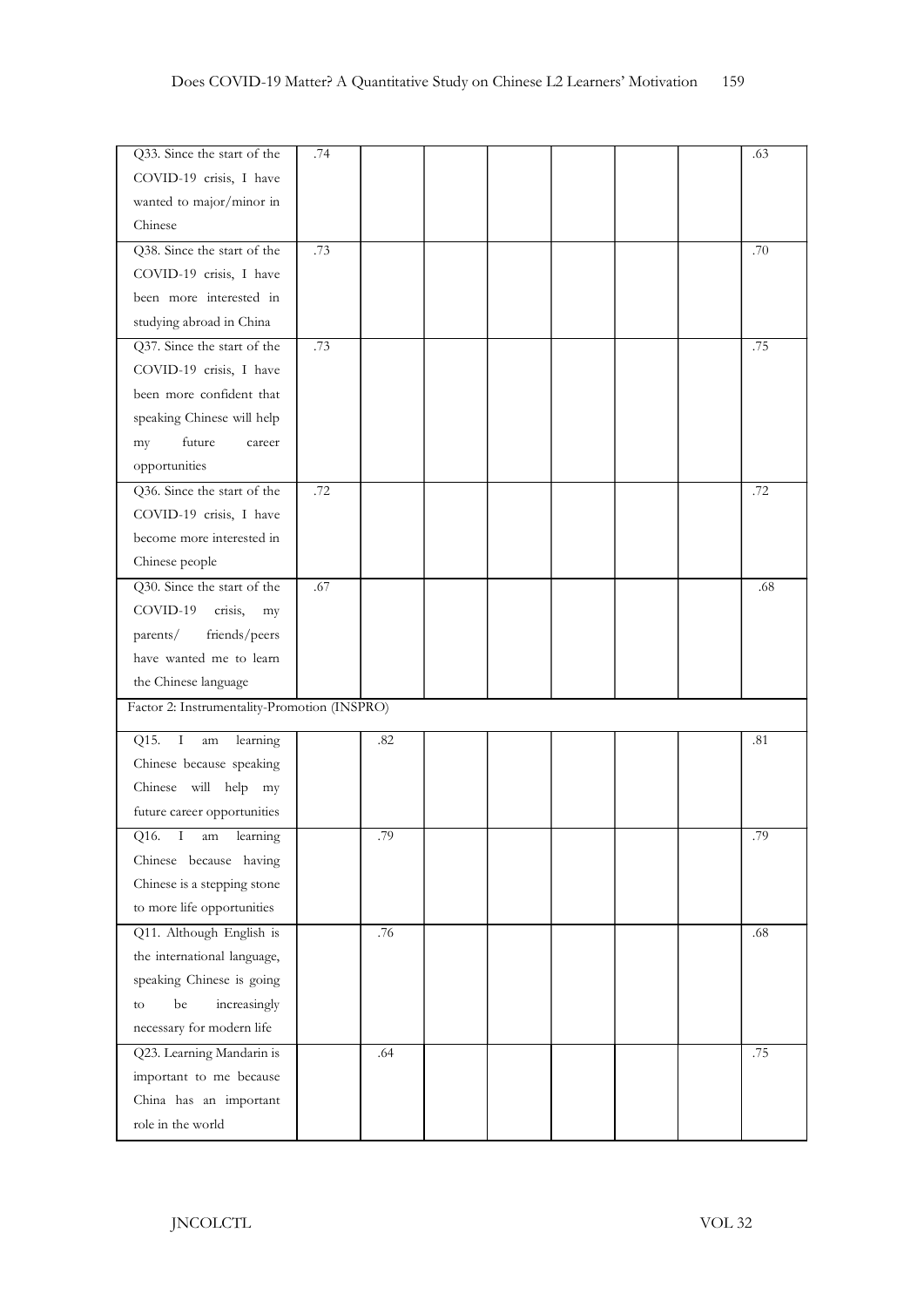| Q8. I can see myself using                          | .61 |        |     |     |     | .77     |
|-----------------------------------------------------|-----|--------|-----|-----|-----|---------|
| Chinese in my future                                |     |        |     |     |     |         |
| career                                              |     |        |     |     |     |         |
| Factor 3: Learning Experience (LE)                  |     |        |     |     |     |         |
| Q2. I have good Mandarin                            |     | .81    |     |     |     | .71     |
| teachers to help me with                            |     |        |     |     |     |         |
| my Mandarin study                                   |     |        |     |     |     |         |
| Q4. My Chinese learning                             |     | .76    |     |     |     | .67     |
| experience so far has been                          |     |        |     |     |     |         |
| encouraging for my future                           |     |        |     |     |     |         |
| Chinese study                                       |     |        |     |     |     |         |
| Q3. I feel I have a                                 |     | $-.69$ |     |     |     | .53     |
| supportive community for                            |     |        |     |     |     |         |
| my Chinese study                                    |     |        |     |     |     |         |
| Factor 4: Attitude Toward Language Community (ATLC) |     |        |     |     |     |         |
| Q21. I<br>learning<br>am                            |     |        | .73 |     |     | .71     |
| Chinese because I would                             |     |        |     |     |     |         |
| like to know more about                             |     |        |     |     |     |         |
| Chinese people                                      |     |        |     |     |     |         |
| Q9. I am interested in                              |     |        | .68 |     |     | .70     |
| knowing<br>more<br>about                            |     |        |     |     |     |         |
| Chinese-speaking                                    |     |        |     |     |     |         |
| countries                                           |     |        |     |     |     |         |
| Q24. I pay attention to the                         |     |        | .65 |     |     | .59     |
| affairs<br>of<br>current                            |     |        |     |     |     |         |
| China/Chinese speaking                              |     |        |     |     |     |         |
| countries                                           |     |        |     |     |     |         |
| Factor 5: Ideal L2 Self (ILS)                       |     |        |     |     |     |         |
| Q7. I can imagine myself                            |     |        |     | .84 |     | .85     |
| living abroad and using                             |     |        |     |     |     |         |
| Chinese effectively for                             |     |        |     |     |     |         |
| communicating with the                              |     |        |     |     |     |         |
| locals                                              |     |        |     |     |     |         |
| Q6. I can imagine myself                            |     |        |     | .71 |     | $.70\,$ |
| being a competent speaker                           |     |        |     |     |     |         |
| of Chinese in the future                            |     |        |     |     |     |         |
| Factor 6: Intended Effort (IE)                      |     |        |     |     |     |         |
| Q20. If $my$<br>Chinese                             |     |        |     |     | .75 | .61     |
| teacher gave our class                              |     |        |     |     |     |         |
| optional work, I'd choose                           |     |        |     |     |     |         |
| to do it                                            |     |        |     |     |     |         |
|                                                     |     |        |     |     |     |         |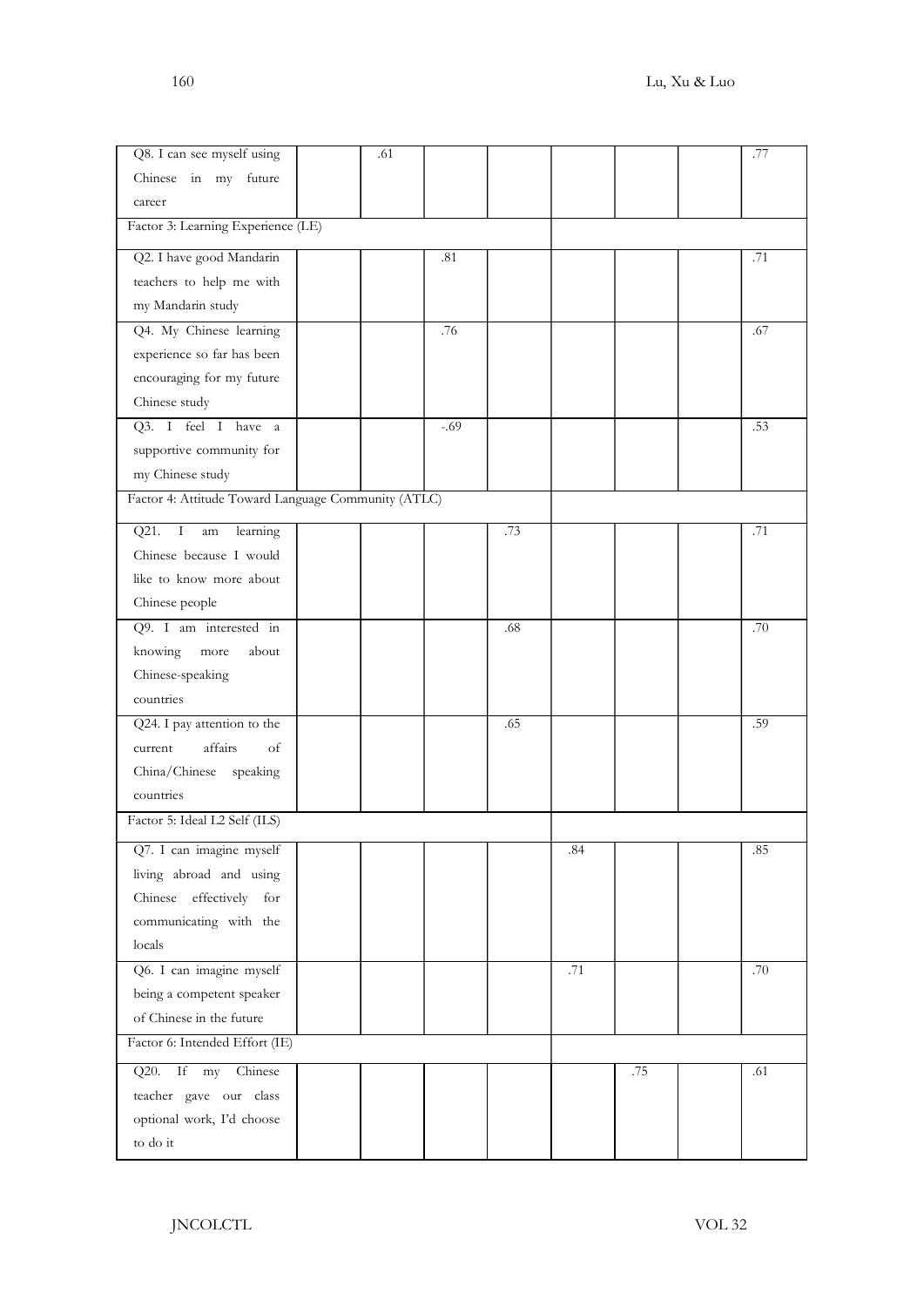| Q18. I work hard at              |       |       |      |      |      | .75  |      | .76 |
|----------------------------------|-------|-------|------|------|------|------|------|-----|
| learning Chinese outside         |       |       |      |      |      |      |      |     |
| class                            |       |       |      |      |      |      |      |     |
| Q19. I am prepared to            |       |       |      |      |      | .67  |      | .69 |
| expend a lot of effort in        |       |       |      |      |      |      |      |     |
| learning Mandarin                |       |       |      |      |      |      |      |     |
| Factor 7: Ought-to L2 Self (OLS) |       |       |      |      |      |      |      |     |
| Q13. I learn Chinese to          |       |       |      |      |      |      | .73  | .62 |
|                                  |       |       |      |      |      |      |      |     |
| fulfill the foreign language     |       |       |      |      |      |      |      |     |
| requirement                      |       |       |      |      |      |      |      |     |
| Q12. I study Mandarin            |       |       |      |      |      |      | .67  | .70 |
| because<br>my                    |       |       |      |      |      |      |      |     |
| parents/friends/peers            |       |       |      |      |      |      |      |     |
| think it is important            |       |       |      |      |      |      |      |     |
| Q10. Studying Mandarin is        |       |       |      |      |      |      | .65  | .61 |
| important to me in order         |       |       |      |      |      |      |      |     |
| to gain the approval of the      |       |       |      |      |      |      |      |     |
| society                          |       |       |      |      |      |      |      |     |
| Eigenvalues                      | 7.94  | 3.40  | 2.36 | 2.28 | 2.09 | 2.06 | 1.87 |     |
|                                  |       |       |      |      |      |      |      |     |
| % of variance                    | 33.50 | 11.94 | 7.43 | 5.69 | 4.77 | 4.27 | 3.35 |     |
|                                  |       |       |      |      |      |      |      |     |

 After accurately defining the constructs of each factor, the next step was to test the reliability of each factor. The coefficient of internal consistency of all factors was measured. The reliability analysis showed that all factors obtained acceptable Cronbach's alpha values and met the standards for social science research (e.g.,  $\alpha$  must be above 0.6) (Pallant, 2010). Therefore, the questionnaire items attained internal consistency ( $\alpha$ =.72). Based on Pallant (2010), all the skewness and kurtosis figures were within the acceptable range (the values do not exceed 2.0 for skewness and 7.0 for kurtosis), and most data are normally distributed (See Table 4).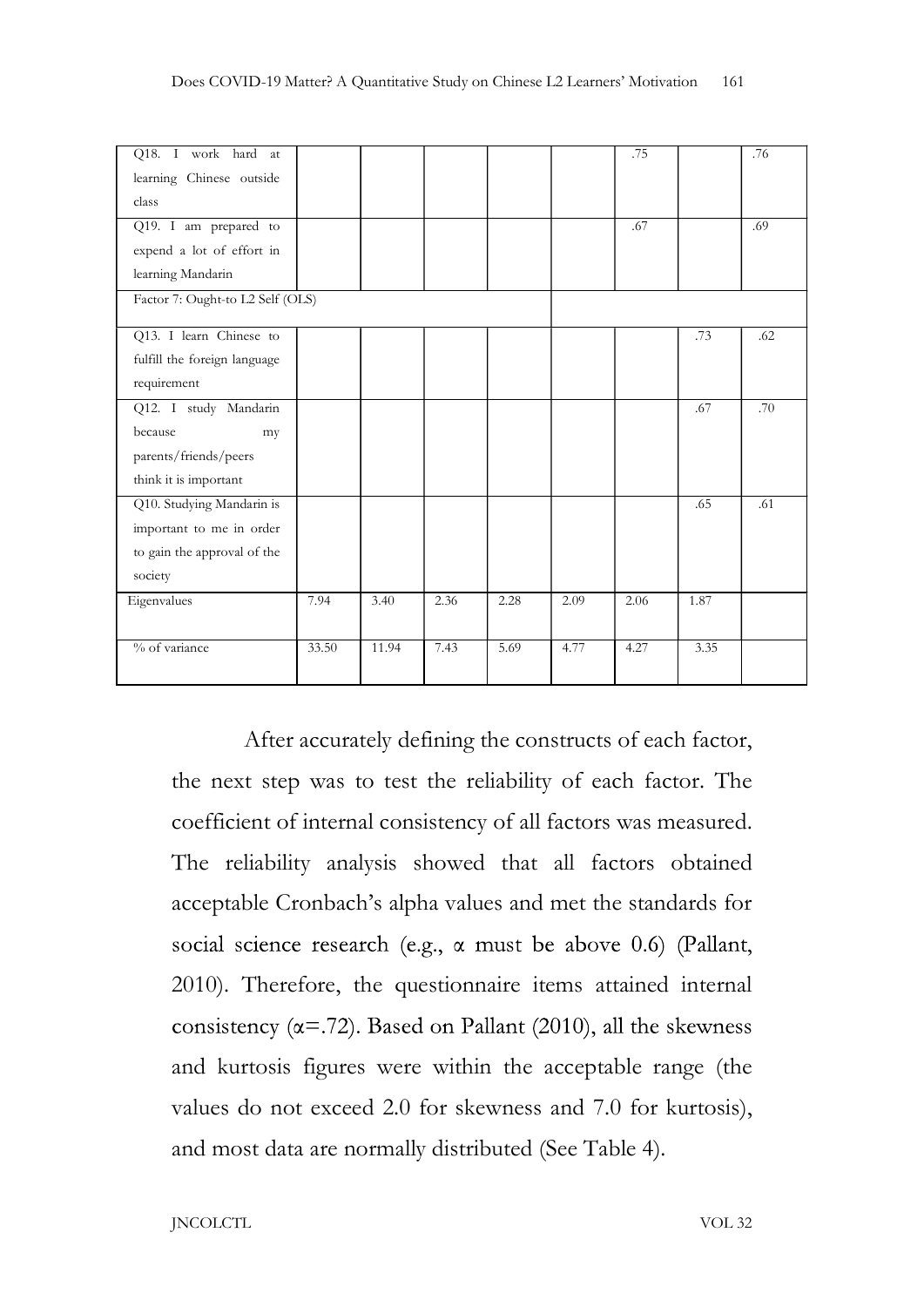As shown in Table 4, the mean values for six of the seven motivational factors exceed the midpoint (3 out of 6), ranging from 3.4 to 5.1. Only the OLS mean is below the midpoint. The data suggest that most participants in this study had good Chinese learning experiences (M=5.1) and were highly motivated to learn Chinese (M=4.9). They aspire to use Chinese practically  $(M=4.8)$ , and they are willing to invest efforts in learning Chinese (M=4.7). They generally have a positive image of the Chinese language-speaking community (M=4.6). During the COVID-19 pandemic, their motivation for learning Chinese is moderate (M=3.4). However, their belief in learning Chinese because of an external obligation is relatively low (M=2.8).

Table 4. Reliability and Comparative Analysis of Each Motivational Factor

| Names of the factor | Mean | Standard<br>Deviation | Cronbach's<br>alpha value | Skewness | Kurtosis |
|---------------------|------|-----------------------|---------------------------|----------|----------|
| LΕ                  | 5.1  |                       | .69                       | $-.60$   | $-26$    |
| <b>ILS</b>          | 4.9  | 1.0                   | .71                       | $-84$    | .18      |
| <b>INSPRO</b>       | 4.8  |                       | 77                        | 1.29     | 2.35     |
| IE                  | 4.7  | .8                    | .74                       | $-24$    | $-64$    |
| ATLC                | 4.6  | $\cdot$ <sup>8</sup>  | .81                       | $-52$    | $-23$    |
| COVID               | 3.4  | 1.2                   | .95                       | $-10$    | $-38$    |
| <b>OLS</b>          | 2.8  | 1.3                   | .64                       | .64      | $-31$    |

#### RQ2: Interaction among motivational factors

 After defining the constructs and testing the reliability of each factor, correlation analysis and regression analysis were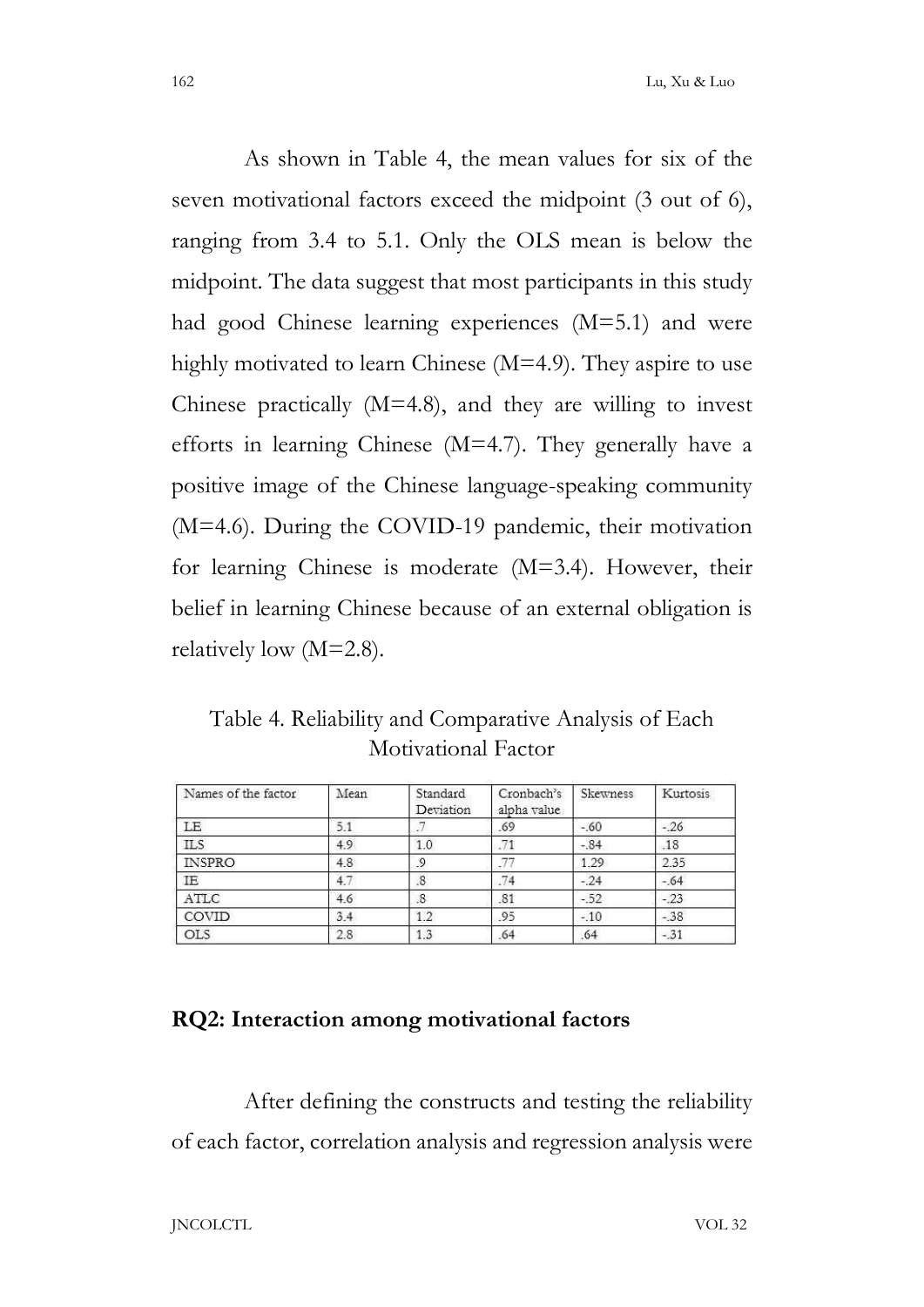administered to investigate the strength of the linear relationship between the seven motivational factors.

 First, the data were analyzed using Pearson r multiple correlations. As suggested by Cohen (1988), if the correlation coefficient value exceeds .5, the strength of the correlation can be regarded as strong. The correlation strength is moderate if the correlation coefficient value is between .3 and .5. In our analysis, we focus more on the constructs with coefficient values above .4.

 The results reveal that the factor, COVID-19, has a moderate correlation with INSPRO (.45), ATLC (.43), and OLS (.41), a weak correlation with ILS (.26) and IE (.24), and does not have a correlation with LE (.06) (See Table 5). The design of COVID-19-related questions aimed to determine if COVID-19, as an example of a societal change factor, can affect learner motivations. Such correlation suggests that students who believe in using Chinese tend to address the positive aspects of language learning since the pandemic. Students who study Chinese because of more extrinsic factors, such as career goals and practical aspirations, also seem more motivated. In addition, students who have positive attitudes toward the Chinese-speaking community also tend to be more motivated to learn Chinese. However, student learning experiences appear to be unaffected by the COVID-19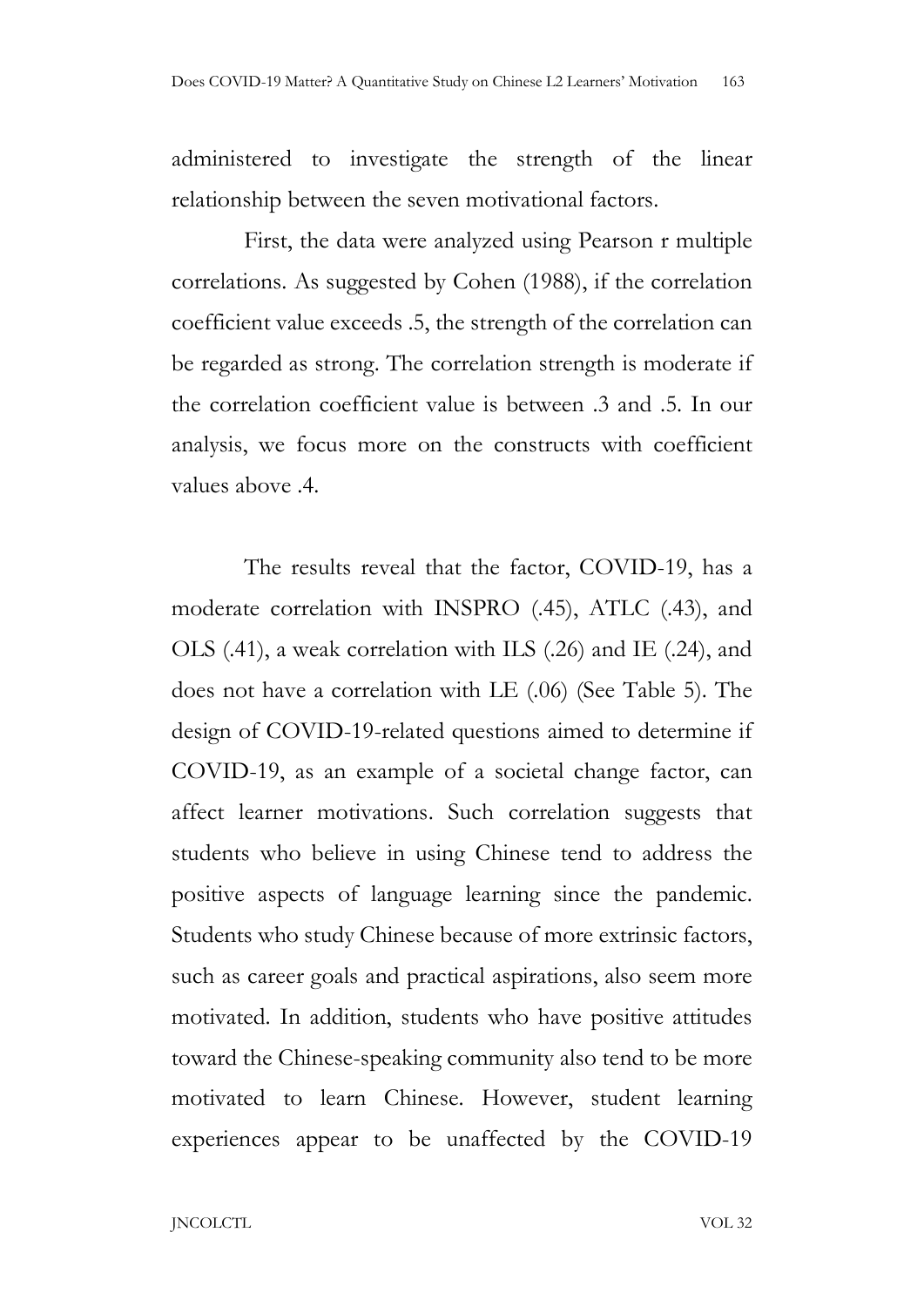pandemic. Although the correlation between COVID-19 and Ideal L2 self is relatively weak in our analysis, an implication of a relationship exists.

| Table 5. Pearson Correlation Coefficient Values for Each |  |
|----------------------------------------------------------|--|
| Motivational Factor                                      |  |

|   | Factor     |                                                                                                                           |                    | э                   |                    |               | 0   |     |
|---|------------|---------------------------------------------------------------------------------------------------------------------------|--------------------|---------------------|--------------------|---------------|-----|-----|
|   | LE         | $\frac{1}{2} \left( \frac{1}{2} \right) \left( \frac{1}{2} \right) \left( \frac{1}{2} \right) \left( \frac{1}{2} \right)$ |                    |                     |                    |               |     |     |
|   | <b>ILS</b> | $.33*$                                                                                                                    | ---                |                     |                    |               |     |     |
| 3 | <b>OLS</b> | $-02$                                                                                                                     | .05                | ---<br><b>WEBST</b> |                    |               |     |     |
|   | INSPRO     | .10                                                                                                                       | $33^*$             | $.36$ <sup>*</sup>  | ---                |               |     |     |
| 5 | IE         | .35'                                                                                                                      | $.34$ <sup>*</sup> | .17                 | $.35^{\circ}$      | $\rightarrow$ |     |     |
| o | ATLC       | $.18$ <sup>*</sup>                                                                                                        | .41                | .07                 | $.52^{\circ}$      | $.43^{+}$     |     |     |
|   | COVID-19   | .06                                                                                                                       | .26                | $.41$ <sup>*</sup>  | $.45$ <sup>*</sup> | .24           | .43 | --- |

Notes: LE=learning experience; ILS=ideal L2 self; OLS=ought-to L2 self; INSPRO=Instrumentalitypromotion; IE=intended effort; ATLC=attitude to language community.  $\approx = p < 0.05$ 

 The Attitude Toward Language Community (ATLC) items investigate a learner's attitude toward the Chinesespeaking community. ATLC has a moderate linear correlation with ILS  $(.41)$ , IE  $(.43)$ , and COVID-19  $(.43)$ . Of all the factors, ATLC has the strongest linear correlation relation with INSPRO (.52), suggesting that participants who tend to have a positive attitude toward the Chinese-speaking community also believe in the positive instrumentality of learning Chinese. The correlation between INSPRO and COVID-19 was the second strongest among all the factors (.45), suggesting that those with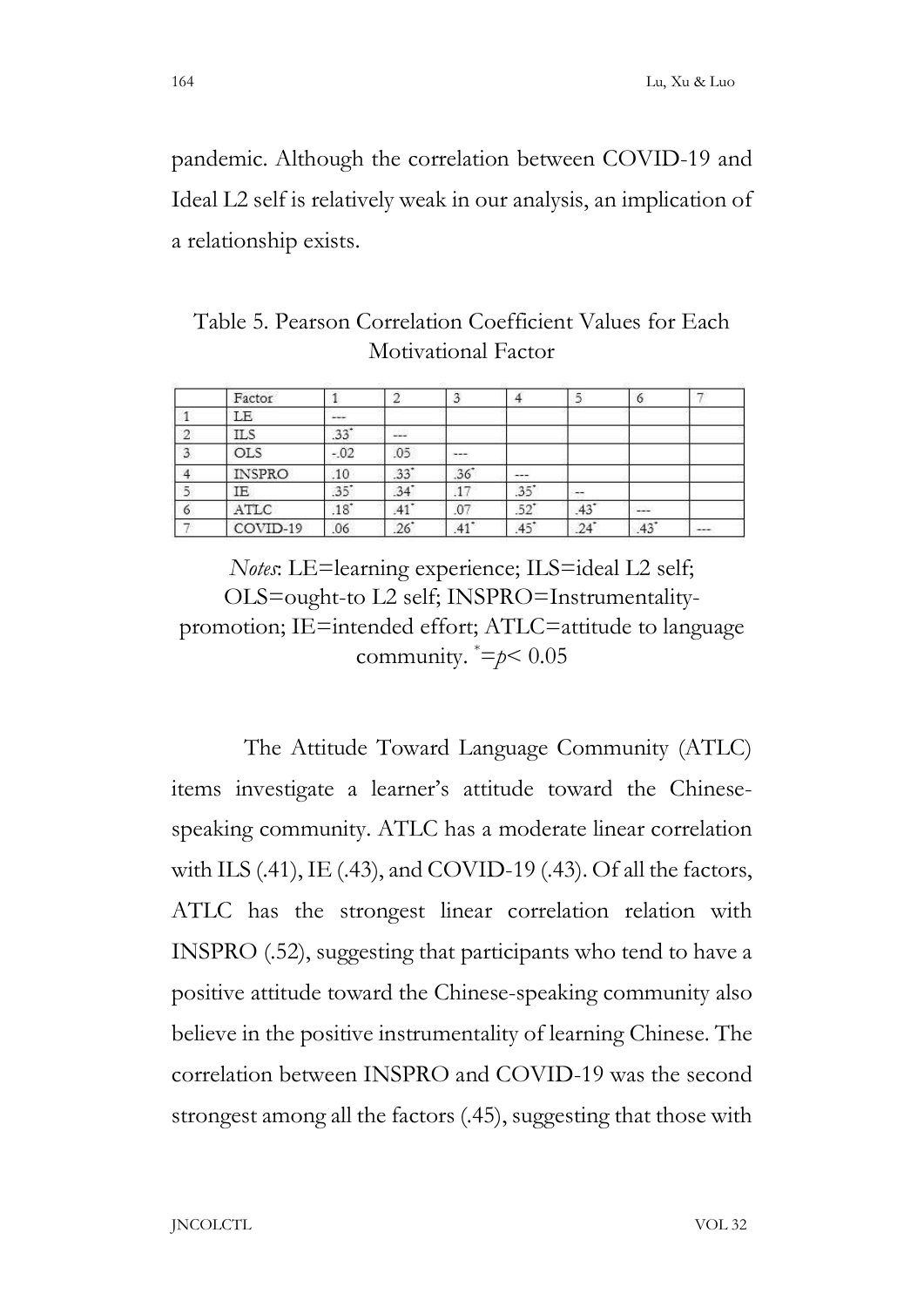higher instrumentality motivation tend to have higher motivation for learning Chinese during the COVID-19 pandemic.

 Since one of the purposes of this study is to study the impact of COVID-19 on learner motivation to learn Chinese, the follow-up regression analysis attempts to answer what existing factors can contribute to predicting the proposed one.

 First, the assumption of multicollinearity and normality was tested, and the data showed that these were not violated. The data also showed no significant deviation in normality values, and no outliers needed to be excluded. Then a multiple linear regression analysis was conducted to identify possible predictors of the COVID-19 out of the six candidate variables: INSPRO, OLS, ATLC, ILS, IE, and LE.

 Table 6 shows that 35.2% of the variance can be accounted for the six predictors,  $R2 = 0.352$ ,  $F(6,113) = 10.213$ ,  $p<0.001$ . The results show that only OLS ( $\beta$ =.34,  $p<0.001$ ) and ATLC  $(\beta = .30, p = 0.003)$  positively predict COVID-19. These results suggest that students whose OLS is high and who have a more positive attitude toward the Chinese language community are more motivated to learn Chinese during the COVID-19 pandemic.

JNCOLCTL VOL 32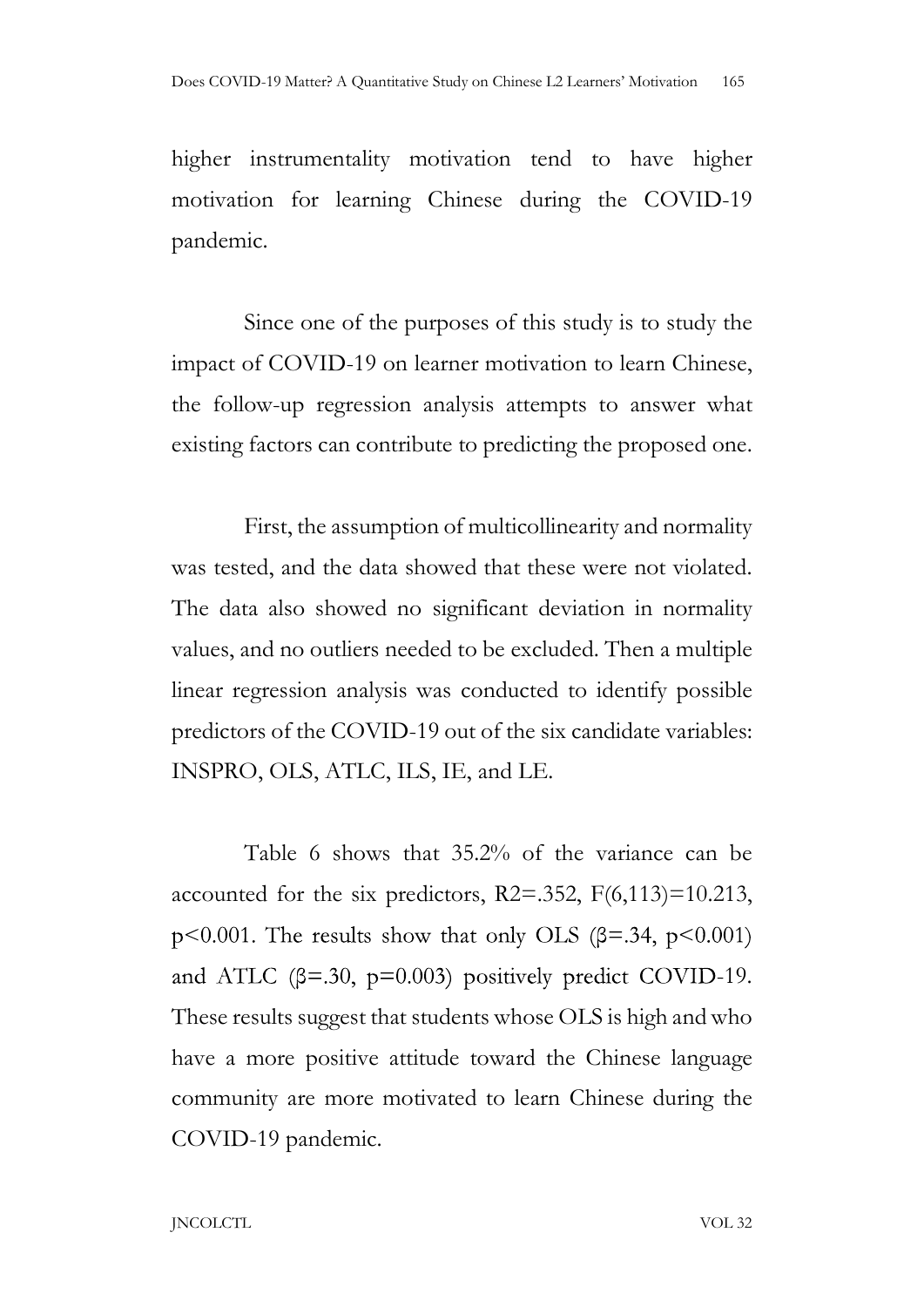| COVID-19      | B       | <b>SEB</b> | β       |       | $\dot{p}$             |
|---------------|---------|------------|---------|-------|-----------------------|
| ATLC          | .38     | .12        | .30     | 3.09  | $.003$ <sup>-</sup>   |
| <b>OLS</b>    | .32     | .08        | .34     | 4.04  | $< 0.01$ <sup>*</sup> |
| <b>INSPRO</b> | .20     | .13        | .15     | 1.57  | .120                  |
| <b>ILS</b>    | .11     | .11        | .09     | 1.05  | .295                  |
| LE            | $-06$   | .14        | $-0.03$ | $-39$ | .698                  |
| IE            | $-0.03$ | .13        | $-0.02$ | $-20$ | .845                  |

Table 6. Multiple Regression Coefficients and Significance of Predictors for COVID-19

 $* = p < .05$ 

# RQ3: Difference between Chinese major/minor and non-Chinese major/minor students and differences among students in different years of learning Chinese

 A one-way MANOVA was implemented to examine significant differences in the motivational factors regarding major/minor status and years of learning Chinese. Students majoring or minoring in Chinese were grouped  $(N=67)$ ; those not majoring or minoring in Chinese constituted another group (N=53). According to the nonsignificant result of Box's test (.12)., the assumption of homogeneity was met. The descriptive statistics of the seven factors for major/minor groups can be seen in Table 7. The results show a statistically significant difference between the Chinese major/minor and non-Chinese major/minor groups among all motivational factors,  $F(7,112)=3.648$ ,  $p=.001$ , Wilk's  $\Lambda=.814$ , partial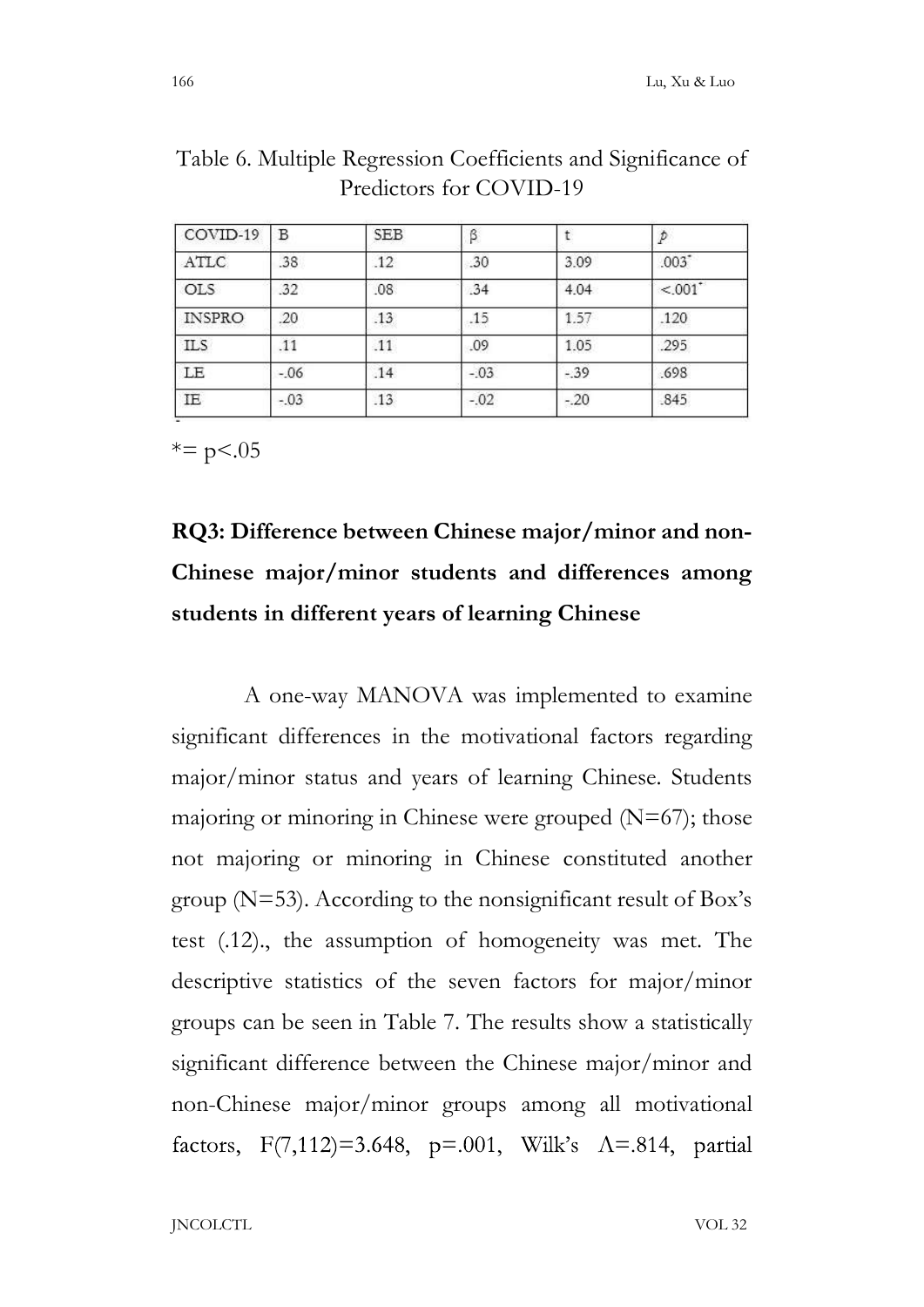$\eta$ 2=.968. The follow-up one-way ANOVA initially indicated that there were significant differences only with COVID-19  $(p=0.003)$ . No significant difference was found with LE (p=.771), ILS (p=.189), OLS (p=.705), INSPRO (p=.139), IE  $(p=0.067)$ , and ATLC  $(p=0.143)$ . This result suggests that whether students majored or minored in Chinese affected their motivation to learn Chinese during the COVID-19 pandemic. Students with a Chinese major/minor tend to be more motivated than non-Chinese major/minor students.

Table 7. Descriptive Statistics and ANOVA Results for Major/Minor groups

|               |        | Major/Minor |     | Non-Major/Minor | <b>ANOVA Results</b> |      |      |                   |
|---------------|--------|-------------|-----|-----------------|----------------------|------|------|-------------------|
|               | $N=67$ |             |     |                 |                      |      |      |                   |
|               | M      | <b>SD</b>   | M   | <b>SD</b>       | F                    | η    | D    | Observed<br>power |
| LE            | 5.2    | 0.7         | 5.1 | 0.8             | .09                  | .001 | .771 | .060              |
| <b>IDS</b>    | 5.0    | 0.9         | 4.7 | 1.1             | 1.74                 | .015 | .189 | .258              |
| OLS.          | 2.7    | 1.3         | 2.8 | 1.3             | .14                  | .001 | .705 | .066              |
| <b>INSPRO</b> | 4.9    | 0.8         | 4.7 | 1.1             | 2.22                 | .018 | .139 | 315               |
| ΙE            | 4.6    | 0.9         | 4.9 | 0.8             | 3.41                 | .028 | .067 | :449              |
| ATLC          | 4.7    | 0.9         | 4.5 | 1.1             | 2.18                 | .018 | .143 | .310              |
| COVID         | 3.8    | 1.2         | 3.1 | 1.2             | 10.05                | .079 | .002 | 882               |

When examining the differences between years of Chinese language learning, to make the groups comparable in terms of the number of participants, students who reported learning Chinese less than three years were grouped (N=59), and students who reported learning Chinese for more than three years were grouped  $(N=61)$ . The results reveal no statistically significant difference between years of learning Chinese in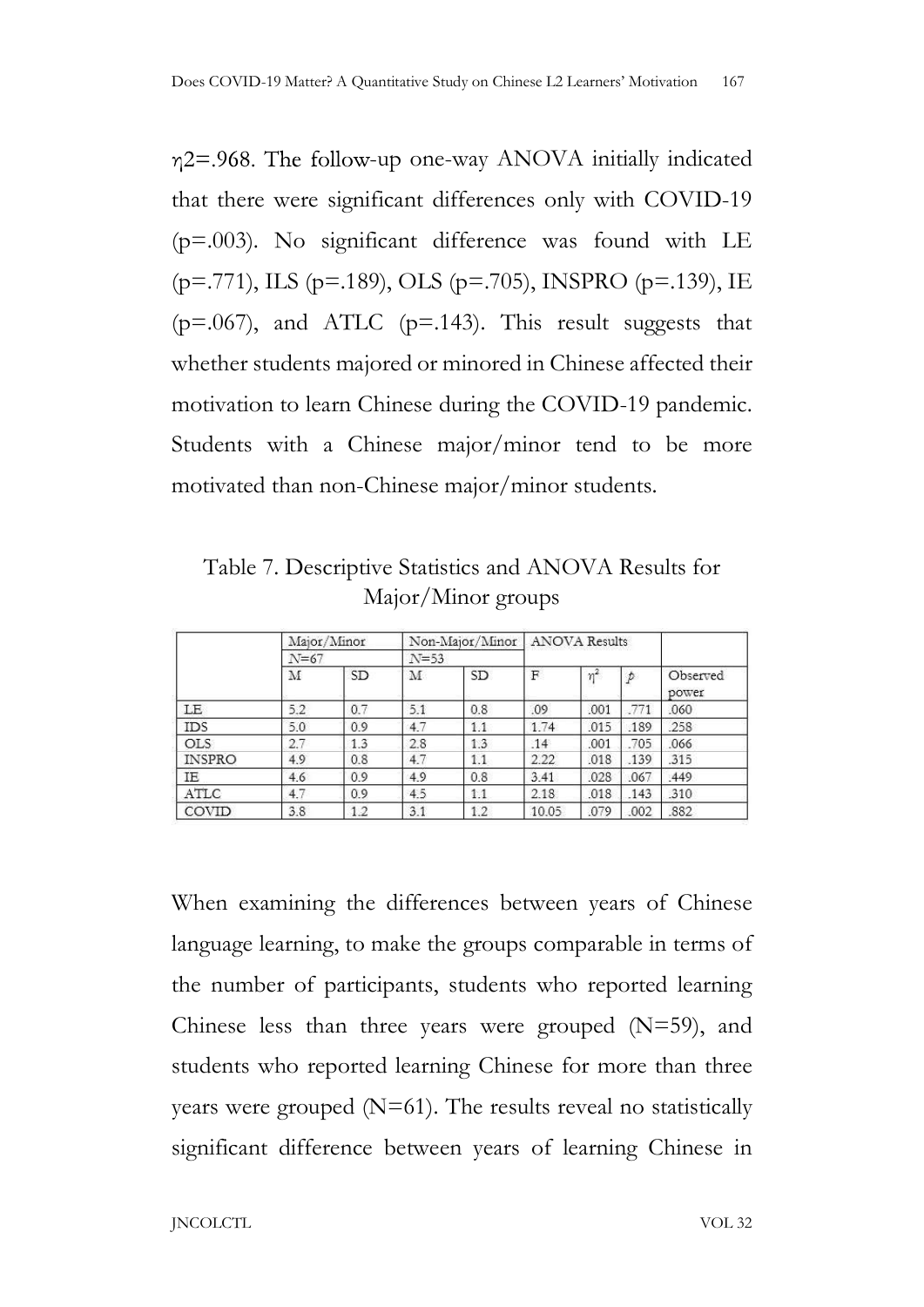terms of all motivational factors,  $F(7,111)=.620$ ,  $p=.739$ , Wilk's  $\Lambda$ =.962, partial  $\eta$ 2=.38.

#### Discussion

#### The L2MSS and COVID-19 as a societal change factor

 This quantitative research was conducted to examine the motivational factors of Chinese learners in the ongoing COVID-19 pandemic societal context. The present study aimed to understand if COVID-19 affects CFL learner motivation as an example of a societal change factor.

Consistent with previous studies (e.g., Dörnyei, 2005, 2009; Lin, 2018; Liu, 2014; Ryan, 2009; Taguchi, Magid, & Papi, 2009), the findings of the present study confirm that all six factors (Ideal L2 self (ILS), Ought-to L2 self (OLS), Learning Experience (LE), Instrumentality-Promotion (INSPRO), Intended Effort (IE), and Attitude Toward Language Community (ATLC)) are critical dimensions of L2MSS and play essential roles in foreign language learnings. The results of RQ1 also indicate that COVID-19, as an example of a societal change factor, could influence CFL learner motivation and could be an underlying tenet worth exploring in L2MSS. Thompson (2017a) suggests that changes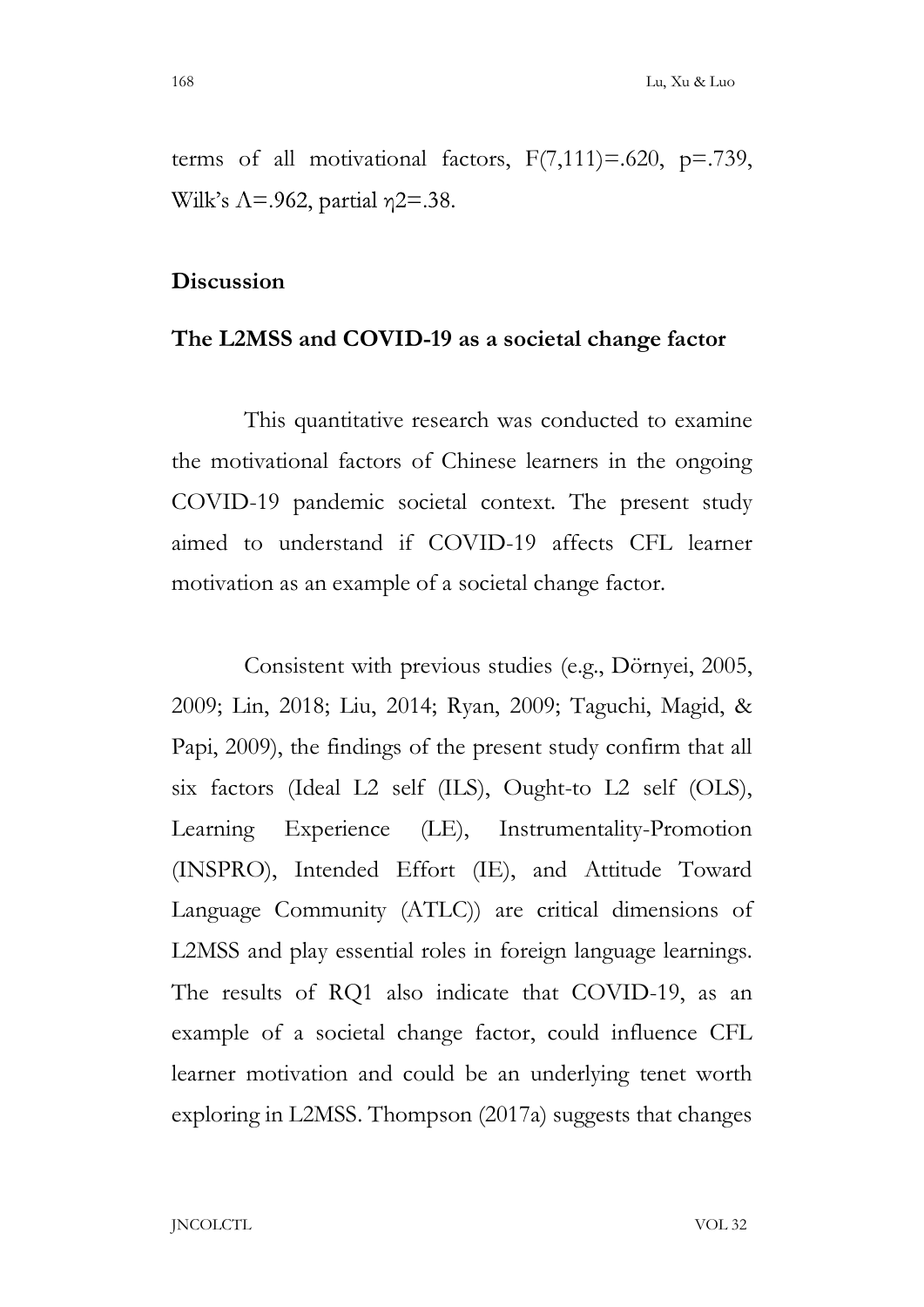in the societal environment can reshape language learner motivation. The findings of this study provide support to Thompson's (2017a) argument.

 The results of RQ2 further indicate that COVID-19 as a societal change factor is related to the other factors in L2MSS. The present study found the highest coefficients between COVID-19 and ATLC, OLS, and INSPRO. The findings reveal that perceptions of ATLC and OLS can predict how changes in the social environment affect CFL learners' motivations (see Table 6). First, ATLC was the best predictor of a societal change factor, which means students who have a positive attitude toward the Chinese language community would likely be motivated to learn Chinese during the pandemic. On the other hand, a CFL learner who does not wish to engage with the Chinese-speaking community is less likely to be devoted to learning the Chinese language during the pandemic.

 Ought-to L2 Self (OLS) is the second factor that can predict learners' perceptions of learning motivation during social environment changes. RQ2 results suggest that students who study Chinese because of extrinsic factors tend to be more motivated to learn Chinese during the pandemic. According to the profiles of the study participants, most participants scored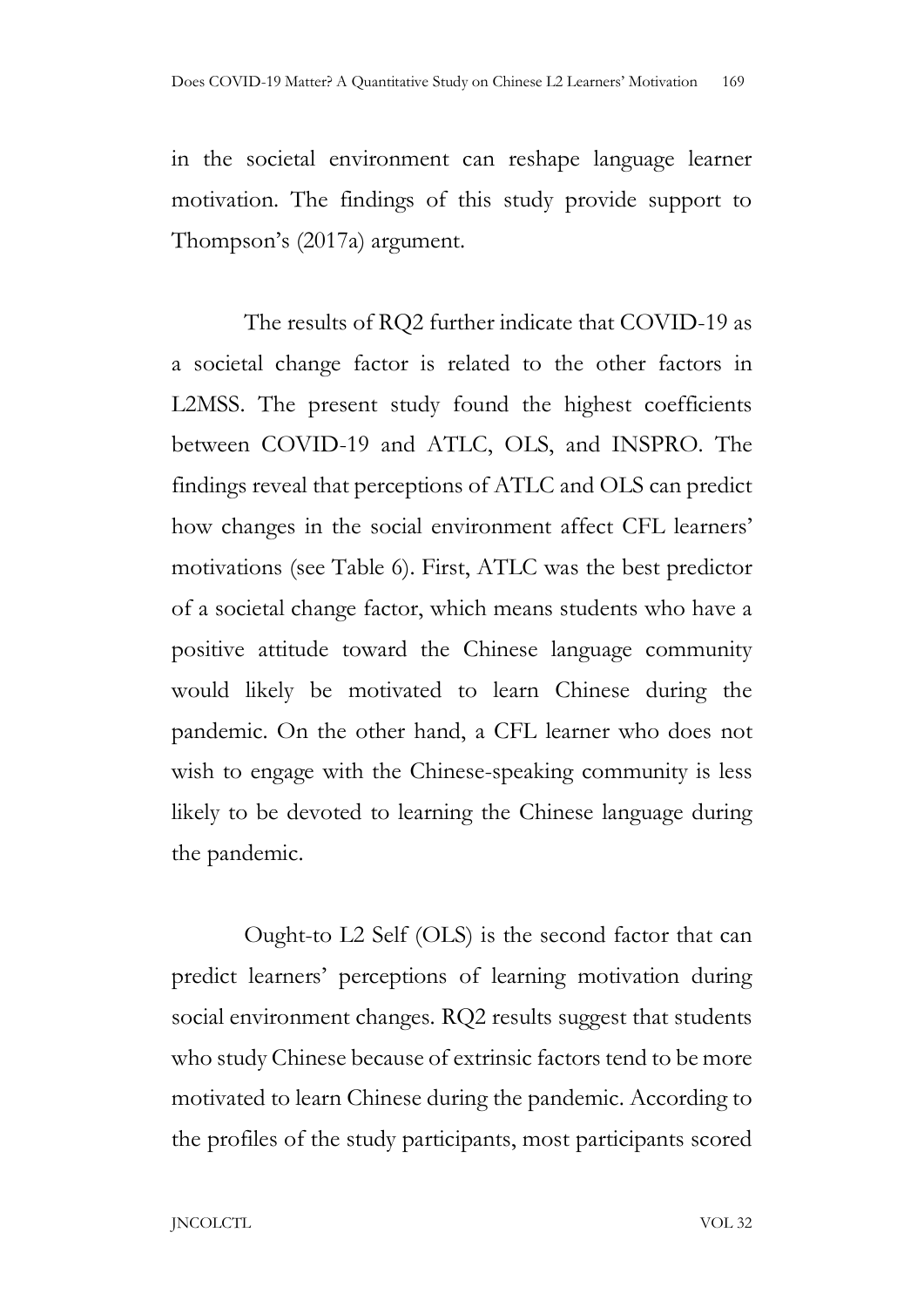low in OLS and scored high in ILS. The results indicate that most learners in our research study Chinese not from external obligations or pressures but are driven by how they would like to be imagined as an L2 language user. According to the mean scores (M=3.4) of COVID-19 related questions, participants reported neither significantly increased motivation nor decreased motivation during the pandemic.

 Furthermore, Instrumentality-Promotion (INSPRO) is the third factor related to motivation during societal change. Although INSPRO cannot predict the COVID-19 factor, it is positively associated with the societal change factor. This finding suggests that students who believe in the practicability of Chinese are also likely to maintain motivation to learn Chinese during the pandemic.

 Besides discussing the factors related to COVID-19, it is still worthwhile to explore the factors that are not associated with it. Based on our findings, only Learning Experience (LE) is not correlated with the COVID-19 factor (see Table 5). Interestingly, LE has the highest mean score (M=5.1), which means that participants in our study generally have an encouraging Chinese language learning environment, including teachers and learning community. L2 Learning Experience (LE) concerns situation-specific motives related to the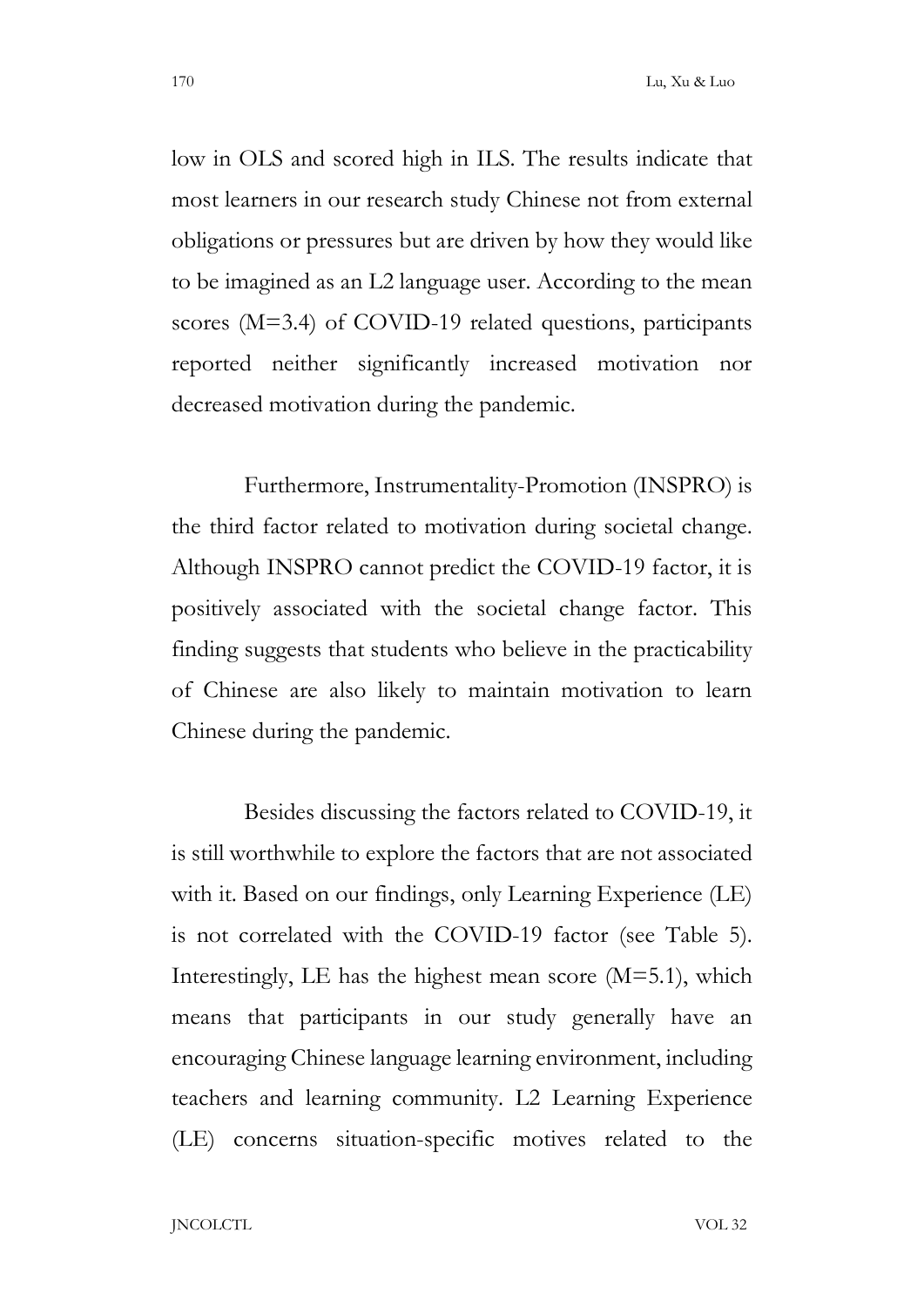immediate learning environment and experience (Dörnyei, 2019). Therefore, the societal change factor in our study could be considered a non-immediate learning environment for learners. The findings indicate that the non-immediate learning environment does not affect learners' immediate learning environment. If learners have an engaging and encouraging learning experience, societal changes will not influence their learning motivation.

# Group difference between Chinese major/minor and non-Chinese major/minor students

 RQ3 results suggest that Chinese major/minor or non-Chinese major/minor students have different motivations to learn Chinese during the ongoing COVD-19 pandemic. The findings indicate that Chinese major/minor students are more motivated to learn Chinese. RQ2 results have revealed that motivation is related to both intrinsic and extrinsic factors. Understandably, a Chinese major/minor student is more committed to Chinese language learning, more likely to have positive attitudes to the L2 Chinese language community, and more willing to use the Chinese language in their future career development. Our findings echo Ryan (2009)'s research on EFL learners and provide further evidence that foreign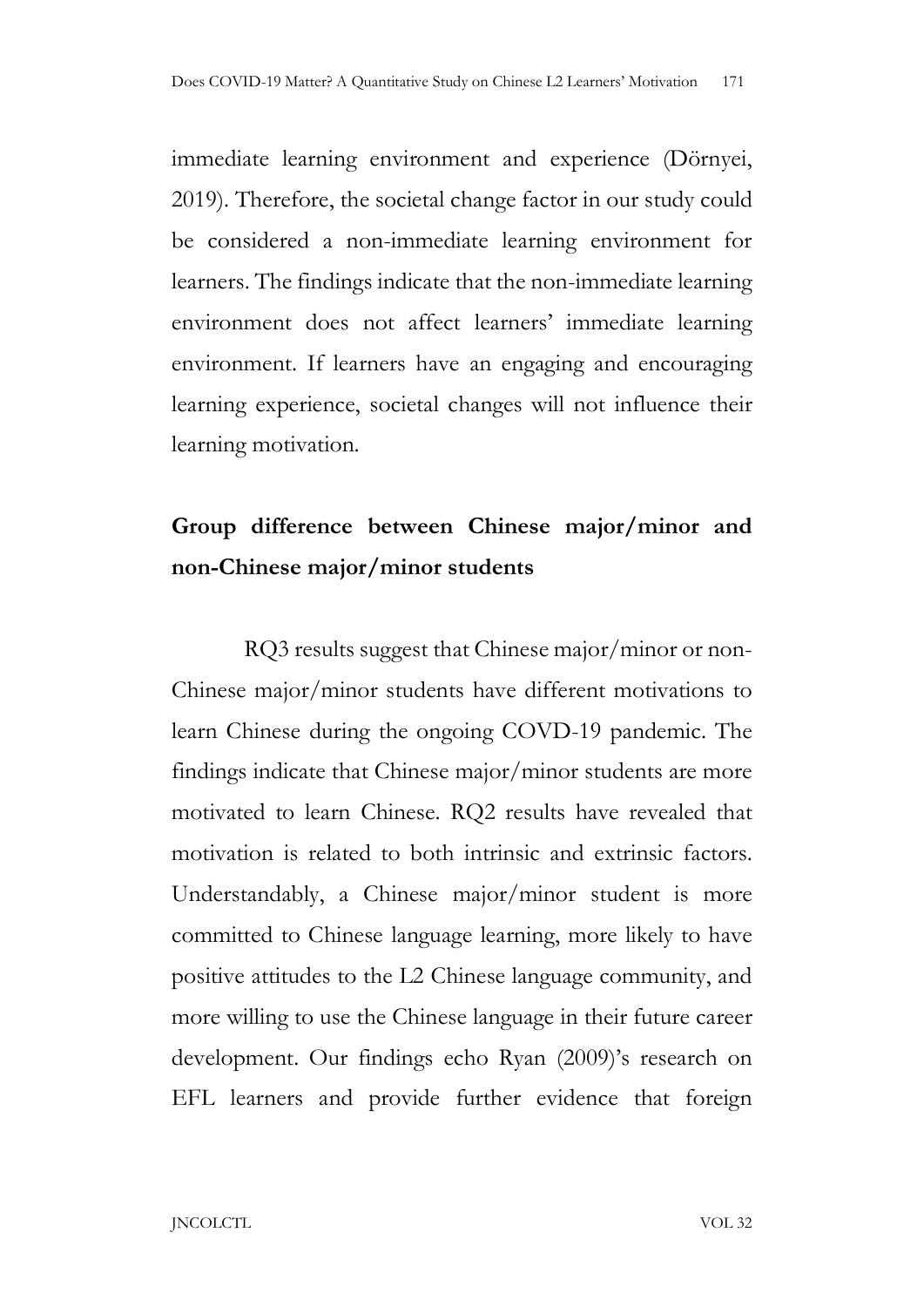language majors have different motivations from non-major learners.

 In addition, no group difference was found regarding the years of language learning. Wen (2013) claimed that the most robust motivation of advanced level students is selfconfidence, which is related to integrativeness motives and Ideal L2 self. In contrast, instrumentality is the strongest motivation for elementary- and intermediate-level students. However, Liu (2014) reported that no specific motivational factor dominates in the groups with different years of Chinese language learning. Our results are in alignment with Liu's (2014) findings. CFL learners' Ideal L2 self and Instrumentality-Promotion were both found to be consistent between the two groups with different years of learning Chinese.

#### Teaching Implications

# Cultivate students' positive attitude toward the target language community

 There is a doubt and worry among CFL instructors that learner motivations are negatively affected because of the political and social environment change in the United States.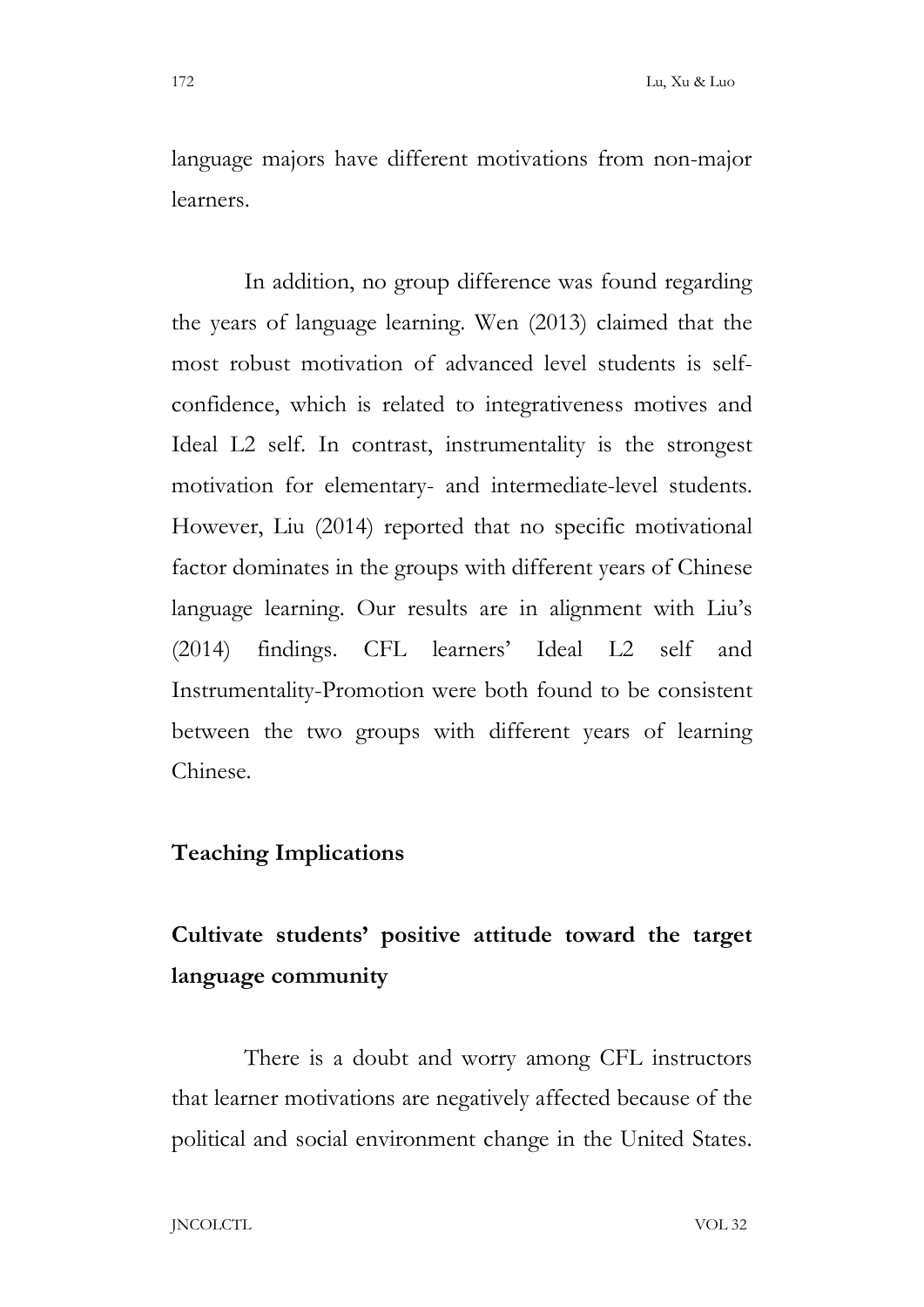However, our findings provide evidence that the COVID-19 pandemic may not demotivate students' language learning but instead encourages students to learn Chinese, especially those with a positive attitude toward the Chinese-speaking community.

Karahan (2007) argues that a successful learner possesses positive attitudes towards the target language. Although instructors cannot control how students imagine the Chinese-speaking community outside the classroom, some strategies can be adopted to encourage and lead students to possess a positive attitude toward the target community.

1) Opportunities for US college students to interact with Chinese native speakers remain limited. Therefore, creating different opportunities for students to interact with the Chinese languagespeaking community outside the classroom is vital. For example, more Chinese international students are coming to the US, making communications between CFL learners and Chinese international students accessible. In addition, instructors can help connect students with language partners in China by taking advantage of internet technology. Instructors can also lead cultural field trips to provide students with opportunities to interact with local Chinese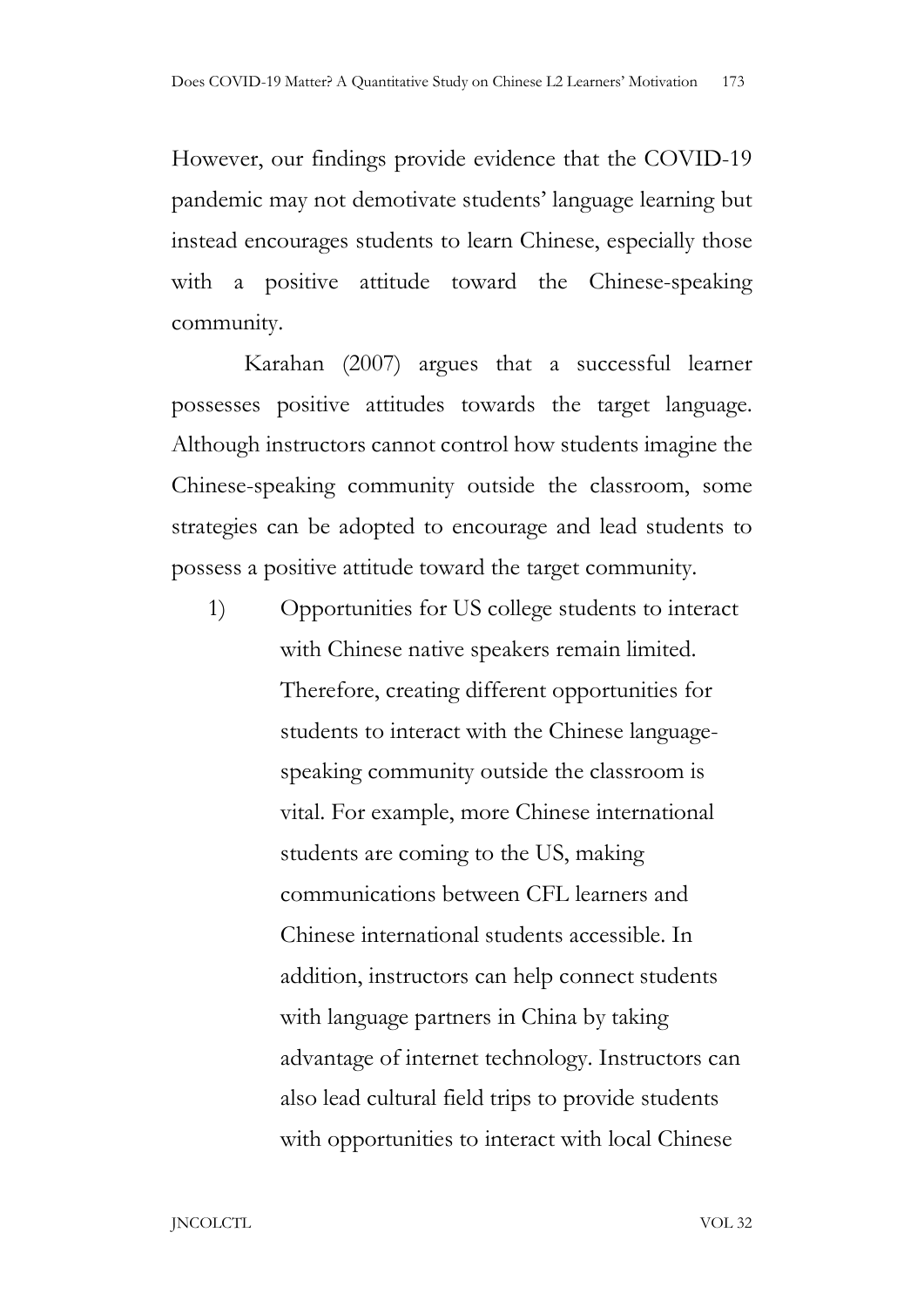communities. Studying abroad is another golden opportunity for students to interact with native Chinese speakers. Therefore, instructors should promote and encourage students to study overseas. When abroad, it is crucial to encourage students to walk out of their comfort zone and emphasize the importance of interacting with local people.

- 2) Connecting current affairs with textbook material in the class is another strategy that can be appealing to students. Students scored high in the survey when asked to evaluate "I pay attention to the current affairs of China/Chinese-speaking countries." Bringing students' attention to what is currently happening in the Chinese-speaking community can help build a bond. Once such a bond is established, students seem not to be demotivated easily.
- 3) Culture is another aspect that can be used to build the connection. Although this is not a new idea for language instructors, nurturing the cultural interest of L2 learners is essential in fostering a positive attitude toward the Chinese language community. Engaging students in cultural practice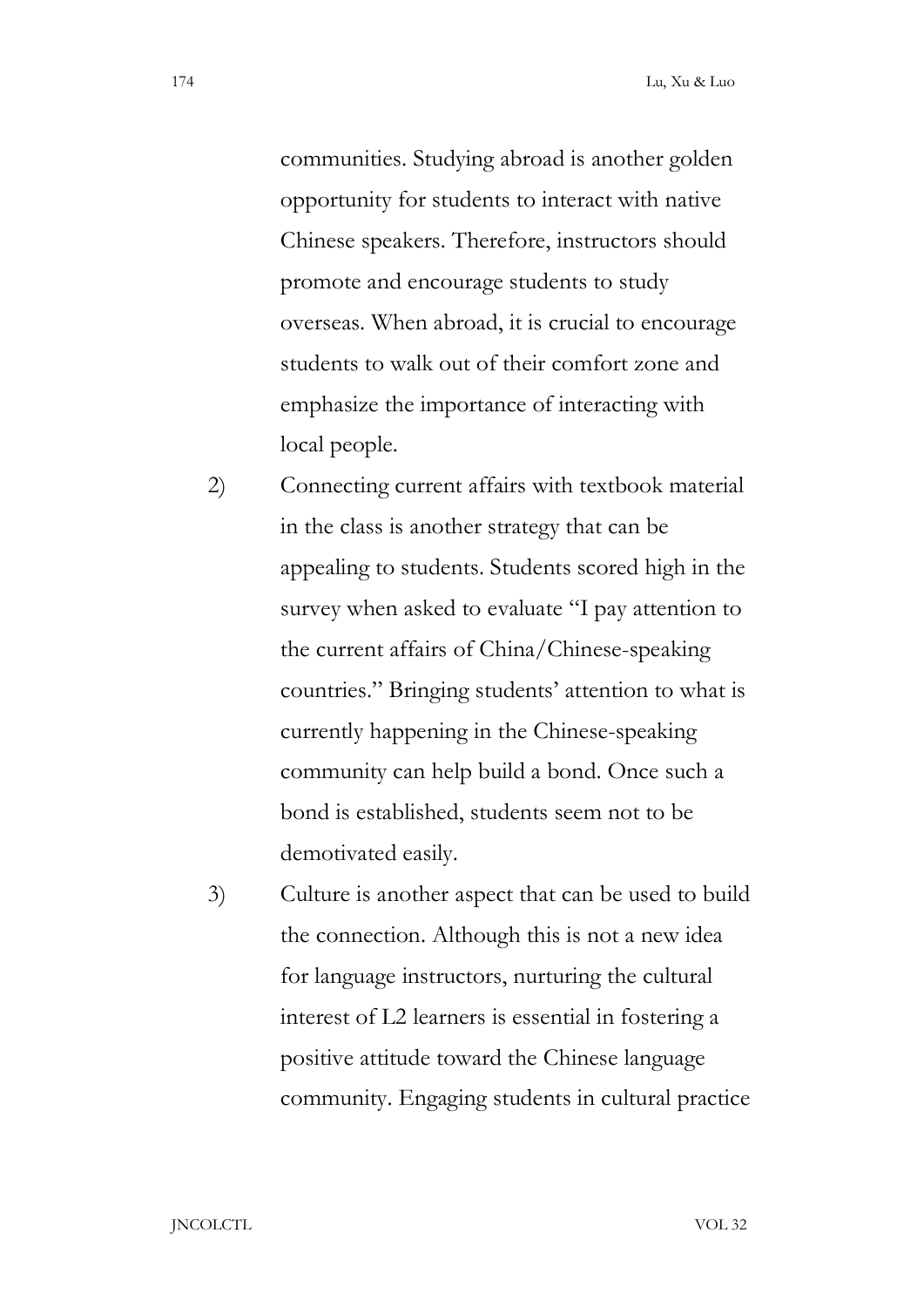and teaching courses grounded in cultural context is the key.

#### Keep improving students' learning experience.

As discussed, students' learning experiences are not related to the COVID-19 societal change. Knowing that societal change minimally affects student motivations if they have a helpful teacher, creating an encouraging learning environment, and having a supportive learning community should be inspiring findings for CFL instructors. Previous empirical studies have found that learning experience is commonly the most potent predictor of motivated behavior. School context, teaching materials, learning tasks, peers, and teachers are the meaningful facets that can increase student engagement in the learning process (e.g., Csizér & Kormos, 2009; Dörnyei, 2019; Papi 2010; Papi & Teimouri, 2012; Taguchi, Magid & Papi, 2009). In addition, most participants in our study reported being satisfied with their Chinese learning experience (M=5.1), which is indeed a recognition of CFL instructors' hard work. Therefore, instead of being concerned about the negative influence of COVID-19, instructors should focus on ensuring a highly satisfactory learning experience for students, including providing an engaging, encouraging, and supportive learning environment.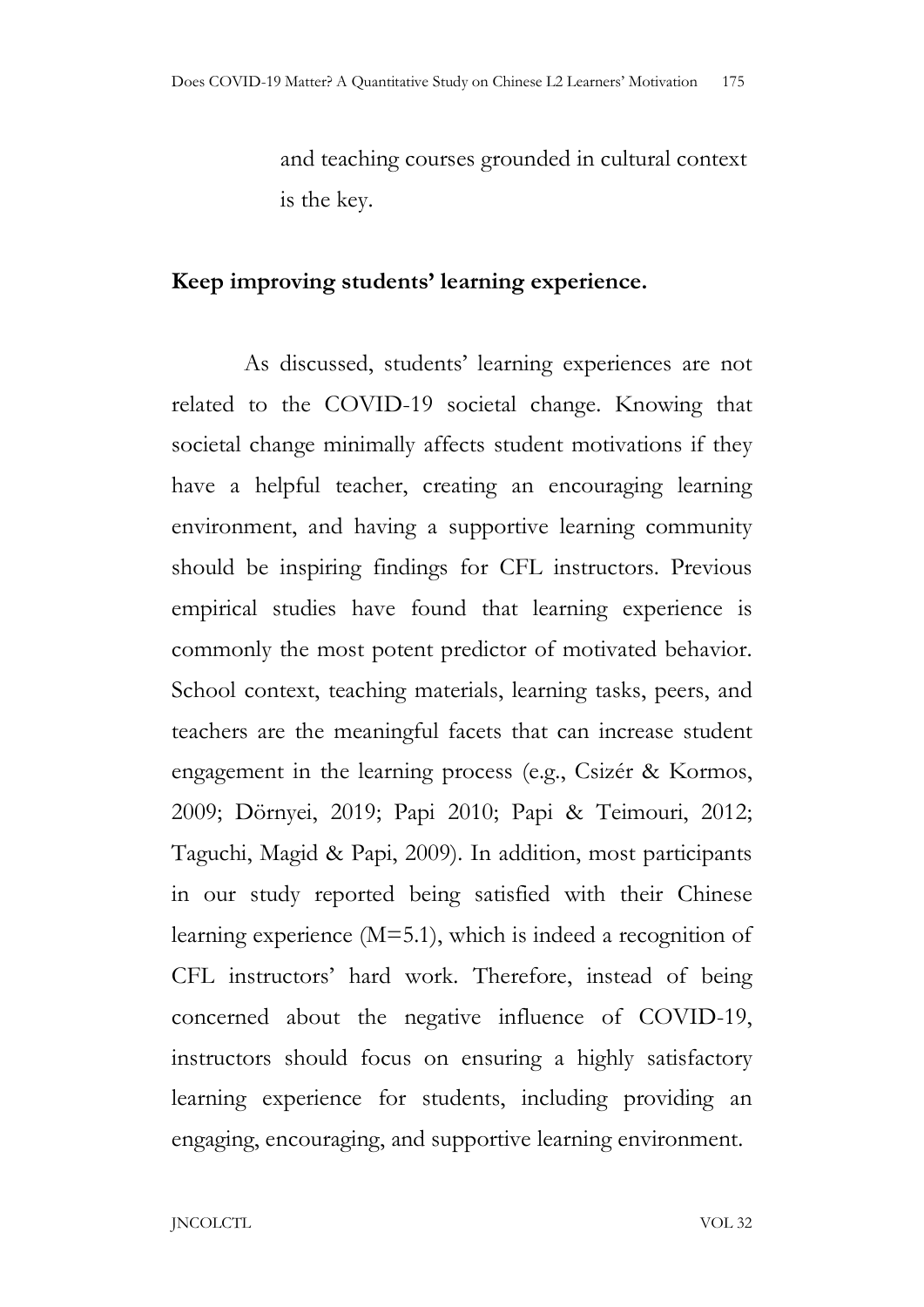#### Program-level Consideration

 Based on our results, the extrinsic factors (e.g., Instrumentality-Promotion and Ought-to L2 Self) of learners' motivation are positively related to the social-environment change. Students in various types of schools may require different career goals and development. Understanding and tailoring students' actual needs are helpful for the Chinese program to increase learner commitment to learning the language. Following are some suggestions regarding programlevel operation:

- 1) Considering that the Instrumentality-Promotion factor is positively associated with the societal change factor, students' practical aspirations for using language are essential. Therefore, providing clear career guidance regarding the Chinese language is beneficial in motivating students to learn Chinese. Learners need to realize career opportunities, and instructors should publicize employment opportunities requiring Chinese language proficiency. Inviting Chinese program alumni to introduce personal career stories is also helpful for encouraging current students to continue learning Chinese.
- 2) In our findings, students with higher Ought-to L2 self (e.g., learn languages because of certain obligations,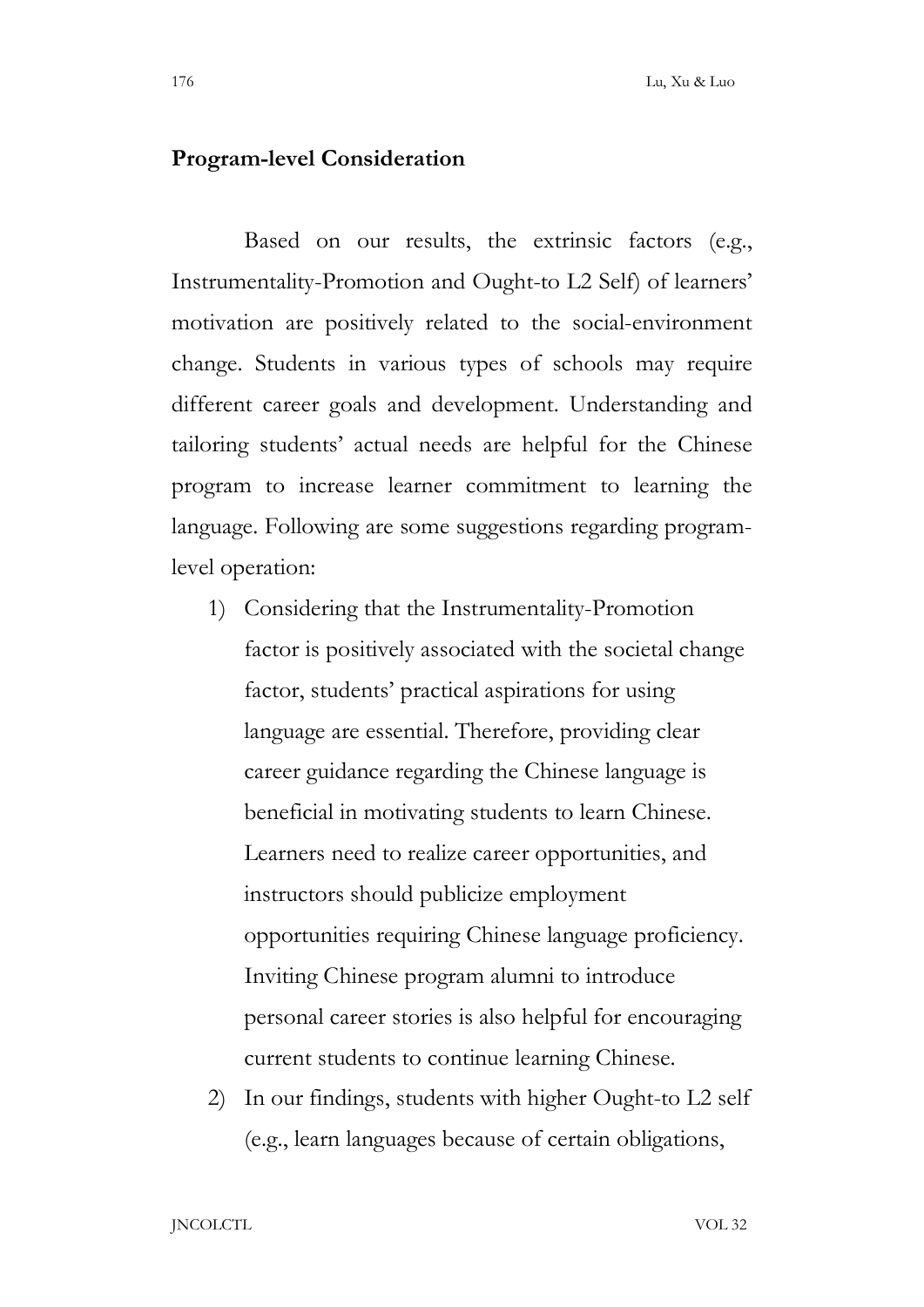duties, and requirements) are likely to maintain language motivation during social-environment changes. Although it is not up to the instructors to decide school-level foreign language requirements or set up Chinese major/minor programs, it is worthwhile for them to advocate foreign languages as a curriculum requirement to school administrators. Learning a foreign language is a critical part of preparing learners to be global citizens, and thus, inclusion into curriculum requirements is highly recommended.

### Conclusion

 Does COVID-19 affect CFL learner motivation? The simple answer to this question: Yes, it can affect learners' motivation, but the impact is nuanced. This study is an initial inquiry in investigating the position of the societal change factor in the L2MSS. The proposed new factor, COVID-19, as an example of a societal change factor, was relevant to L2 Chinese learning motivation. Between the three main dimensions in L2MSS, Ought-to L2 self is the primary predictor of the societal change factor COVID-19. Ideal L2 self has a weak correlation with the COVID-19 factor, while Learning Experience seems irrelevant. Attitude toward L2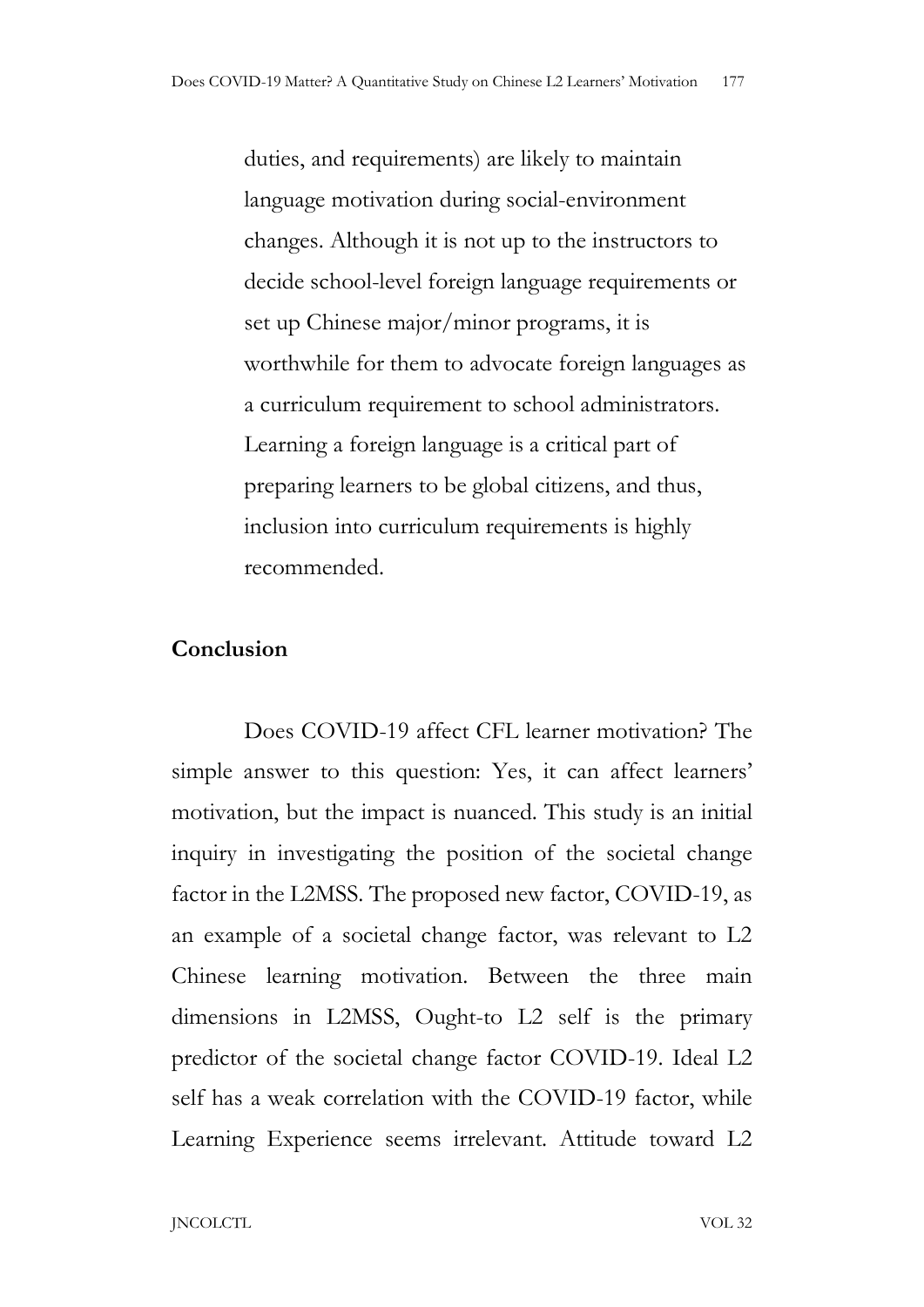Language Community and Instrumentality-Promotion are two other factors related to the societal change factor. In addition, Chinese major/minor students have different learning motivations from non-Chinese major/minor students during the ongoing COVD-19 pandemic. No significant difference was found between students with varying years of learning Chinese.

 Our findings are not without limitation. First, this study is among the first to investigate the effect of socialenvironment change in language learning motivation. Because of the small sample size, only correlation analysis was used. A structural equation modeling (SEM) analysis must be conducted using a larger sample size for future study. Second, the COVID-19 pandemic is still ongoing, and this survey was conducted in the middle of the pandemic. CFL learner perceptions may change as the pandemic continues. Therefore, it would be worthwhile to conduct a longitudinal study to track how learner perceptions of motivation shift with political and environmental changes.

 Finally, our study only reached out to college students currently learning Chinese. It will be interesting to see how the societal change factor affects the group of students planning to learn Chinese but who have not started yet or who have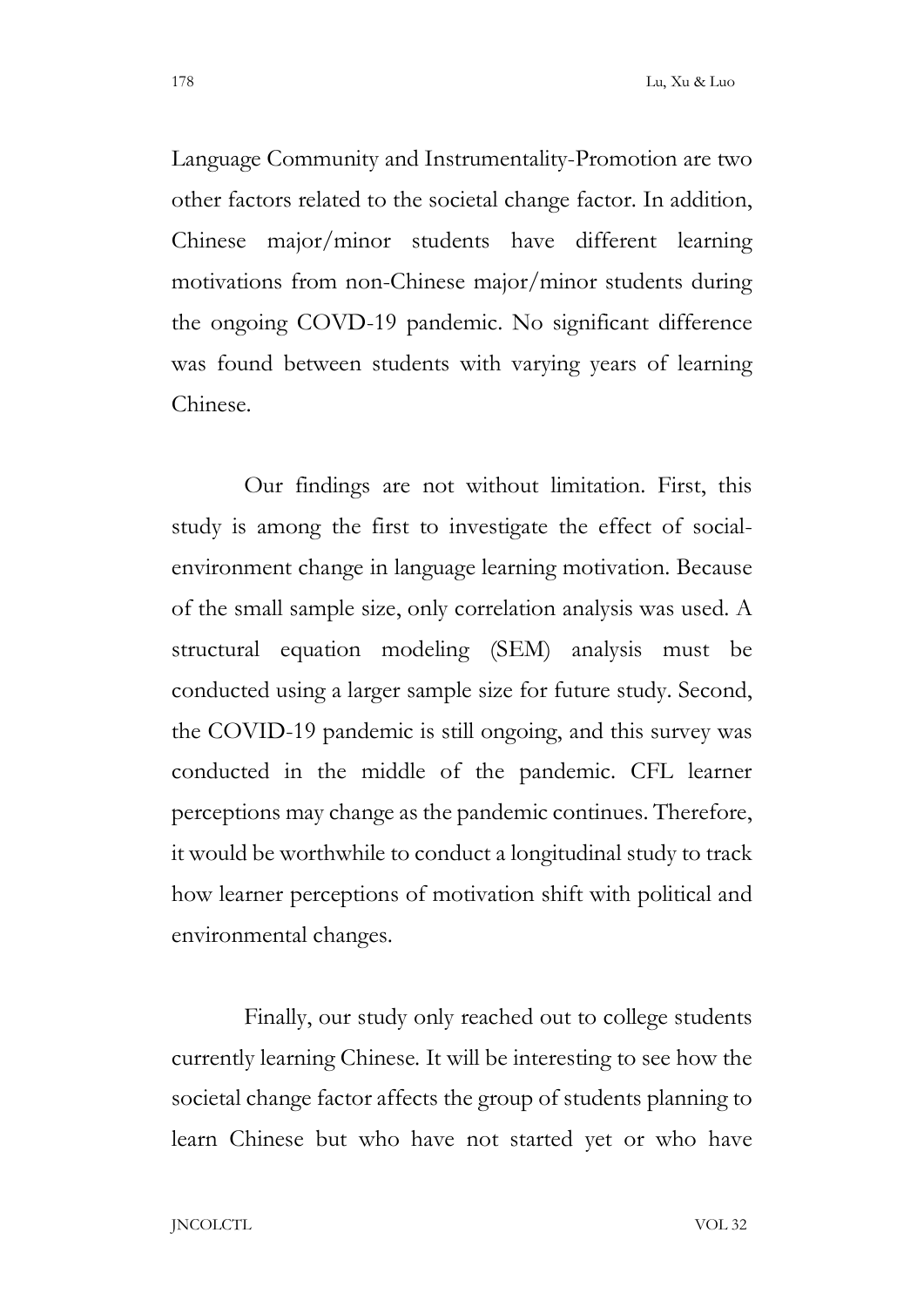learned Chinese but dropped out because of the COVID-19 pandemic. The relationship between certain societal change factors and nationwide declining trends in Chinese class enrollment is also worth exploring.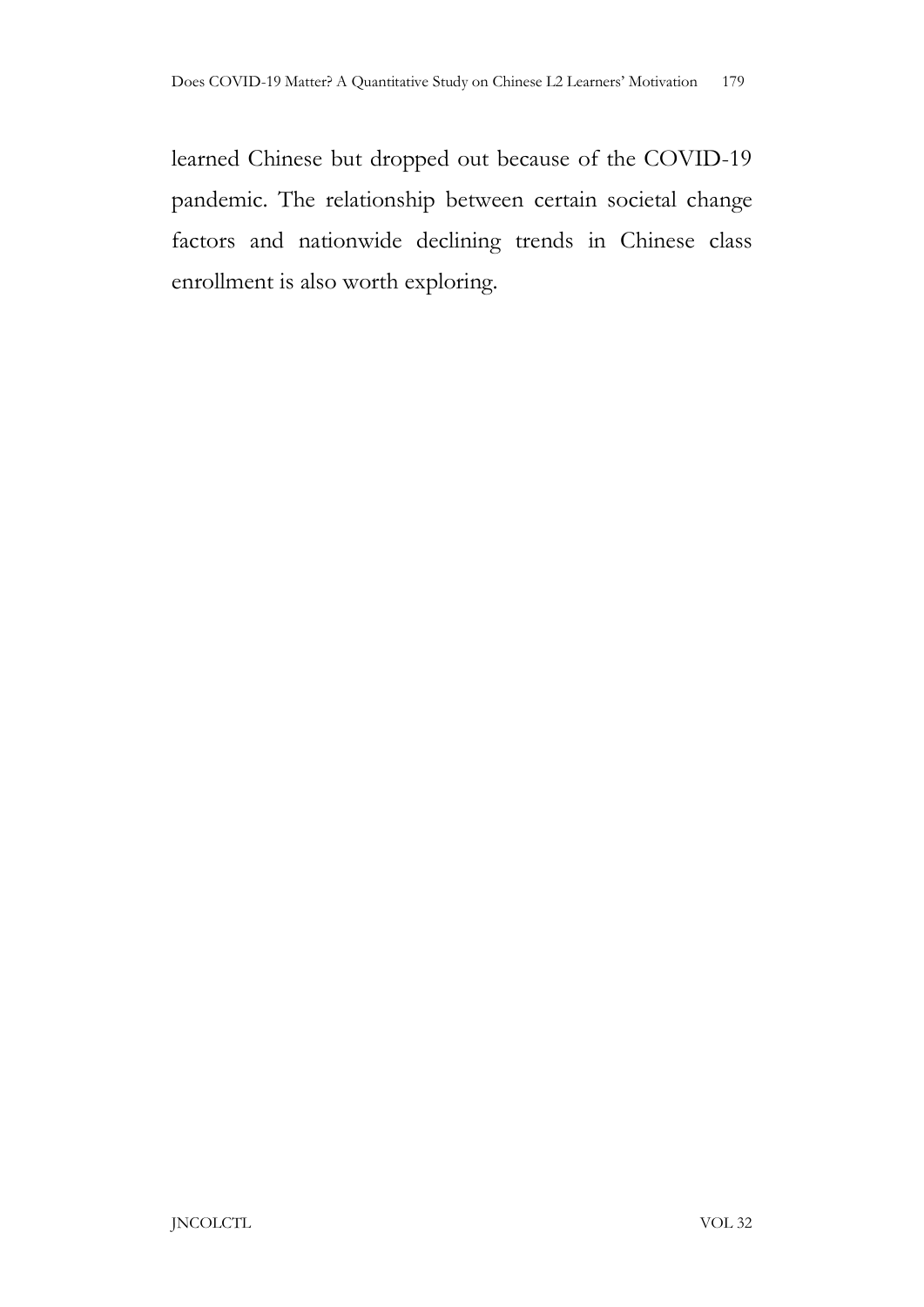#### References

- Campbell, E., & Storch, N. (2011). The changing face of motivation: A study of second language learners' motivation over time. Australian Review of Applied Linguistics, 34(2), 166-192.
- Cohen, J. (1988). Statistical power analysis for the social sciences. Lawrence Erlbaum Associates.
- Csizér, K., & Kormos, J. (2009). Learning experiences, selves and motivated learning behaviour: A comparative analysis of structural models for Hungarian secondary and university learners of English. In Z. Dörnyei, & E. Ushioda (Eds.), Motivation, language identity and the L2 self (pp. 98-119). Multilingual Matters.
- Dörnyei, Z. (2005). The psychology of the language learner: Individual differences in second language acquisition. Routledge.
- Dörnyei, Z. (2009). The L2 motivational self system. In Z. Dörnyei, & E. Ushioda (Eds.), Motivation, language identity and the L2 self (pp. 9-42). Multilingual Matters.
- Dörnyei, Z. (2019). Towards a better understanding of the L2 Learning Experience, the Cinderella of the L2 Motivational Self System. Studies in Second Language Learning and Teaching, 9(1), 19-30.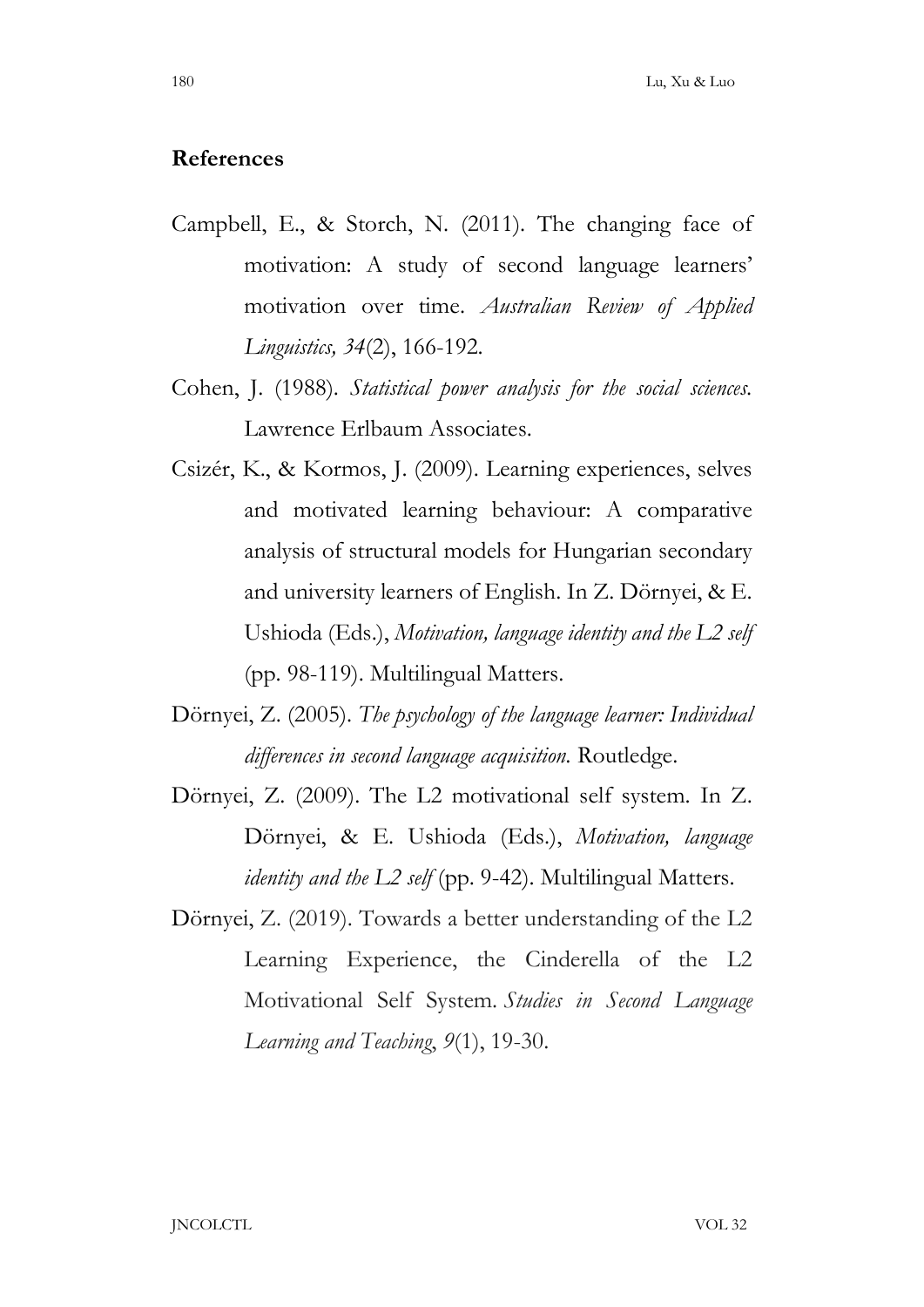- Dörnyei, Z., & Csizér, K. (2002). Some dynamics of language attitudes and motivation: Results of a longitudinal nationwide survey. Applied linguistics, 23(4), 421-462.
- Dörnyei, Z., Csizér, K., & Németh, N. (2006). Motivation, language attitudes and globalisation. Multilingual Matters.
- Dörnyei, Z., & Ryan, S. (2015). The psychology of the language learner revisited. Routledge.
- Higgins, E. T. (1987). Self-discrepancy: A theory relating self and affect. Psychological review, 94(3), 319-340.
- Jones, J. M. (2020, March 2). Fewer in US Regard China Favorably or as Leading Economy. Gallup. https://news.gallup.com/poll/287108/fewer-regardchina-favorably-leading-economy.aspx
- Karahan, F. (2007). Language attitudes of Turkish students towards the English language and its use in a Turkish context. Çankaya University Journal of arts and sciences, 1(7), 73-87.
- Kim, T.-Y. (2009). The sociocultural interface between ideal self and ought-to self: A case study of two Korean students' ESL motivation. In Z. Dörnyei, & E. Ushioda (Eds.), Motivation, language identity and the L2 self (pp. 274-294). Multilingual Matters.
- Liu, Y. (2014). A study of L2 Chinese learners' Motivational Self System. [Doctoral dissertation, University of Wisconsin Madison]. ProQuest Dissertations Publishing.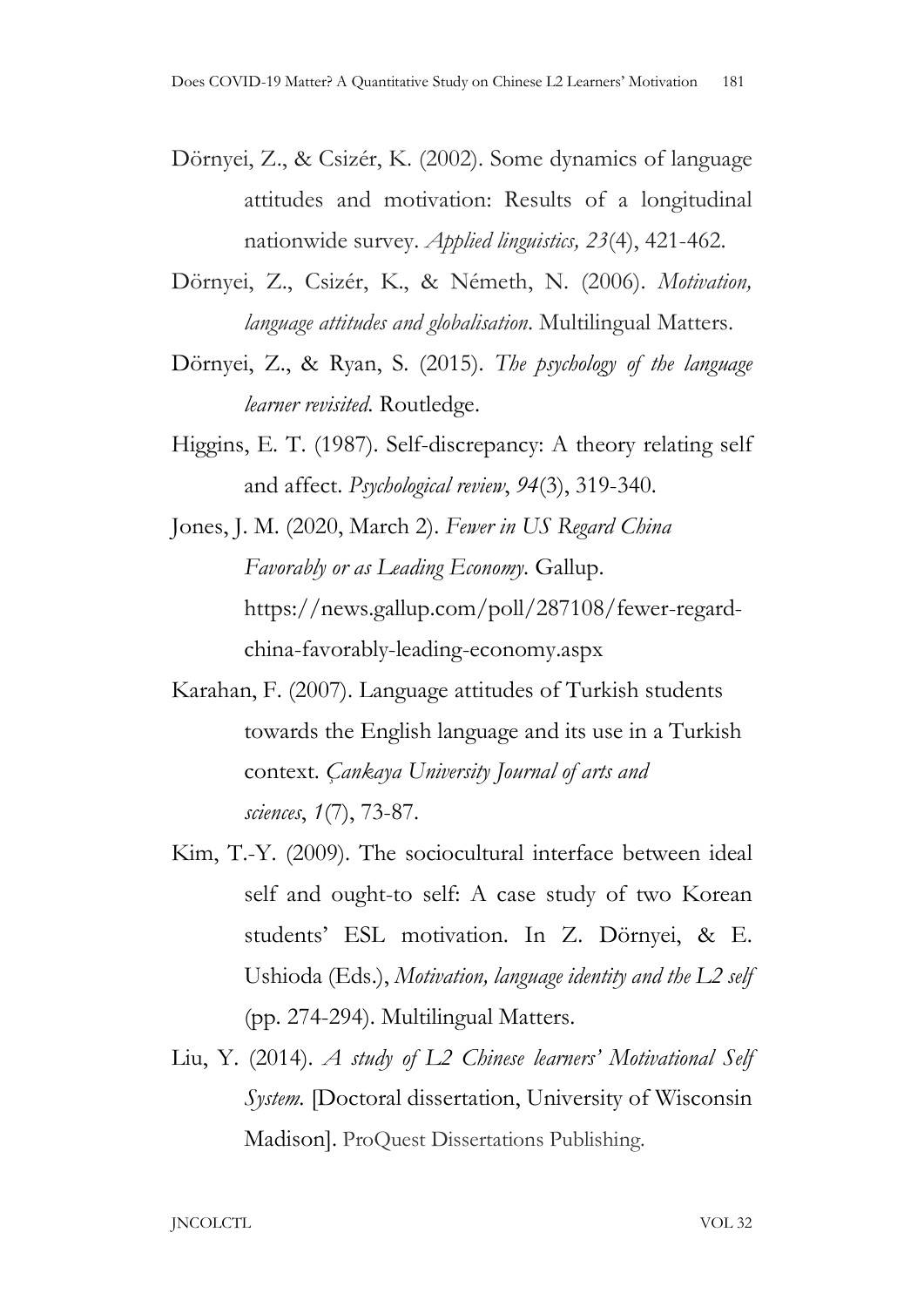- Lin, C. (2018). Motivation in US learners of Mandarin as a foreign and heritage language [Doctoral dissertation, University of Hawai'i at Mānoa]. ProQuest Dissertations Publishing.
- Markus, H., & Nurius, P. (1986). Possible selves. American psychologist, 41(9), 954-969.
- Pallant, J. (2010). SPSS survival manual: A step by step guide to data analysis using SPSS. McGraw-Hill Education.
- Papi, M. (2010). The L2 motivational self system, L2 anxiety, and motivated behavior: A structural equation modeling approach. System, 38, 467-479.
- Papi, M., & Teimouri, Y. (2012). Dynamics of selves and motivation: A cross-sectional study in the EFL context of Iran. International Journal of Applied Linguistics, 22(3), 287-309.
- Ryan, S. (2009). Self and identity in L2 motivation in Japan: The Ideal L2 self and Japanese learners of English. In Z. Dörnyei, & E. Ushioda (Eds.), Motivation, language identity and the L2 self (pp. 120-143). Multilingual Matters.
- Taguchi, T., Magid, M., & Papi, M. (2009). The L2 motivational self system among Japanese, Chinese and Iranian learners of English: A comparative study. In Z. Dörnyei, & E. Ushioda (Eds.), Motivation, language identity and the L2 self (pp. 66-97). Multilingual Matters.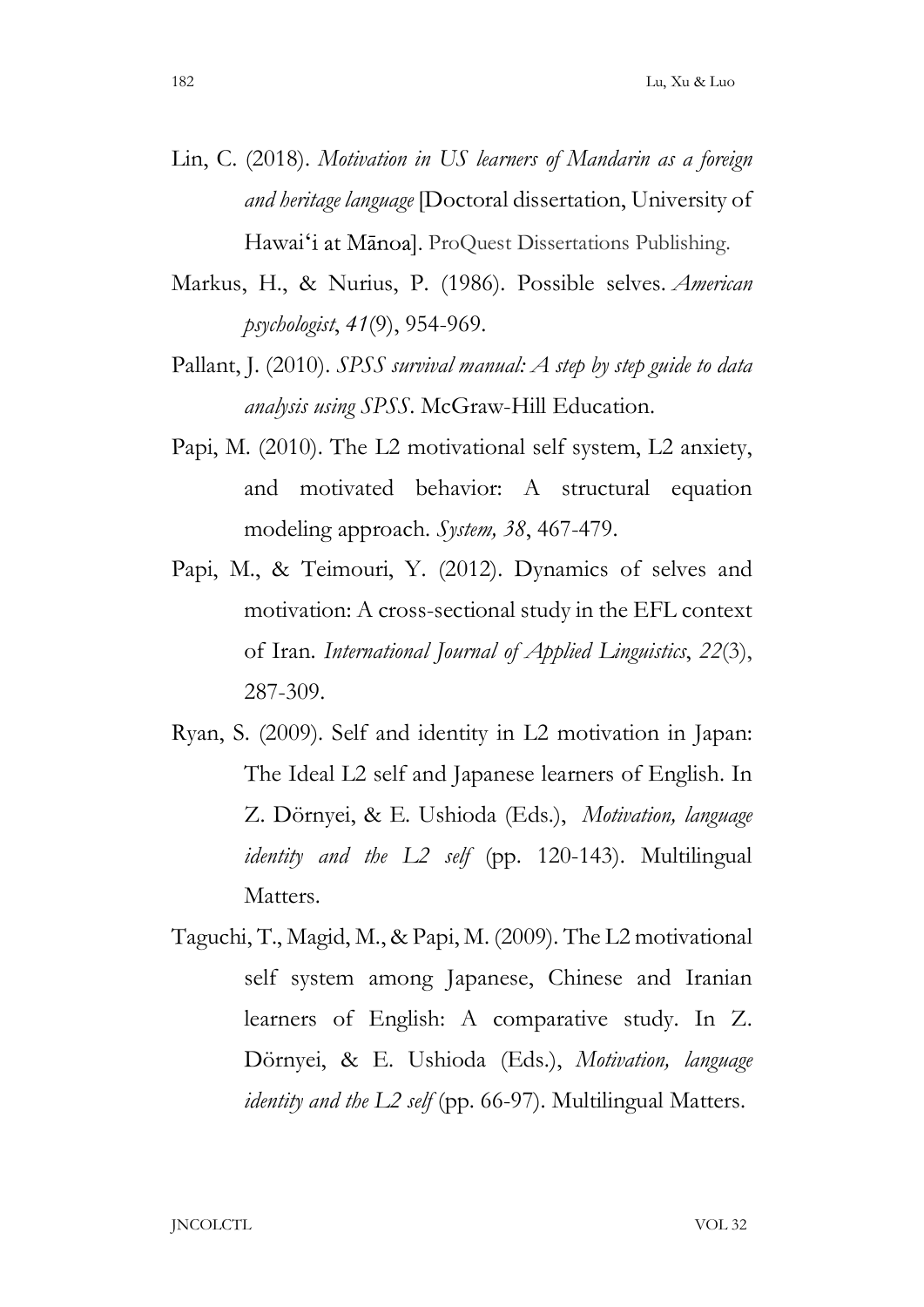- Thompson, A. S. (2017a). Don't tell me what to do! The anti ought-to self and language learning motivation. System, 67, 38-49.
- Thompson, A. S. (2017b). Language learning motivation in the United States: An examination of language choice and multilingualism. The Modern Language Journal, 101(3), 483-500.
- Ushioda, E. (2009). A person-in-context relational view of emergent motivation, self and identity. In Z. Dörnyei, & E. Ushioda (Eds.), Motivation, language identity and the L<sub>2</sub> self (pp. 215-228). Multilingual Matters.
- Ushioda, E. (2020). Language learning motivation. Oxford University Press.
- Wen, X., & Piao, M. (2020). Motivational profiles and learning experience across Chinese language proficiency levels. System, 90, 102216.
- Wen, X. (2013). A study of Chinese language learning attitudes and motivation. Chinese Teaching in the World, 1, 73-85.
- Xie, Y. (2014). L2 self of beginning level heritage and nonheritage postsecondary learners of Chinese. Foreign Language Annals, 47(1), 189-203.
- Yashima, T. (2009). International posture and the ideal L2 self in the Japanese EFL context. In Z. Dörnyei, & E. Ushioda (Eds.), Motivation, language identity and the L2 self (pp. 144-163). Multilingual Matters.

JNCOLCTL VOL 32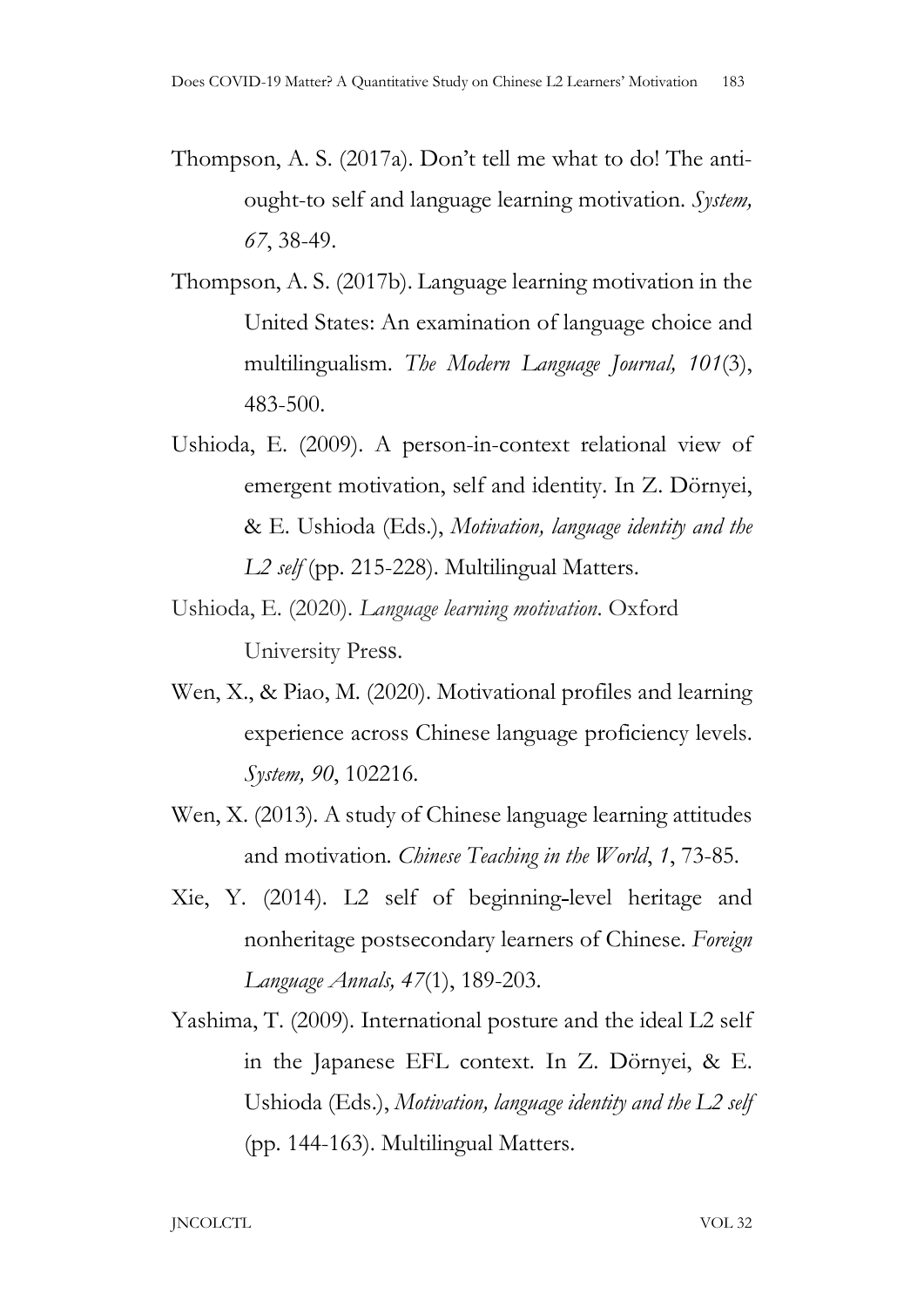# Appendix

# Questionnaire

## Section 1

1. Please select the type of institute(s) where you are/were studying now

- Four-year Private University/College  $\bullet$
- Four-year Public University /College  $\bullet$
- Others

2. What proficiency levels of Chinese language course are you taking?

- Beginning level  $\bullet$
- Intermediate level  $\bullet$
- Upper intermediate level  $\bullet$
- Advanced level
- **Others**  $\bullet$
- 3. How long have you been learning Chinese?
	- $\bullet$   $\leq$  months
	- 6 months to 1 year
	- $\bullet$  1 2 years
	- $\bullet$  2 3 years
	- 3- 5 years  $\bullet$
	- >5 years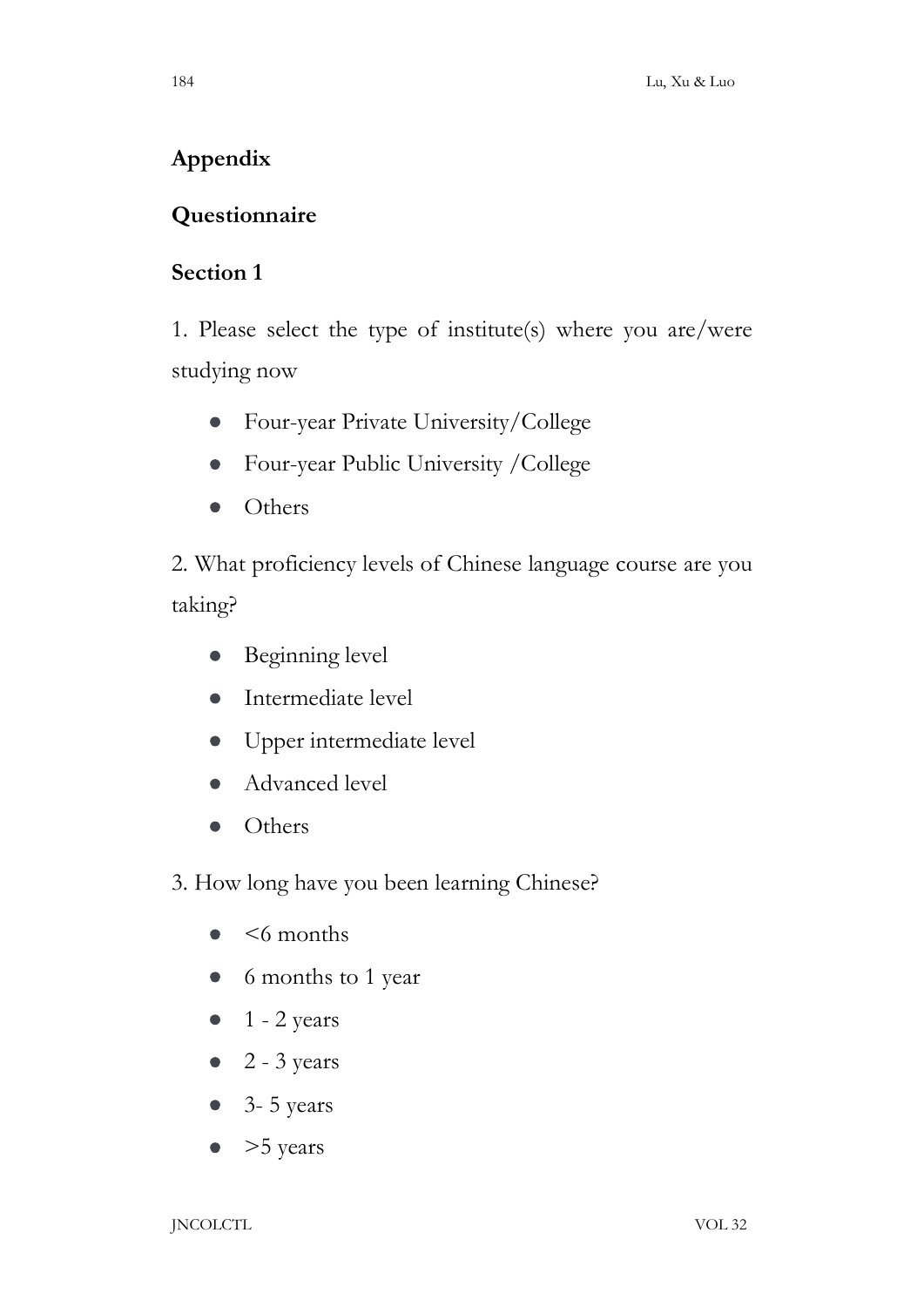4. Are you majoring or minoring (or did you major) in Chinese language or Chinese studies?

- $\bullet$ Yes-1 I am majoring in Chinese
- Yes-2 I am minoring in Chinese  $\bullet$
- No-I am not majoring/minoring in Chinese language
- Not applicable- We don't offer Chinese major in the  $\bullet$ school
- Not applicable- We don't offer Chinese minor in the  $\bullet$ school
- 5. Do you consider yourself of Chinese heritage?
	- Yes
	- No

### Section 2

Following are a number of statements with which some people may agree and others may disagree. Please read them carefully and indicate your opinion to each of them by putting an X on the 6-points scale to best reflect the extent to which you agree or disagree with the statement. Note that 1=strongly disagree 6= strongly agree

- I find learning Chinese really interesting.
- I have good Mandarin teachers to help me with my Mandarin study.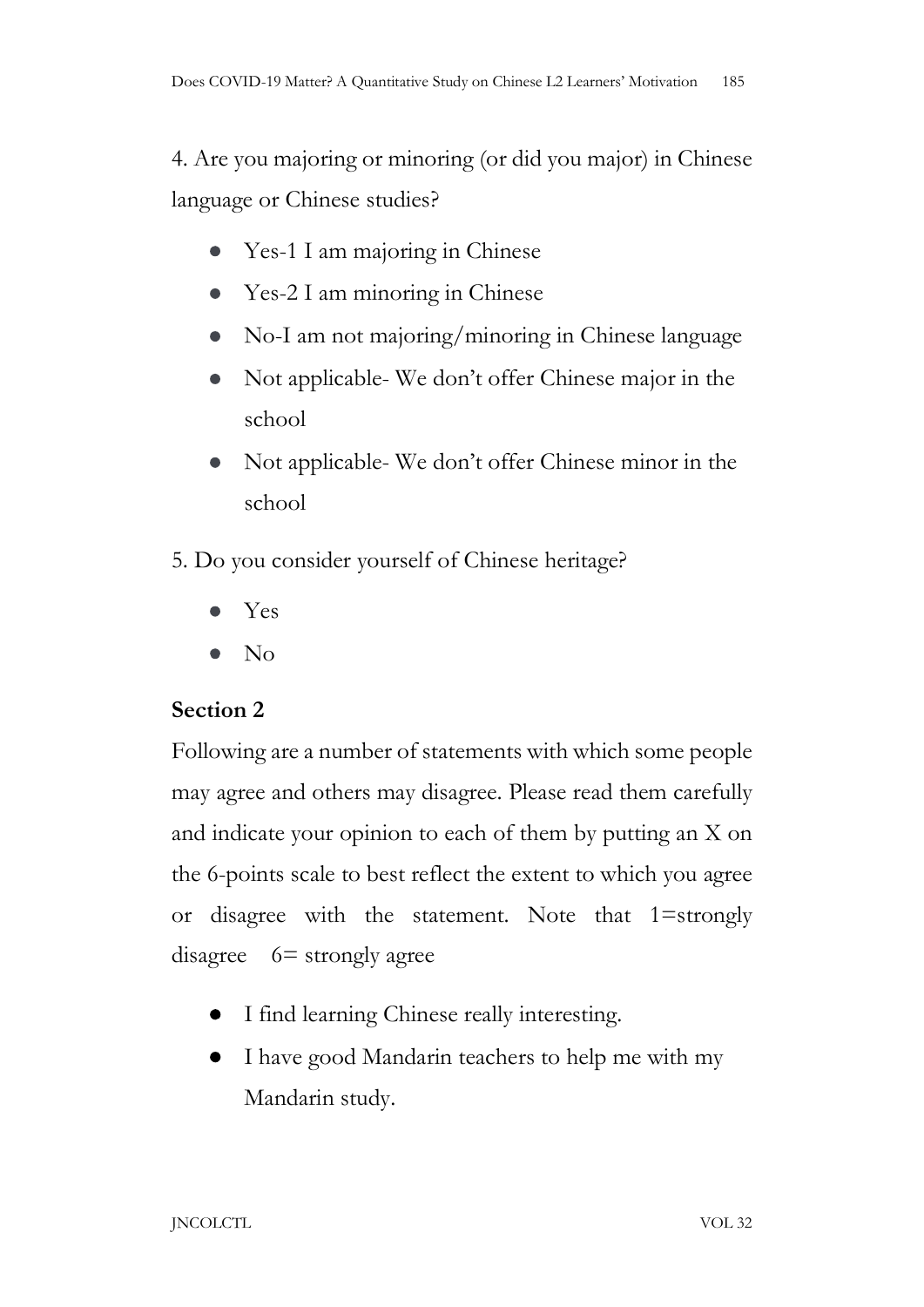- I feel I have a supportive community for my Chinese  $\bullet$ study.
- My Chinese learning experience so far has been encouraging for my future Chinese study.
- Learning Chinese is important for my own personal satisfaction.
- I can imagine myself being a competent speaker of Chinese in the future.
- I can imagine myself living abroad and using Mandarin effectively for communicating with the locals.
- I can see myself using Chinese in my future career.
- I am interested in knowing more about Chinesespeaking countries.
- Studying Mandarin is important to me in order to gain the approval of society.
- Although English is the international language,  $\bullet$ speaking Chinese is going to be increasingly necessary in modern life.
- I study Mandarin because my parents/friends/peers think it is important.
- I learn Chinese to fulfill the foreign language  $\bullet$ requirement.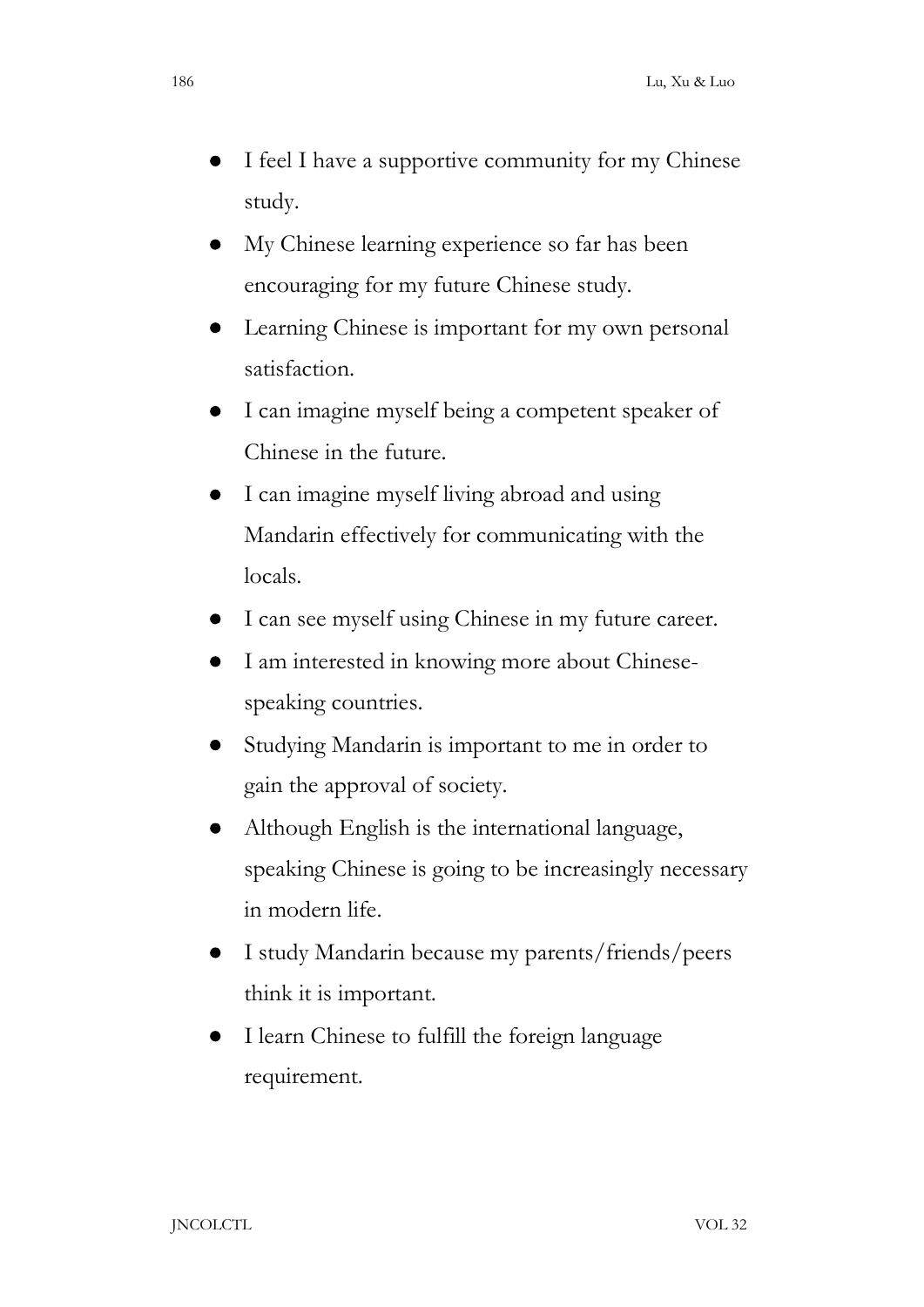- I am learning Chinese because speaking Chinese will help me when traveling abroad.
- I am learning Chinese because speaking Chinese will help my future career opportunities.
- I am learning Chinese because having Chinese is a stepping stone to more life opportunities.
- I am learning Chinese because I like to challenge  $\bullet$ myself.
- I work hard at learning Chinese outside class.
- I am prepared to expend a lot of effort in learning Mandarin.
- If my Chinese teacher gave our class optional work, I'd choose to do it.
- I am learning Chinese because I would like to know  $\bullet$ more about Chinese people.
- Learning Mandarin is important to me because Mandarin is one of the most important languages in the world.
- Learning Mandarin is important to me because China  $\bullet$ has an important role in the world.
- I pay attention to the current affairs of China/Chinese speaking countries.
- Studying Mandarin is important to me because I am planning to study abroad.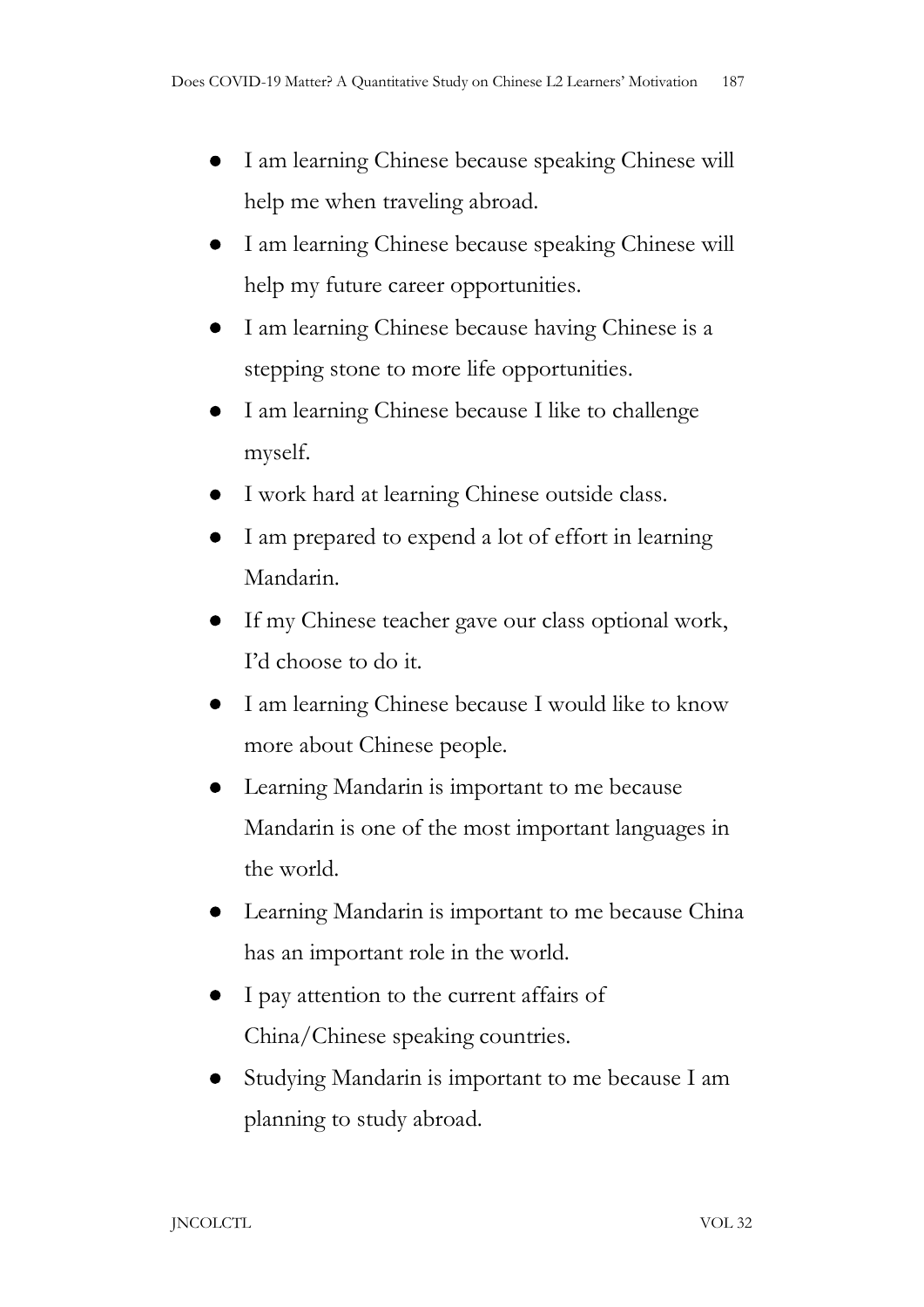### Section 3

Following are a number of statements with which some people may agree and others may disagree. Please read them carefully and indicate your opinion to each of them by selecting on the 6-points scale to best reflect the extent to which you agree or disagree with the statement. Note that 1=strongly disagree 6=strongly agree

- Since the start of COVID-19 crisis, I feel more encouraged for Chinese language study.
- Since the start of COVID-19 crisis, I feel more  $\bullet$ attached to the Chinese learning community.
- Since the start of COVID-19 crisis, I have become  $\bullet$ more interested in living abroad and using Mandarin effectively for communicating with the locals.
- Since the start of COVID-19 crisis, I have become more interested in being a competent speaker.
- Since the start of COVID-19 crisis, my parents/friends/peers have wanted me to learn the Chinese language.
- Since the start of COVID-19 crisis, I feel more  $\bullet$ necessary to learn Chinese in modern life.
- Since the start of COVID-19 crisis, I feel more likely to continue learning Chinese.